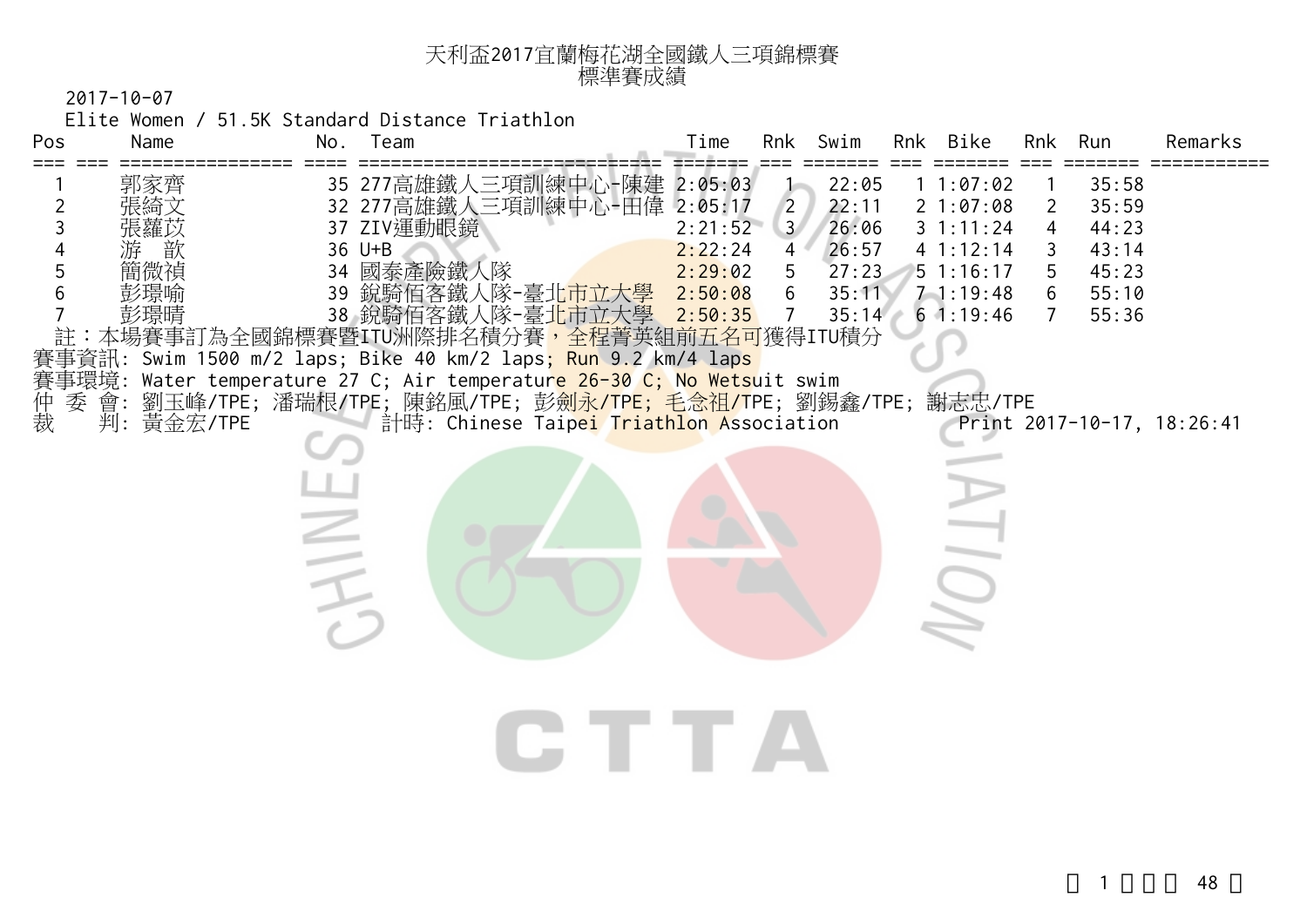| 天利盃2017宜蘭梅花湖全國鐵人三項錦標賽 |  |
|-----------------------|--|
| 標準賽成績                 |  |

Elite Men / 51.5K Standard Distance Triathlon

| Pos | Name          | No. | Team                                                             | Time    | Rnk            | Swim  | Rnk            | Bike               | Rnk | Run   | Remarks                    |
|-----|---------------|-----|------------------------------------------------------------------|---------|----------------|-------|----------------|--------------------|-----|-------|----------------------------|
|     | 林威志           |     | 277高雄鐵人三項訓練中心-徐培                                                 | 1:53:16 |                | 21:56 | $\overline{4}$ | 59:24              | 2   | 31:57 |                            |
|     |               |     | 維格鐵人隊                                                            | 1:53:53 | 9              | 23:10 |                | 61:01:02           |     | 29:42 |                            |
|     |               | 10  | 國泰產險鐵人隊                                                          | 1:54:39 | $\overline{2}$ | 21:58 | 2              | 59:21              |     | 33:21 |                            |
|     |               |     | ZIV運動眼鏡                                                          | 1:56:30 | 8              | 22:53 | 3              | 59:24              | 5   | 34:14 |                            |
|     |               |     | 5 277高雄鐵人三項訓練中心-田偉                                               | 1:57:03 | 3              | 22:01 | 5              | 59:35              | 6   | 35:28 |                            |
|     |               |     |                                                                  | 1:57:07 | 12             | 25:20 |                | 58:54              |     | 32:54 |                            |
|     | 呂揚民           |     | 12 銳騎佰客鐵人隊-臺 <mark>北市立大學</mark>                                  | 2:02:44 | $\overline{7}$ | 22:20 |                | 71:04:03           |     | 36:22 |                            |
| 8   | 柳承宇           |     | 11 銳騎佰客鐵人隊-臺北市立大學                                                | 2:03:26 | 5.             | 22:05 |                | 91:04:50           |     | 36:31 |                            |
| 9   | 馬昶能           | 15  |                                                                  | 2:08:40 | 6              | 22:18 |                | 101:05:19          | 12  | 41:04 |                            |
| 10  |               |     | 6 Cocoon Taiwan Team                                             | 2:09:59 | 13             | 26:09 |                | $11 \quad 1:05:45$ | 10  | 38:06 |                            |
| 11  |               |     | 8 東風鐵人                                                           | 2:12:55 | 15             | 28:14 |                | 13'1:07:45         | 9   | 36:57 |                            |
| 12  |               | 18  |                                                                  | 2:13:38 | 10             | 23:25 |                | 12 1:06:21         | 13  | 43:54 |                            |
| 13  | 李念錚           | 14  |                                                                  | 2:14:13 | $-11$          | 24:42 |                | 81:04:18           | 14  | 45:13 |                            |
| 14  | 楊凱傑           |     |                                                                  | 2:16:17 | 14             | 27:03 |                | 14 1:09:59         | 11  | 39:17 |                            |
|     | 徐培嚴           |     | 2 台中銀行鐵人隊                                                        |         | 4              | 22:03 |                |                    |     |       |                            |
|     |               |     | 註:本場賽事訂為全國錦標賽暨ITU洲際排名積分賽,全程菁英組前五名可獲得ITU積分                        |         |                |       |                |                    |     |       |                            |
|     |               |     | 賽事資訊: Swim 1500 m/2 laps; Bike 40 km/2 laps; Run 9.2 km/4 laps   |         |                |       |                |                    |     |       |                            |
|     | 事環境:          |     | Water temperature 27 C; Air temperature 26-30 C; No Wetsuit swim |         |                |       |                |                    |     |       |                            |
|     |               |     | 委 會: 劉玉峰/TPE; 潘瑞根/TPE; 陳銘風/TPE; 彭劍永/TPE; 毛念祖/TPE; 劉錫鑫/TPE;       |         |                |       |                | 謝志忠/TPE            |     |       |                            |
| 仲裁  | 黃金宏/TPE<br>判: |     | 計時: Chinese Taipei Triathlon Association                         |         |                |       |                |                    |     |       | Print 2017-10-17, 18:26:41 |
|     |               |     |                                                                  |         |                |       |                |                    |     |       |                            |

## CTTA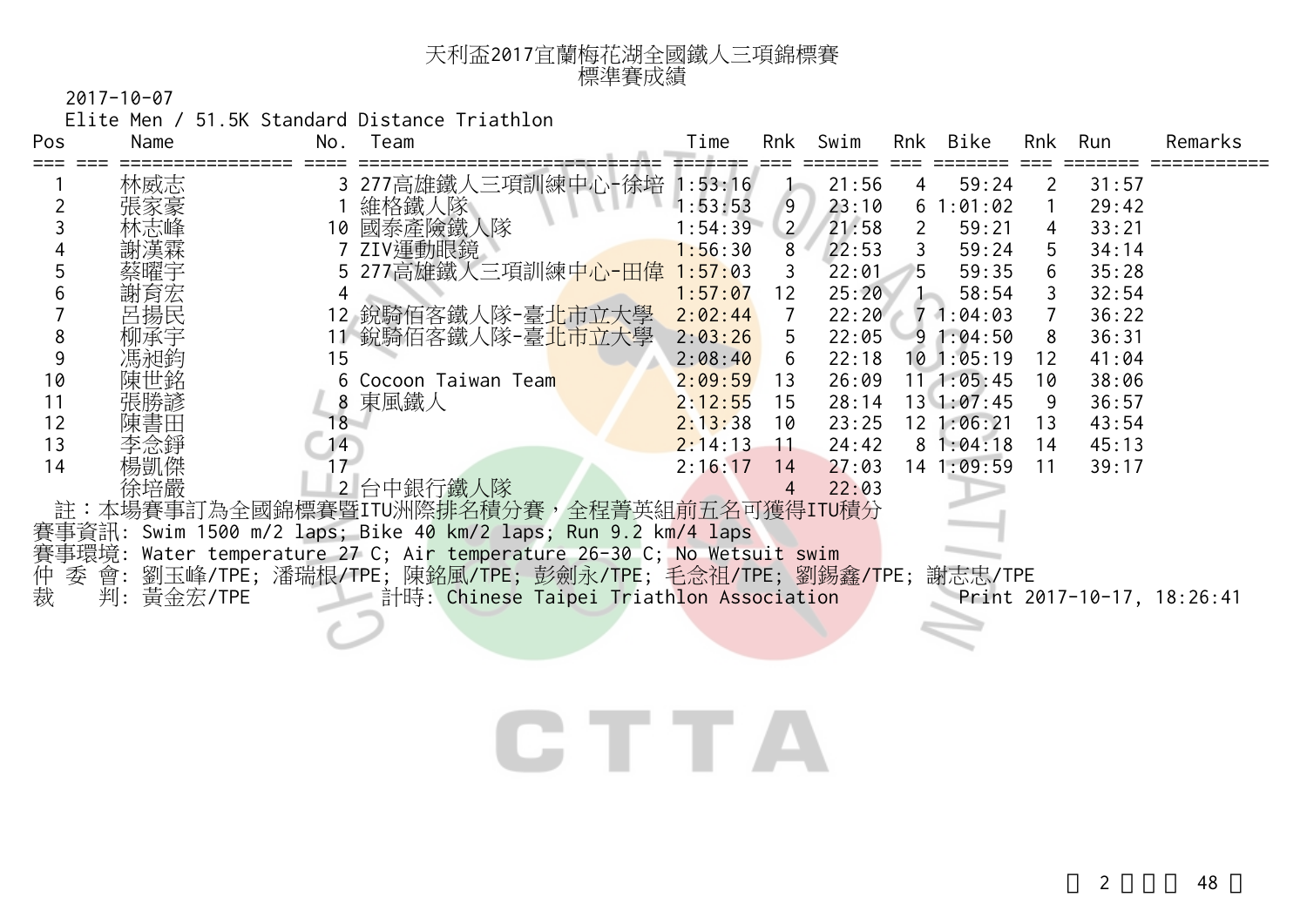| 天利盃2017宜蘭梅花湖全國鐵人三項錦標賽 |  |
|-----------------------|--|
| 標準賽成績                 |  |

50+ AG Women / 51.5K Standard Distance Triathlon

| Pos<br>===            | Name               | No.<br>Team                                                                                                                                                       | Rnk Bike<br>Time<br>Swim<br>Run<br>Remarks<br>Rnk<br>Rnk                                                                                                                                                                                                                                                                                                                         |
|-----------------------|--------------------|-------------------------------------------------------------------------------------------------------------------------------------------------------------------|----------------------------------------------------------------------------------------------------------------------------------------------------------------------------------------------------------------------------------------------------------------------------------------------------------------------------------------------------------------------------------|
| 2<br>3<br>4<br>5<br>6 | 黃秋梅<br>邱淑華<br>吳培瑄  | 201<br>208 蘆洲鐵人三項委員會<br>211<br>202 鐵人拔巴<br>203 新北市三項運動協會<br>206 噶瑪蘭鐵人<br>204 悍將鐵人                                                                                 | 2:38:48<br>32:33<br>50:19<br>11:15:57<br>2:51:43<br>34:56<br>21:20:35<br>56:14<br>$\mathbf{2}$<br>3<br>$\mathcal{I}$<br>49:10<br>3:11:45<br>31:26:57<br>55:39<br>2<br>6<br>48:07<br>3:18:18<br>41:31:47<br>58:25<br>3:22:35<br>39:12<br>61:35:12<br>61:08:12<br>3<br>5<br>3:23:25<br>45:45<br>51:34:02<br>51:03:39<br>3:53:15<br>71:38:04<br>71:31:06<br>$\overline{4}$<br>44:06 |
| 仲裁                    | 委 會:<br>判: 黃金宏/TPE | 賽事資訊: Swim 1500 m/2 laps; Bike 40 km/2 laps <mark>; Run 9.2 km/4 laps</mark><br>賽事環境: Water temperature 27 C; Air temperatur <mark>e 26-30 C; Wetsuit</mark> swim | 劉玉峰/TPE;潘瑞根/TPE;陳銘風/TPE;彭 <mark>劍永/TPE;毛念祖/T</mark> PE;劉錫鑫/TPE;謝志忠/TPE<br>計時: Chinese Taipei Triathlon Association<br>Print 2017-10-17, 18:26:41<br><b>IDI</b><br>IE TE                                                                                                                                                                                                          |
|                       |                    |                                                                                                                                                                   |                                                                                                                                                                                                                                                                                                                                                                                  |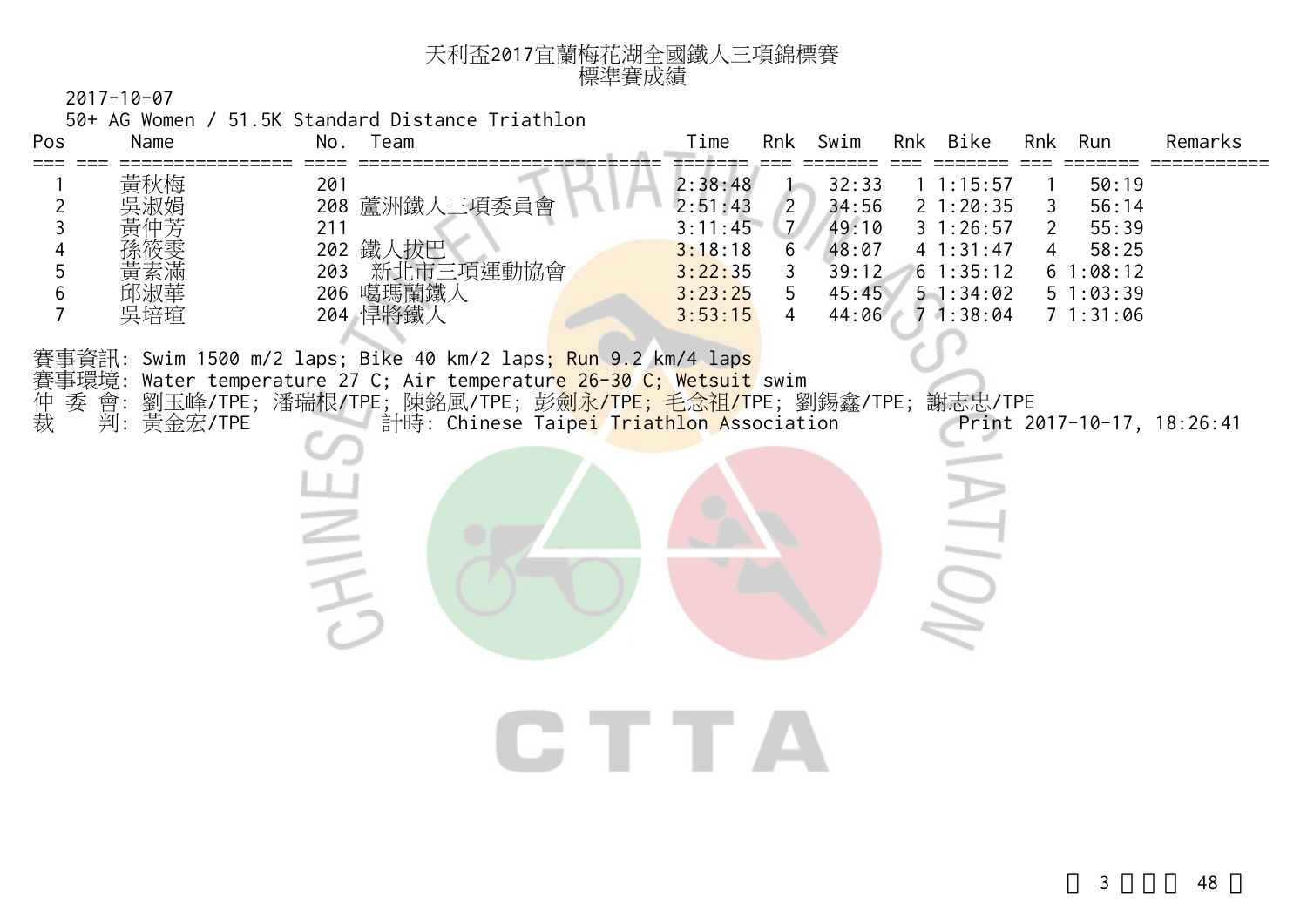| 天利盃2017宜蘭梅花湖全國鐵人三項錦標賽 |
|-----------------------|
| 標準賽成績                 |

40-49 AG Women / 51.5K Standard Distance Triathlon

| Pos       | Name                                                                                                 | No.<br>Team             | Time              | Rnk             | Swim       | Rnk | Bike           | Rnk            | Run            | Remarks    |
|-----------|------------------------------------------------------------------------------------------------------|-------------------------|-------------------|-----------------|------------|-----|----------------|----------------|----------------|------------|
|           | 彭晏情                                                                                                  | 蘆洲鐵人三項委員會<br>151        | ==≠===<br>2:36:21 | $5 -$           | 37:07      |     | 21:13:05       | 4              | 46:10          |            |
| 2         | 趙曉萍                                                                                                  | 林家軍<br>遠東新世紀風火輪社<br>152 | 2:43:04           | $6\overline{6}$ | 37:31      |     | 31:15:08       | 7              | 50:26          |            |
| 3         | 官怡君                                                                                                  | 165                     | 2:44:40           | $\mathcal{I}$   | 39:31      |     | 51:20:25       | $\overline{2}$ | 44:45          |            |
| 4         | 羅玉君                                                                                                  | 林家軍<br>164              | 2:45:26           | $\overline{2}$  | 36:25      |     | 41:18:26       | 8              | 50:37          |            |
| 5<br>$+2$ | 陳佩伶                                                                                                  | 鐵三角<br>176              | 2:48:19           | 20              | 48:00      |     | 1.1:12:11      | 3              |                | 46:09 輪車罰時 |
| 6         | 謝享玲                                                                                                  | 187                     | 2:56:36           | 9               | 41:12      |     | $7 - 1:22:35$  | 11             | 52:50          |            |
|           | 林淑瑰                                                                                                  | 175 蘇澳鐵人                | 2:56:56           | $\mathbf{1}$    | 35:40      |     | 81:24:07       | 17             | 57:10          |            |
| 8         | 詳<br>顧                                                                                               | <b>153 DVTT</b>         | 2:57:54           | 8               | 39:59      |     | 101:27:39      | 6              | 50:18          |            |
| 9         | 黃勤雅                                                                                                  | 166 黎明騎士隊               | 2:58:15           | 4               | 36:55      |     | 23 1:38:55     |                | 42:27          |            |
| 10        | 金惠娟                                                                                                  | 182                     | 3:00:26           | 17              | 46:44      |     | 61:22:12       | 10             | 51:31          |            |
| 11        | 粱心亞                                                                                                  | 183                     | 3:07:09           | 24              | 49:57      |     | $11 \t1:29:03$ | 5              | 48:11          |            |
| 12        | 陳惠齡                                                                                                  | 162 宜監慢跑社               | 3:11:17           | 16              | 46:37      |     | 91:27:36       | 16             | 57:05          |            |
| 13        | 周婉貞                                                                                                  | 186                     | 3:13:58           | $\overline{11}$ | 41:44      |     | 20 1:36:55     | 12             | 55:20          |            |
| 14        | 高仁品                                                                                                  | 155 U+B                 | 3:16:39           | 21              | 48:11      |     |                | 35             |                |            |
| 15        | 鄭玉玲                                                                                                  | 181                     | 3:16:51           | 12              | 43:25      |     | $14$ 1:31:16   |                | 23 1:02:11     |            |
| 16        | 彭雅芳                                                                                                  | 168 噶瑪蘭鐵人               | 3:19:49           | 23              | 49:39      |     | 13 1:31:09     | 19             | 59:02          |            |
| 17        | 蕭育如                                                                                                  | 178                     | 3:24:13           | $\overline{3}$  | 36:52      |     | $15$ $1:31:27$ |                | 34 1:15:55     |            |
| 18        | 王采緹                                                                                                  | 157 山川鐵人                | 3:24:32           | 10              | 41:19      |     | $19$ $1:33:37$ |                | 30 1:09:36     |            |
| 19        | 劉怡君                                                                                                  | 170 鋼鐵美少女               | 3:24:42           | 14              | 45:48      |     | $22$ 1:37:33   |                | 20 1:01:22 改浮標 |            |
| 20        |                                                                                                      | 鋼鐵美少女<br>172            | 3:29:47           | 19              | 47:44      |     | 24 1:40:37     |                | 21 1:01:26 改浮標 |            |
| 21        | 「儀                                                                                                   | 黎明騎士隊<br>167            | 3:29:53           | 15              | 46:04      |     | 30 1:47:26     | 13             | 56:23          |            |
| 22        | 邱淑萍                                                                                                  | 1409                    | 3:30:19           |                 | 271:00:52  |     | $16$ 1:31:52   | 18             |                | 57:36 浮標組  |
| 23        | 吳怡潔                                                                                                  | 185                     | 3:31:07           | 22              | 49:27      |     | $18$ 1:33:18   |                | 29 1:08:22     |            |
| 24        | 林淑娟                                                                                                  | 180                     | 3:31:15           | 18              | 47:16      |     | 25 1:42:21     |                | 22 1:01:38     |            |
| 25        | ·郭周孫<br><br><br><br><br><br><br><br><br><br><br><br><br><br><br><br><br><br><br><br><br><br><br><br> | 我們一家是鐵人<br>1408         | 3:34:34           | 13              | 44:13      |     | 29 1:44:30     |                | 27 1:05:52 浮標組 |            |
| 26        |                                                                                                      | 鋼鐵美少女<br>169            | 3:34:43           |                 | 26 1:00:32 |     | $21 \t1:37:14$ | 15             |                | 56:58 改浮標  |
| 27        |                                                                                                      | 1407 AKB9487            | 3:45:43           | 25              | 58:11      |     | 28 1:44:23     |                | 24 1:03:09 浮標組 |            |
| 28        | 邱佳瀅                                                                                                  | 179                     | 3:47:03           |                 | 28 1:01:03 |     | 12 1:30:57     |                | 33 1:15:03     |            |
| 29        | 謝淑珍                                                                                                  | 鋼鐵美少女<br>174            | 3:51:44           |                 | 33 1:08:47 |     |                | 36             |                | 改浮標        |
| 30        | 蘇智虹                                                                                                  | 160 甲勇鐵人                | 3:53:47           |                 | 301:06:10  |     | 271:44:19      |                | 251:03:19      |            |
| 31        | 王乙玲                                                                                                  | 鋼鐵美少女<br>171            | 4:00:50           |                 | 34 1:11:27 |     | 26 1:42:52     |                | 28 1:06:32 改浮標 |            |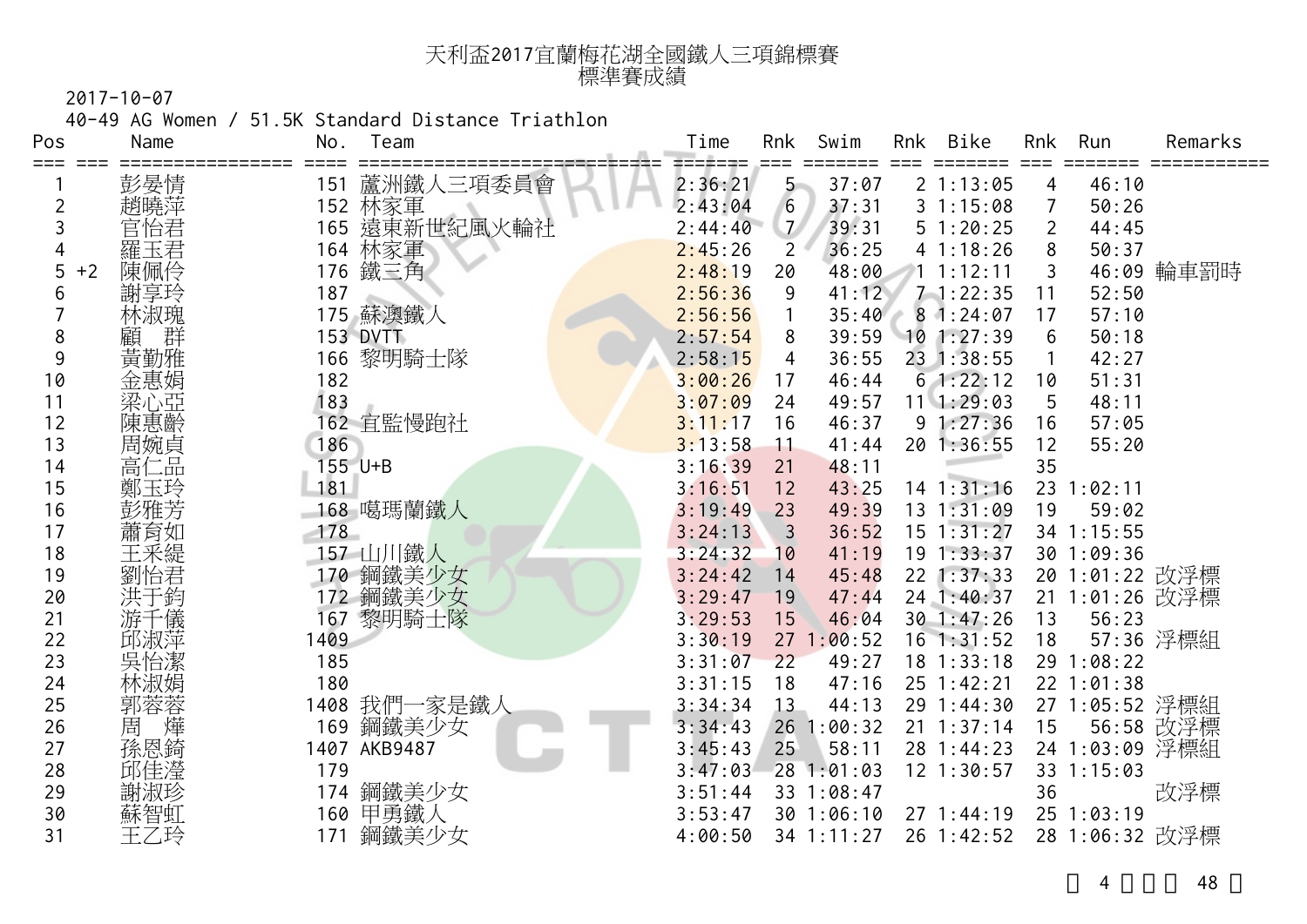| 32<br>李伊俐<br>33<br>34<br>35<br>DNF 柯蔚文<br>曾姿萍 | 173 鋼鐵美少女<br>189<br>158 内湖360<br>188<br>159 内湖鐵人<br>154 FUN動鐵人隊                                                                                                                                                                            | 4:07:16<br>4:09:16<br>4:10:56 | 36 1:30:03<br>$31 \t1:06:24$<br>35 1:26:06<br>32 1:08:22 | 4:00:50 29 1:02:22 32 1:48:34 31 1:09:55 改浮標<br>$17 \t1:32:14$<br>33 1:52:21<br>$31 \t1:48:23$<br>34 2:10:28<br>35 | 26 1:05:00<br>32 1:10:32<br>56:28<br>14<br>9 | 50:55 BIKE DNF<br>改浮標 |
|-----------------------------------------------|--------------------------------------------------------------------------------------------------------------------------------------------------------------------------------------------------------------------------------------------|-------------------------------|----------------------------------------------------------|--------------------------------------------------------------------------------------------------------------------|----------------------------------------------|-----------------------|
| 委<br>仲裁<br>會:<br>判: 黃金宏/TPE                   | 事資訊: Swim 1500 m/2 laps; Bike 40 km/2 laps; Run 9.2 km/4 laps<br>事環境: Water temperature 27 C; Air temperature 26-30 C; Wetsuit swim<br>劉玉峰/TPE;潘瑞根/TPE;陳銘風/TPE;彭劍永/TPE;毛念祖/TPE;劉錫鑫/TPE;謝志忠/TPE<br>計時: Chinese Taipei Triathlon Association |                               |                                                          |                                                                                                                    | Print 2017-10-17, 18:26:41                   |                       |
|                                               |                                                                                                                                                                                                                                            |                               |                                                          |                                                                                                                    |                                              |                       |
|                                               |                                                                                                                                                                                                                                            |                               |                                                          |                                                                                                                    |                                              |                       |
|                                               | $\leq$<br>$\equiv$                                                                                                                                                                                                                         |                               |                                                          |                                                                                                                    |                                              |                       |

CTTA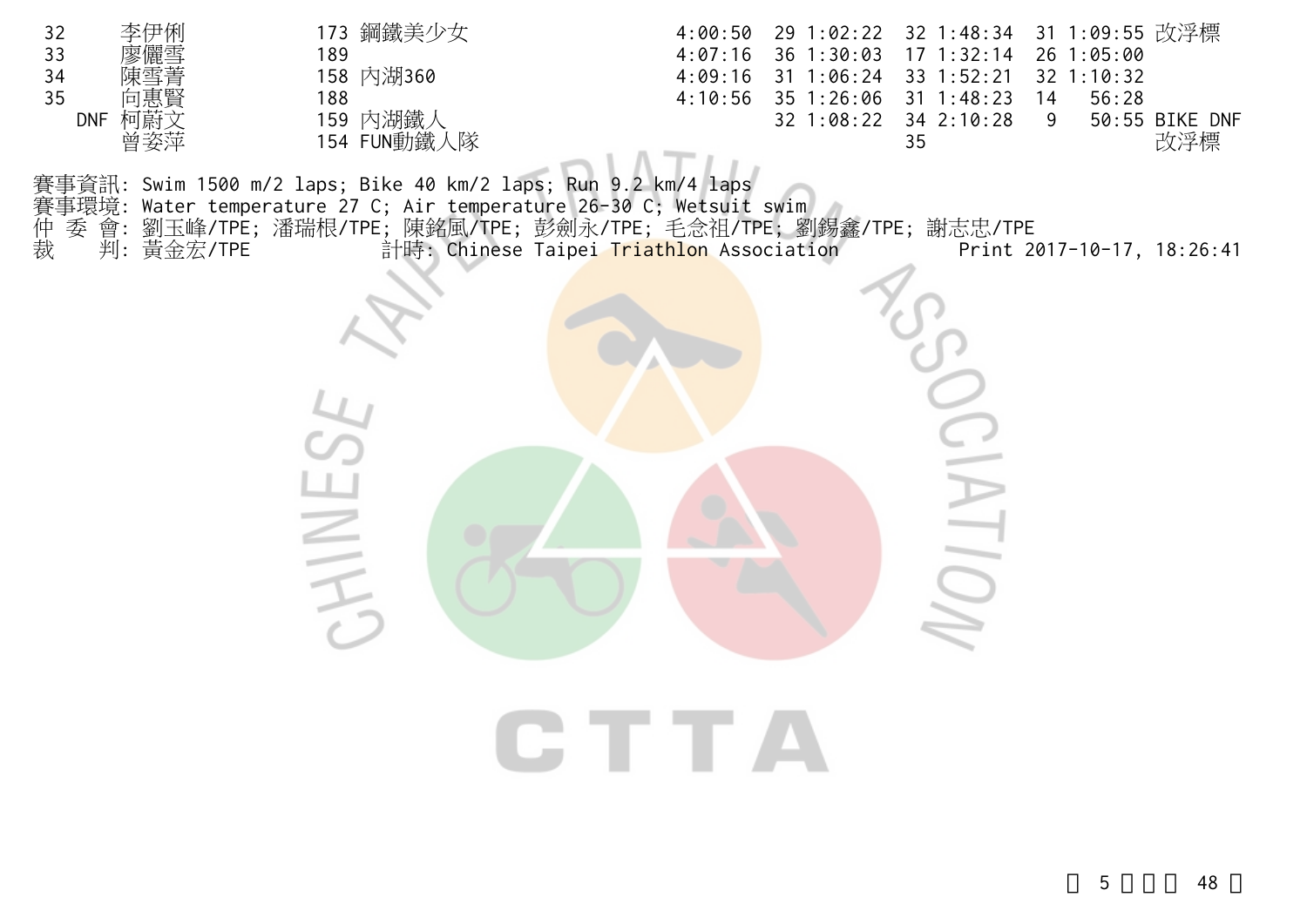| 天利盃2017宜蘭梅花湖全國鐵人三項錦標賽 |  |
|-----------------------|--|
| 標準賽成績                 |  |

30-39 AG Women / 51.5K Standard Distance Triathlon

| Pos | Name           | No.     | Team            | Time    | Rnk            | Swim  | Rnk | Bike           | Rnk            | Run        | Remarks   |
|-----|----------------|---------|-----------------|---------|----------------|-------|-----|----------------|----------------|------------|-----------|
|     | 謝嘉雯            |         | 110 山川鐵人        | 2:33:11 | $3 -$          | 33:52 |     | 1 1:14:16      | 3              | 45:05      |           |
| 2   | 林怡君            | 115     | 銳騎佰客鐵人隊-高雄瑞祥高中  | 2:33:41 |                | 29:08 |     | 31:17:36       | 4              | 46:58      |           |
| 3   | 黃佳君            | 105     | ZIV運動眼鏡         | 2:38:05 | $\overline{2}$ | 31:18 |     | 21:17:04       | 10             | 49:44      |           |
|     | 〈曾高游」          | 141     | ZIV運動眼鏡         | 2:39:33 | 5              | 37:07 |     | 41:17:52       | $\overline{2}$ | 44:35      |           |
| 5   |                | 119     | 蘆洲鐵人三項委員會       | 2:53:18 | 6              | 37:50 |     | 51:19:12       | 22             | 56:17      |           |
| 6   |                | 101     |                 | 2:55:31 | 13             | 42:40 |     | 61:20:51       | 12             | 52:01      |           |
|     | 羅紹萍            |         | 107 小不拉雞三鐵團     | 2:55:35 | 15             | 43:39 |     | $10$ 1:24:48   | 5              | 47:08      |           |
| 8   | 陳時嫣            |         | 113 東風鐵人        | 2:55:42 | 14             | 43:18 |     | 81:23:57       |                | 48:28      |           |
| 9   | 劉靜葳            | 139     |                 | 2:56:42 | 8              | 39:13 |     | 71:22:34       | 18             | 54:56      |           |
| 10  | 劉美蘭            | 109     | 山川鐵人            | 2:58:36 | 9              | 41:46 |     | 13 1:28:06     | 8              | 48:45      |           |
| 11  | 劉惠慈            | 126     |                 | 3:00:17 | 28             | 47:53 |     | 91:24:25       | 6              | 48:00      |           |
| 12  | 陸塏鈴            | 02      | 《熱血玩咖》          | 3:05:27 | 18             | 45:16 |     | $12$ $1:27:43$ | 13             | 52:29      |           |
| 13  | 郭惠菁            |         | 122 鐵馬牧場        | 3:09:37 | 11             | 42:10 |     | $14$ 1:29:14   | 24             | 58:14      |           |
| 14  | 楊惠雯            |         | 118 還沒報名就先訂好房隊  | 3:13:42 | 30             | 49:24 |     | 24 1:35:16     | 9              | 49:03      |           |
| 15  | 林純孜            | 135     |                 | 3:15:26 | 24             | 46:21 |     | $21 \t1:33:36$ | 20             | 55:31      |           |
| 16  | 吳欣怡            |         | 121 鐵三角         | 3:15:35 | 34             | 55:48 |     | $11 \t1:26:05$ | 15             | 53:43      |           |
| 17  | 翁韻婷            |         | 116 噶瑪蘭鐵人       | 3:15:36 | 23             | 46:18 |     | $16$ $1:31:07$ | 23             | 58:12      |           |
| 18  |                | $127 -$ |                 | 3:15:53 | 19             | 45:19 |     | 25 1:35:59     | 17             | 54:37      |           |
| 19  |                |         | 103 Iron Sailor | 3:16:28 | 26             | 47:06 |     | 28 1:37:30     | 11             | 51:54      |           |
| 20  | 蕭茹云            | 1406    |                 | 3:16:41 | 22             | 46:17 |     | 271:36:26      | 16             |            | 53:59 浮標組 |
| 21  | 曾羿霏            | 132     |                 | 3:17:15 | 17             | 44:46 |     | $18$ 1:31:24   |                | 29 1:01:06 |           |
| 22  | 曾任君            | 133     |                 | 3:19:02 | 7              | 38:33 |     | 171:31:10      |                | 39 1:09:20 |           |
| 23  | 金明明            | 130     |                 | 3:21:14 | $\overline{4}$ | 35:15 |     | 31 1:39:02     |                | 34 1:06:58 |           |
| 24  | 張薏馨            | 131     |                 | 3:24:44 | 29             | 48:32 |     | 32 1:40:11     | 21             | 56:01      |           |
| 25  | 李雅菁            | 106     | 一條瘋             | 3:25:51 | 36             | 58:15 |     | 20 1:32:27     | 19             | 55:09      |           |
| 26  | 賴妍如            | 138     |                 | 3:26:43 | 31             | 50:15 |     | 22 1:34:38     | 30             | 1:01:51    |           |
| 27  | 曾育心            | 117     | 還沒報名就先訂好房隊      | 3:27:10 | 12             | 42:20 |     |                | 44             |            |           |
| 28  | E. v. d. Merwe | 124     |                 | 3:30:14 | 21             | 46:11 |     | 23 1:34:47     |                | 38 1:09:18 |           |
| 29  | 郭雅婷            | 140     | 鐵人拔巴            | 3:31:40 | 25             | 46:56 |     | 26 1:36:15     |                | 35 1:08:29 |           |
| 30  | 夏鳳羲            | 129     |                 | 3:33:26 | 20             | 45:51 |     | 36 1:49:16     | 25             | 58:20      |           |
| 31  | 黃芳茹            | 137     |                 | 3:36:17 | 16             | 43:58 |     | 34 1:43:24     |                | 37 1:08:55 |           |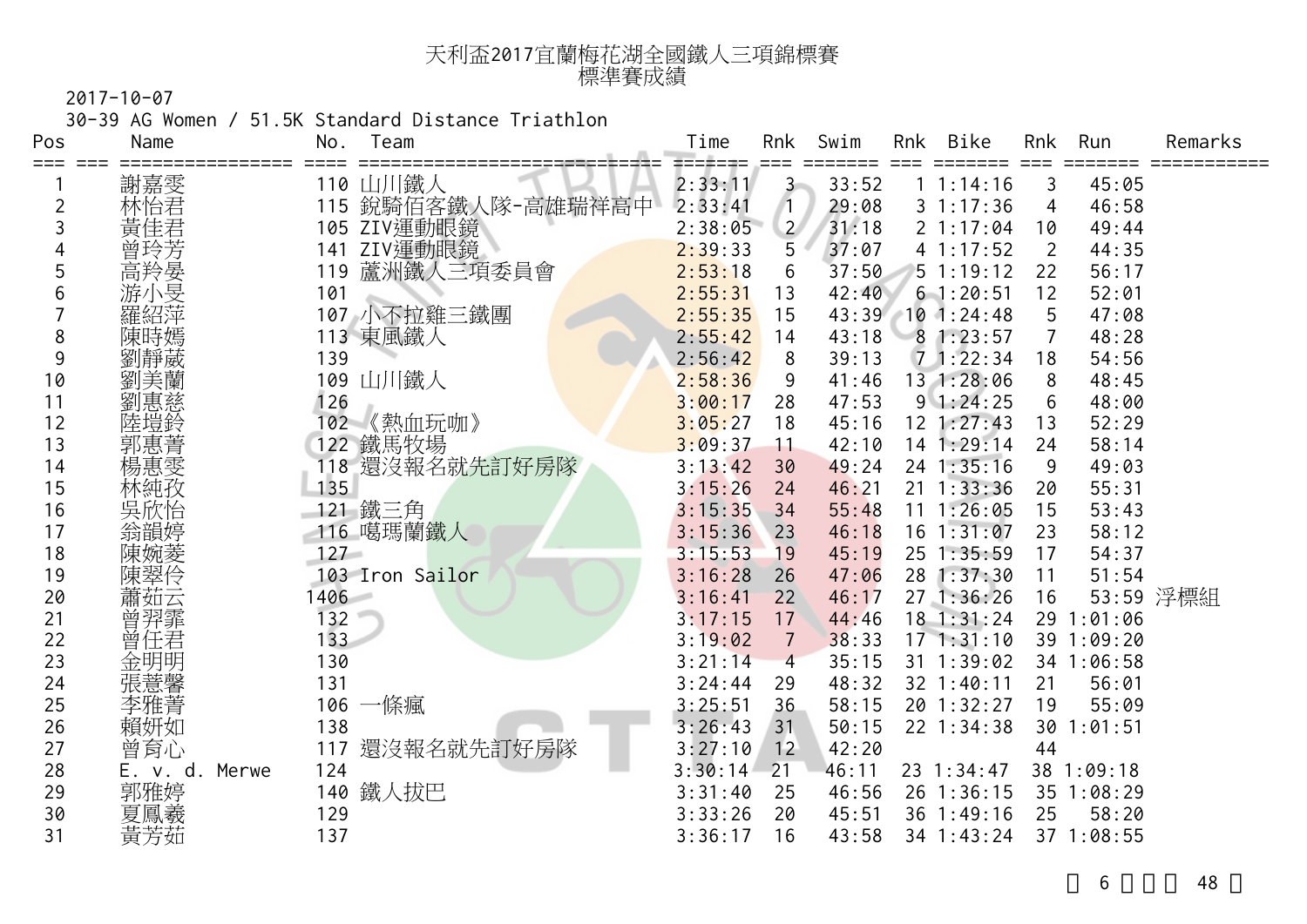| 王韻涵<br>32<br>茹<br>33<br>林昱瑋<br>$34 + 2$<br>35<br>36<br>37<br>38<br> 寥<br>)<br>堂堂<br>39<br>40<br>陳依霓<br>41<br>42 WAN<br>李佩軒<br>DSQ 林沁嫻<br>DSQ 丁延如<br>委 會:<br>仲裁<br>判: 黃金宏/TPE | 134<br>125<br>1404 Cooler Biker<br>104 LEADER領袖人<br>1403 AKB9487<br>1405 運動美人計<br>112 甲勇鐵人<br>114 揪愛運動天團2.0<br>120 鐵人735<br>108 山川鐵人<br>128<br>111 山川鐵<br>123<br>賽事資訊: Swim 1500 m/2 laps; Bike 40 km/2 laps; Run 9.2 km/4 laps<br>賽事環境: Water temperature 27 C; Air temperatu <mark>re 26-30</mark> C; Wetsuit swim<br>劉玉峰/TPE;潘瑞根/TPE;陳銘風/TPE;彭 <mark>劍永/TPE;毛念祖/TP</mark> E;劉錫鑫/TPE;謝志忠/TPE<br>計時: Chinese Taipei Triathlon Association<br>三<br>二 | 3:38:53<br>37<br>58:53<br>51:54<br>3:39:32<br>33<br>3:42:20<br>$42$ 1:10:41<br>3:45:45<br>39<br>59:17<br>3:49:16<br>32<br>51:28<br>3:49:24<br>41 1:06:33<br>3:52:00<br>27<br>47:16<br>3:54:28<br>43 1:22:45<br>3:54:30<br>38<br>58:55<br>40 1:00:05<br>4:08:33<br>35<br>57:09<br>4:21:20<br>10 | $33 \t1:40:31$<br>$30$ 1:37:53<br>$15 \t1:30:22$<br>39 1:53:02<br>$37 \t1:51:07$<br>29 1:37:45<br>40 2:00:22<br>$19$ $1:31:26$<br>$35$ 1:46:42<br>38 1:51:57<br>42 2:13:54<br>42:05 41 2:13:10<br>43<br><b>IUDI</b> | 59:30 改浮標<br>27<br>40 1:09:46<br>59:19 輪車罰時<br>26<br>53:27 改浮標<br>14<br>33 1:06:42 浮標組<br>32 1:05:07 浮標組<br>$31 \t1:04:23$<br>28 1:00:18<br>36 1:08:54<br>43 1:16:32<br>41 1:10:17 未依浮標梯?<br>32:02 少信物<br>$\overline{1}$<br>42 1:13:33 SWIM<br>Print 2017-10-17, 18:26:41 |  |
|------------------------------------------------------------------------------------------------------------------------------------------------------------------------------|------------------------------------------------------------------------------------------------------------------------------------------------------------------------------------------------------------------------------------------------------------------------------------------------------------------------------------------------------------------------------------------------------------------------------------------------------|------------------------------------------------------------------------------------------------------------------------------------------------------------------------------------------------------------------------------------------------------------------------------------------------|---------------------------------------------------------------------------------------------------------------------------------------------------------------------------------------------------------------------|---------------------------------------------------------------------------------------------------------------------------------------------------------------------------------------------------------------------------------------------------------------------------|--|
|                                                                                                                                                                              |                                                                                                                                                                                                                                                                                                                                                                                                                                                      | CTTA                                                                                                                                                                                                                                                                                           |                                                                                                                                                                                                                     |                                                                                                                                                                                                                                                                           |  |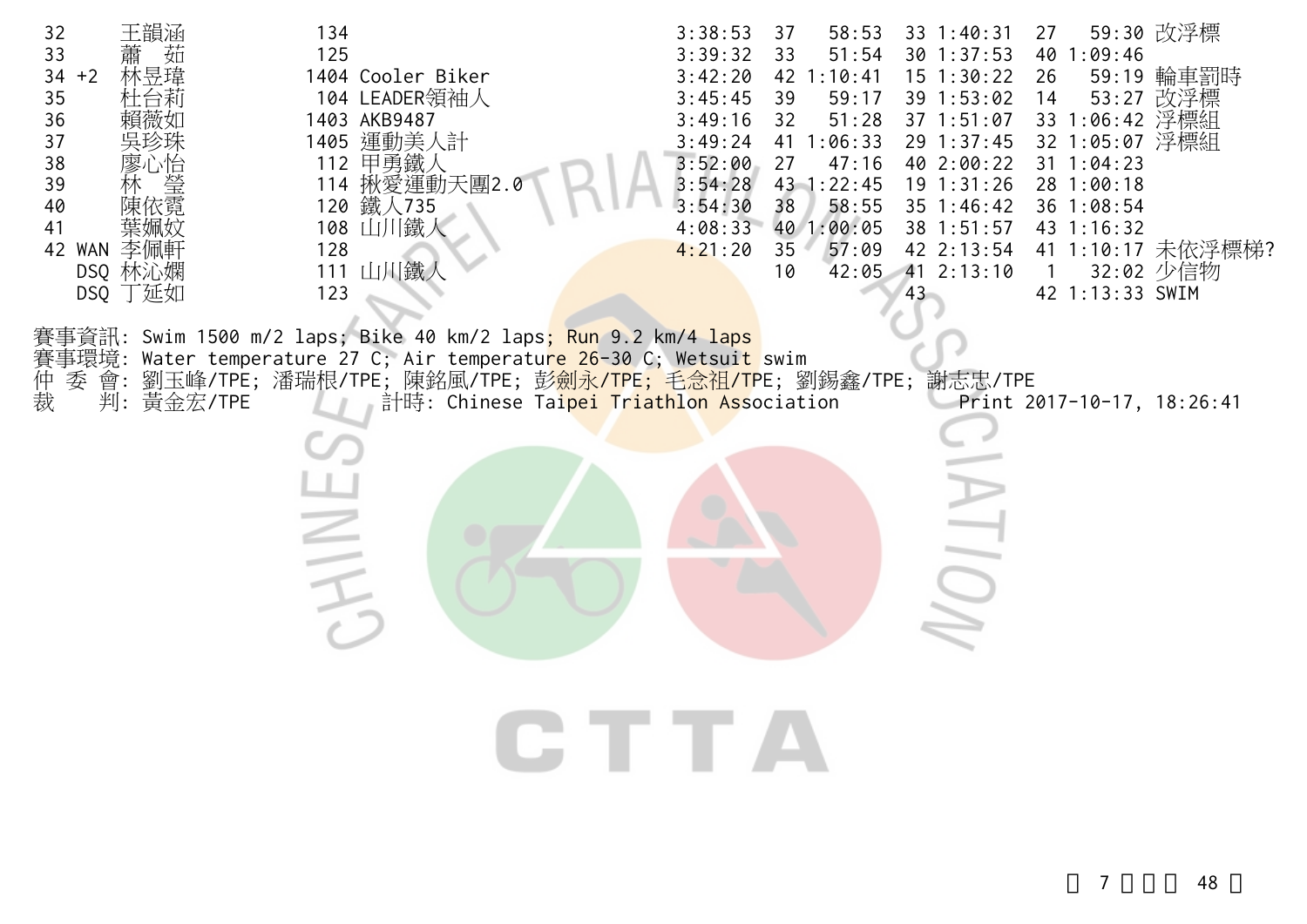| 天利盃2017宜蘭梅花湖全國鐵人三項錦標賽 |  |
|-----------------------|--|
| 標準賽成績                 |  |

25-29 AG Women / 51.5K Standard Distance Triathlon

| Pos | Name              | Team<br>No.    | Rnk<br>Swim<br>Time                 | Bike<br>Rnk       | Rnk<br>Run        | Remarks   |
|-----|-------------------|----------------|-------------------------------------|-------------------|-------------------|-----------|
|     | 費聿凡               | ZIV運動眼鏡<br>73  | 2:35:19<br>30:35                    | 11:18:25          | 46:20             |           |
|     | 余彥臻               | 噶瑪蘭鐵人<br>84    | 2:57:05<br>12 <sub>2</sub><br>46:45 | 21:23:23          | 46:58<br>2        |           |
|     | 胡威羚               | 71             | 5 <sub>1</sub><br>2:57:30<br>40:42  |                   | 19                |           |
|     | 彭于禎               | 90             | 3:02:07<br>$\mathbf{2}$<br>33:14    | 71:36:56          | 51:58             |           |
|     | 許詩怡               | 72 Iron Sailor | 3:02:49<br>39:08<br>4               | $3 \t1:32:57$     | 50:45             |           |
|     |                   | 松山鐵人魂<br>79    | 3:19:48<br>46:15<br>10              | 61:36:39          | 56:56<br>5        |           |
|     |                   | 91             | 3:25:48<br>52:37<br>13              | $5 \cdot 1:35:28$ | 6                 | 57:44 改浮標 |
| 8   | 吳敬婷               | 1402 昱         | 43:57<br>3:35:09<br>9               | $11 \t1:42:26$    | 1:08:47 浮標組<br>10 |           |
| 9   |                   | 92             | 3:37:38<br>43:40                    | $15$ 1:46:54      | 81:07:05          |           |
| 10  | 劉冠伶               | 87             | 3:38:20<br>59:57<br>15              | 81:38:40          | 59:44             |           |
| 11  | 劉依婷               | 三鐵不關門<br>76    | 3:41:23<br>46:26<br>11              | $10$ 1:42:12      | 13 1:12:46        |           |
| 12  | 溫婉均               | 88             | 17 1:00:56<br>3:44:51               | 41:35:28          | 91:08:28          |           |
| 13  | 謝濟仁               | 83 噶瑪蘭鐵人       | 3:46:31<br>39:05<br>3               | 13 1:42:57        | $17 \t1:24:30$    |           |
| 14  | 林渝庭               | 86             | 3:49:02<br>53:40<br>14              | 91:40:19          | 14 1:15:04        |           |
| 15  | 陳珮玨               | 89             | 3:50:31<br>43:01<br>6               | $16$ 1:55:58      | 12 1:11:33        |           |
| 16  | 靜<br>郭            | 猛閘出虎<br>82     | 3:52:59<br>43:42<br>8               | $14$ 1:45:23      | 16 1:23:55        |           |
| 17  | 劉佳玲               | 浩克熱血團<br>81    | 4:05:07<br>$18$ 1:01:27             | $12 \t1:42:45$    | 15 1:20:56        |           |
| 18  | 簡君育               | 美女與野獸<br>80    | 4:28:48<br>16 1:00:13               | 18 2:17:50        | $11 \t1:10:46$    |           |
| 19  | 黃雅鈴               | 75 三鐵不         | $19$ 1:11:25<br>4:33:36             | $17 \; 1:56:41$   | $18$ 1:25:31      |           |
|     | 謝佩格               | 三鐵不關門<br>74    |                                     | 19                |                   |           |
|     | 游智喬<br><b>DNF</b> | 好朋友玩三鐵         |                                     |                   |                   | SWIM DNF  |
|     |                   |                |                                     |                   |                   |           |

賽事資訊: Swim 1500 m/2 laps; Bike 40 km/2 laps; Run 9.2 km/4 laps 賽事環境: Water temperature 27 C; Air temperature 26-30 C; Wetsuit swim 仲 委 會: 劉玉峰/TPE; 潘瑞根/TPE; 陳銘風/TPE; 彭劍永/TPE; 毛念祖/TPE; 劉錫鑫/TPE; 謝志忠/TPE 裁 判: 黃金宏/TPE 計時: Chinese Taipei Triathlon Association Print 2017-10-17, 18:26:41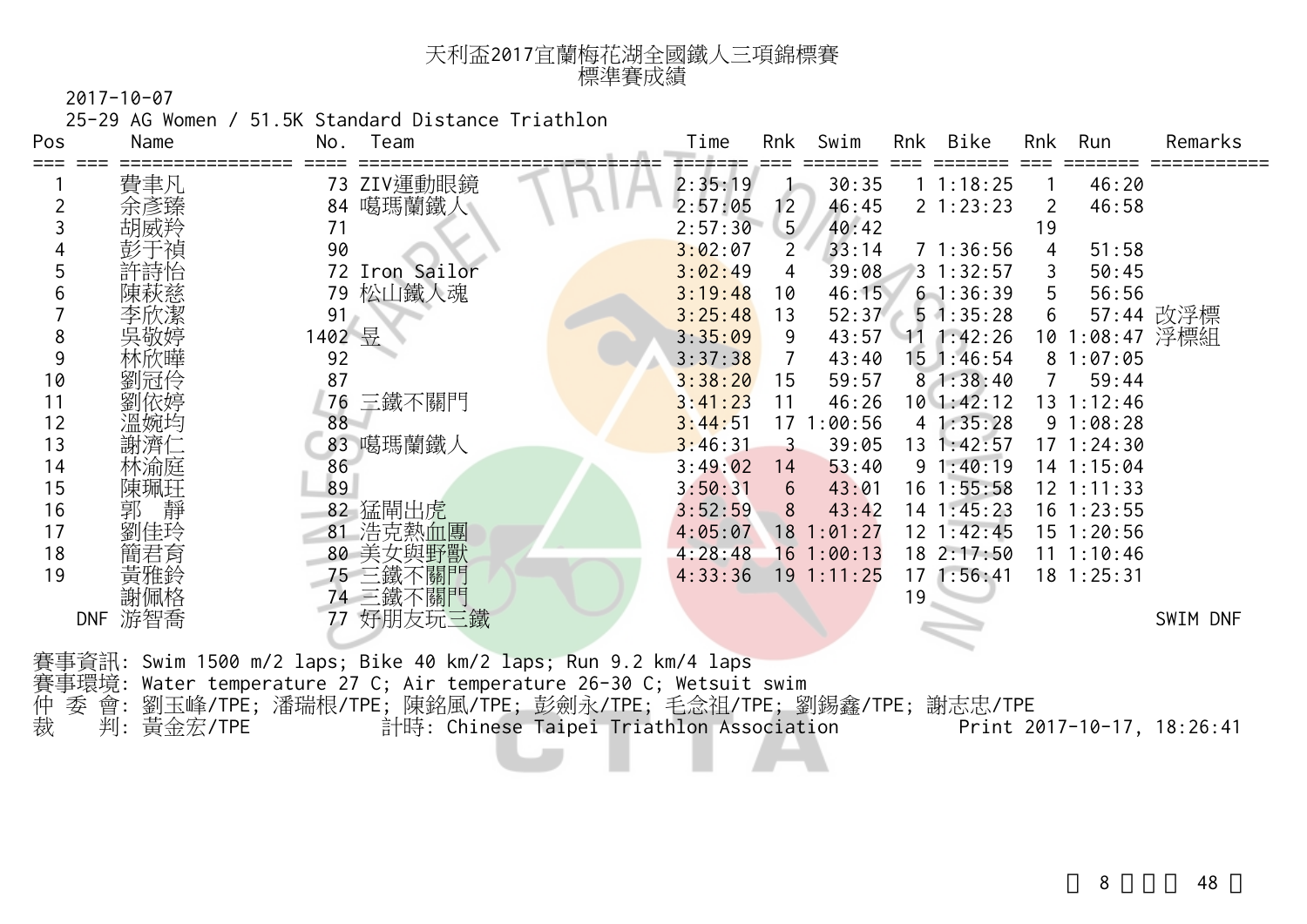| 天利盃2017宜蘭梅花湖全國鐵人三項錦標賽 |  |
|-----------------------|--|
| 標準賽成績                 |  |

18-24 AG Women / 51.5K Standard Distance Triathlon

| Pos | Name | No.<br>Team    |        | Time    | Rnk            | Swim  | Rnk | Bike              | Rnk | Run      | Remarks   |
|-----|------|----------------|--------|---------|----------------|-------|-----|-------------------|-----|----------|-----------|
|     | 黃于嫣  | 國泰產險鐵人隊<br>51  | 教練-蘇宏暉 | 2:11:12 |                | 23:17 |     | 1:09:18           |     | 38:37    |           |
|     | 劉家華  | 東華大學鐵人隊<br>56  |        | 2:40:44 | $\overline{2}$ | 31:11 |     | 31:25:39          |     | 43:55    |           |
|     | 林昱綺  | 58             |        | 2:43:32 | 6 <sup>1</sup> | 34:23 |     | $2 \; 1:23:06$    |     | 46:04    |           |
|     | 侯煥音  | 61             |        | 2:46:10 | 4              | 32:04 |     | $5 \t1:30:41$     |     | 43:27    |           |
|     | 張庭瑄  | 57             |        | 2:52:52 | 5.             | 33:44 |     | 41:27:17          | 6   | 51:52    |           |
|     | 陳衫穎  | 59             |        | 3:04:15 |                | 34:32 |     | $9 \t1:40:32$     | 5   | 49:12    |           |
|     | 李詹瑩  | 63<br>個人       |        | 3:09:21 | 3.             | 31:12 |     | $8 \cdot 1:39:21$ | 8   | 58:49    |           |
|     | 于宗瑄  | 中正鐵<br>53      |        | 3:12:01 | 9              | 39:31 |     |                   | 12  |          |           |
|     | 黃汶潔  | 大單車<br>宜<br>54 |        | 3:24:27 | 10             | 40:00 |     | $10$ 1:41:56      |     | 91:02:32 |           |
| 10  | 吳詠筠  | 蘇澳鐵<br>401     |        | 3:27:02 | 12             | 55:07 |     | 61:35:29          |     |          | 56:27 浮標組 |
|     | 林晏先  | 宜大單車<br>55     |        | 3:31:36 | 11             | 41:25 |     | 71:36:33          | 10  | 1:13:38  |           |
| 12  | 王韻涵  | 鐵<br>、拔巴<br>62 |        | 3:45:57 | 8              | 34:48 | 11  | 1:54:10           | 11  | 1:17:01  |           |

賽事資訊: Swim 1500 m/2 laps; Bike 40 km/2 laps; Run 9.2 km/4 laps 賽事環境: Water temperature 27 C; Air temperature 26-30 C; Wetsuit swim 賽仲裁 委 會: 劉玉峰/TPE; 潘瑞根/TPE; 陳銘風/TPE; 彭劍永/TPE; 毛念祖/TPE; 劉錫鑫/TPE; 謝志忠/TPE 判: 黃金宏/TPE 計時: Chinese Taipei Triathlon Association Print 2017-10-17, 18:26:41

CTTA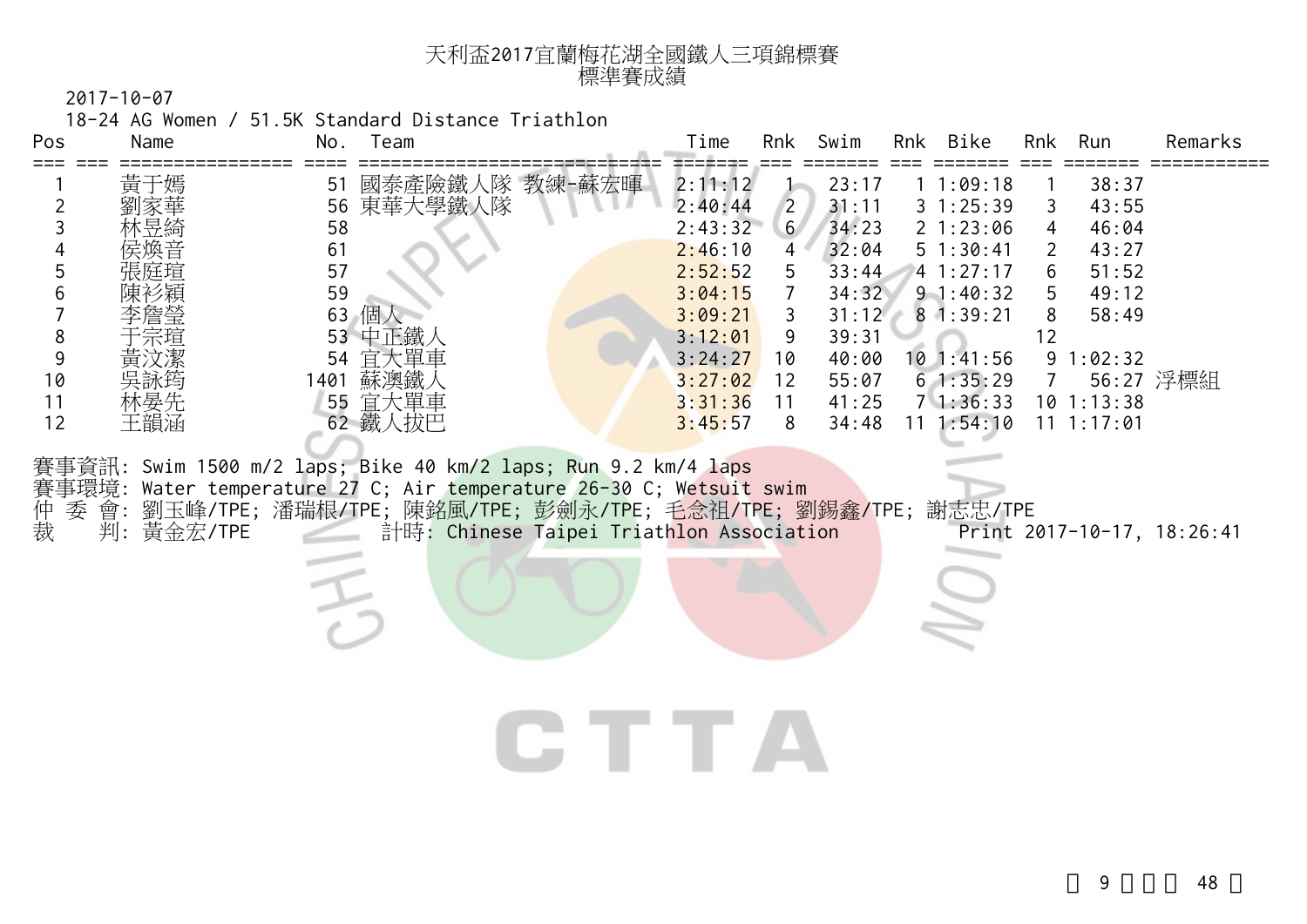| 天利盃2017宜蘭梅花湖全國鐵人三項錦標賽 |  |
|-----------------------|--|
| 標準賽成績                 |  |

70+ AG Men / 51.5K Standard Distance Triathlon

**CHINES** 

| Pos | Name                        | Team<br>No.                         | Time                                     | Rnk            | Swim Rnk Bike |                                                                                      | Rnk Run                                   |                                     | Remarks |
|-----|-----------------------------|-------------------------------------|------------------------------------------|----------------|---------------|--------------------------------------------------------------------------------------|-------------------------------------------|-------------------------------------|---------|
|     | 張邦文<br>蔡文二<br>朱<br>勇<br>王秉晟 | 1391<br>1392 宜蘭四季鐵人<br>1394<br>1393 | 2:57:27<br>3:18:04<br>3:19:38<br>3:23:45 | 3 <sup>1</sup> |               | $2$ 41:50 1 1:19:25<br>$44:23$ 3 1:34:03<br>$1/41:17$ 4 1:39:50<br>$46:09$ 2 1:31:11 | $\mathcal{R}$<br>$\overline{\phantom{a}}$ | 56:13<br>59:39<br>58:32<br>41:06:26 |         |

CTTA

賽事資訊: Swim 1500 m/2 laps; Bike 40 km/2 laps; Run 9.2 km/4 laps 賽事環境: Water temperature 27 C; Air temperatur<mark>e 26-30 C; Wetsuit</mark> swim 賽事環境: Water temperature 27 C; Air temperatur<mark>e 26-30 C; Wetsuit</mark> swim<br>仲 委 會: 劉玉峰/TPE; 潘瑞根/TPE; 陳銘風/TPE; 彭劍永/TPE; 毛念祖/<mark>TP</mark>E; 劉錫鑫/TPE; 謝志忠/TPE<br>裁 判: 黃金宏/TPE 計時: Chinese Ta<mark>ipei</mark> Triathlon Association Pr

仲 委 會: 劉玉峰/TPE; 潘瑞根/TPE; 陳銘風/TPE; 彭劍永/TPE; 毛念祖/TPE; 劉錫鑫/TPE; 謝志忠/TPE

 $\widetilde{\preccurlyeq}$ 

 $\frac{1}{2}$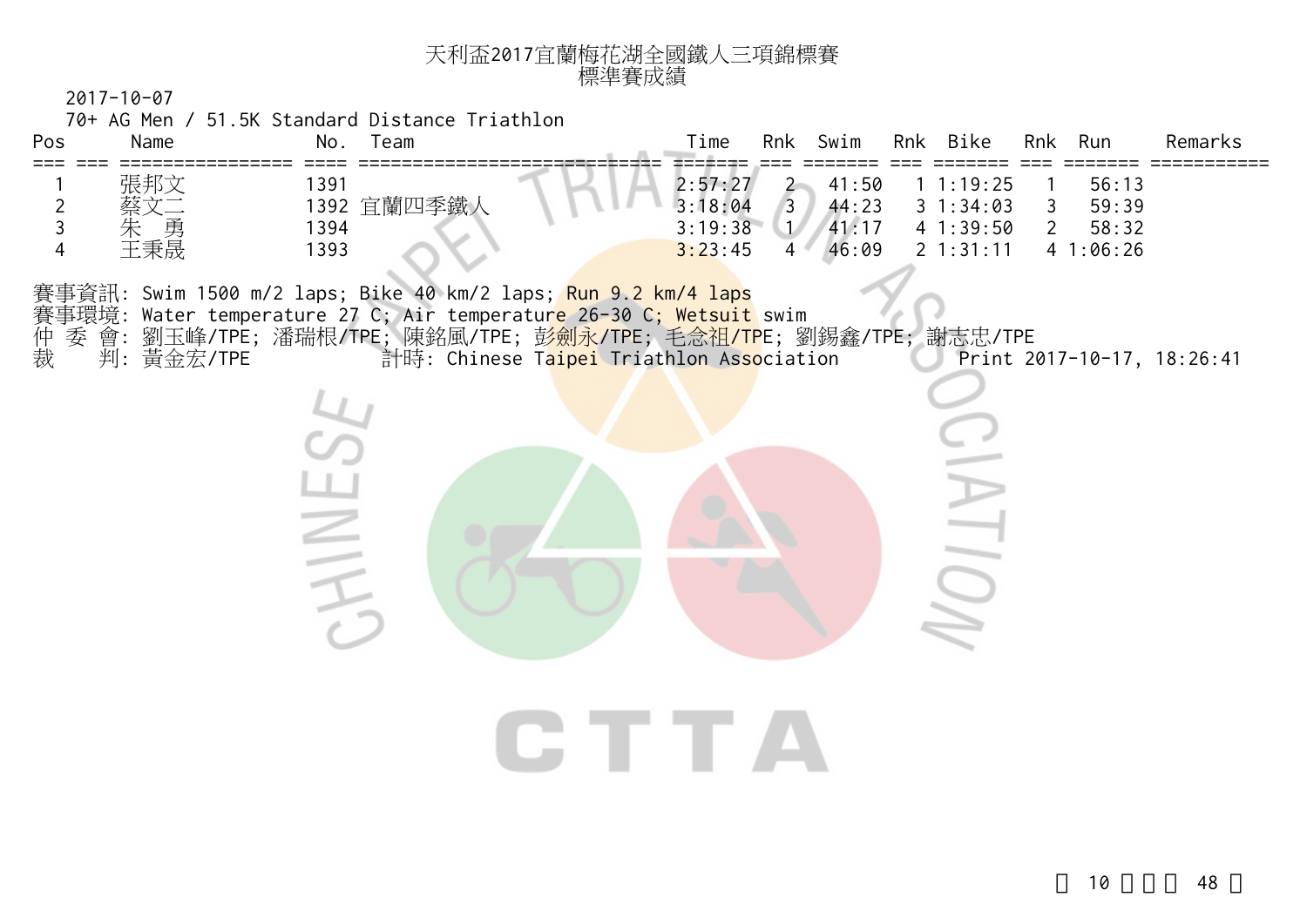| 天利盃2017宜蘭梅花湖全國鐵人三項錦標賽 |  |
|-----------------------|--|
| 標準賽成績                 |  |

65-69 AG Men / 51.5K Standard Distance Triathlon

| Pos                                   | Name                                | Team<br>No.                                                                                                                                                                                                                                                                                                                                   | Rnk Bike<br>Time<br>Swim<br>Run<br>Remarks<br>Rnk<br>Rnk                                                                                                                                                                                                                                                                                                                                                                                                                                                                                                                                                                                           |
|---------------------------------------|-------------------------------------|-----------------------------------------------------------------------------------------------------------------------------------------------------------------------------------------------------------------------------------------------------------------------------------------------------------------------------------------------|----------------------------------------------------------------------------------------------------------------------------------------------------------------------------------------------------------------------------------------------------------------------------------------------------------------------------------------------------------------------------------------------------------------------------------------------------------------------------------------------------------------------------------------------------------------------------------------------------------------------------------------------------|
| 2<br>3<br>4<br>5<br>6<br>8<br>9<br>仲裁 | 廖協發<br>季金洋<br>DNF 李海洲<br>判: 黃金宏/TPE | 1371 台灣大腳丫長跑協會<br>1372 台寶愛台灣<br>1375 國泰產險鐵人隊<br>1379<br>1377 愛路迷_內湖幫<br>1373 同欣電子<br>1380<br>1376 愛路迷_內湖幫<br>1378 愛路迷_內湖幫<br>1374 Mr. Lee<br>賽事資訊: Swim 1500 m/2 laps; Bike 40 km/2 laps; R <mark>un 9.2 km/4 la</mark> ps<br>賽事環境: Water temperature 27 C; Air temperature 26-30 C; Wetsuit swim<br>計時: Chinese Taipei Triathlon Association | 2:40:03<br>36:43<br>49:21<br>11:14:00<br>2:49:08<br>39:40<br>2 1:18:22<br>51:07<br>3<br>3<br>$\overline{2}$<br>2:51:28<br>38:43<br>31:20:30<br>52:16<br>4<br>41:30<br>2:55:40<br>51:24:36<br>49:34<br>4<br>2<br>47:12<br>3:07:03<br>41:24:17<br>55:35<br>6<br>6<br>3:12:42<br>48:15<br>61:25:33<br>58:55<br>8<br>$\overline{7}$<br>3:24:06<br>57:02<br>9<br>$8 \cdot 1:33:57$<br>5<br>53:08<br>3:30:25<br>5<br>47:08<br>91:44:43<br>58:35<br>3:35:12<br>8<br>52:33<br>$\overline{7}$<br>1:29:58<br>10 1:12:42<br>9 1:01:38 SWIM DNF<br>10<br>委 會: 劉玉峰/TPE; 潘瑞根/TPE; 陳銘風/TPE; 彭劍永/TPE; 毛念祖/TPE; 劉錫鑫/TPE; 謝志忠/TPE<br>Print 2017-10-17, 18:26:41<br>S |
|                                       |                                     |                                                                                                                                                                                                                                                                                                                                               |                                                                                                                                                                                                                                                                                                                                                                                                                                                                                                                                                                                                                                                    |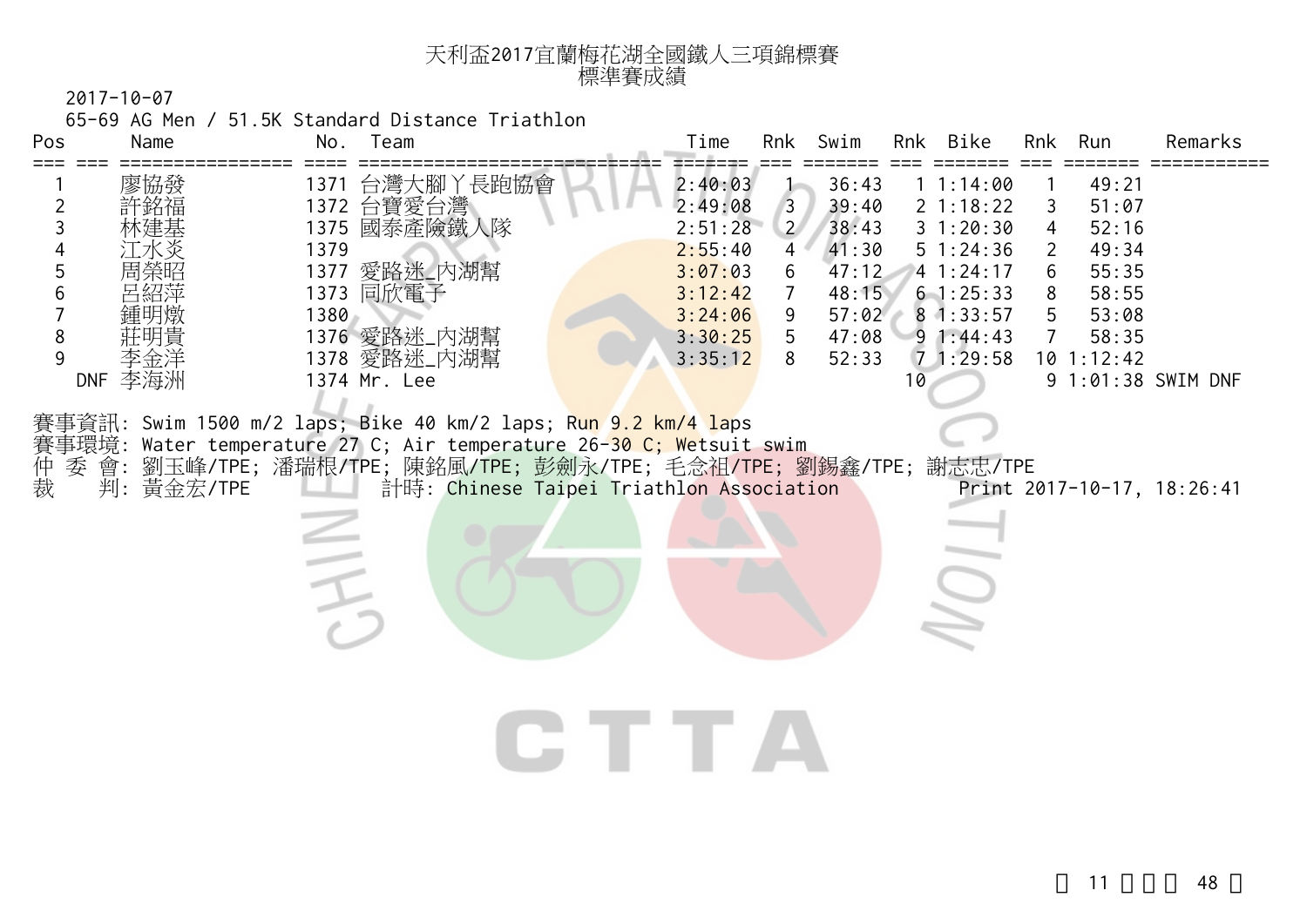| 天利盃2017宜蘭梅花湖全國鐵人三項錦標賽 |  |
|-----------------------|--|
| 標準賽成績                 |  |

60-64 AG Men / 51.5K Standard Distance Triathlon

| Pos | Name | No.<br>Team    | Time    | Rnk            | Swim  | Rnk | Bike               | Rnk | Run        | Remarks |
|-----|------|----------------|---------|----------------|-------|-----|--------------------|-----|------------|---------|
|     | 童清金  | 1357           | 2:17:44 | $2 -$          | 30:34 |     | 11:06:48           |     | 40:24      |         |
|     | 廖關復  | 1340 山川鐵人      | 2:23:05 | $\mathbf{1}$   | 28:37 |     | 21:09:52           | 6   | 44:37      |         |
|     | 黃英俊  | 1337           | 2:26:43 | 5 <sub>1</sub> | 35:24 |     | 31:10:19           |     | 41:02      |         |
|     | 林嘉明  | 1336 山川鐵人      | 2:33:59 | 8              | 38:23 |     | 4 1:13:22          | 4   | 42:14      |         |
|     | 許文生  | 1358           | 2:36:54 | 3              | 32:12 |     | $6 \; 1:17:26$     | 8   | 47:18      |         |
| b   |      | 華國大飯店<br>1347  | 2:43:08 | 17             | 44:14 |     | $7 - 1:17:50$      | 3   | 41:04      |         |
|     | 林慶華  | 1360           | 2:46:09 | 15             | 43:03 |     | 81:18:36           | 5   | 44:31      |         |
| 8   | 陳心能  | 1351 蘆洲鐵人三項委員會 | 2:46:13 | 6              | 36:32 |     | 51:16:51           | 13  | 52:51      |         |
| 9   | 高銘豐  | 1353           | 2:50:00 | 12             | 42:13 |     | $11 \quad 1:22:47$ |     | 45:01      |         |
| 10  | 張莒忠  | 1338 山川鐵人      | 2:50:20 | 14             | 42:58 |     | 91:19:33           | 9   | 47:50      |         |
| 11  | 張鈞西  | 1341 山川鐵人      | 2:51:16 | 11             | 39:09 |     | $10$ 1:21:43       | 10  | 50:26      |         |
| 12  |      | 1349 黎明騎士隊     | 3:00:57 | 4              | 34:48 |     | 18 1:29:38         | 16  | 56:31      |         |
| 13  | 蔡福祥  | 1346 華國大飯店     | 3:05:45 | 18             | 44:22 |     | 171:29:04          | 12  | 52:20      |         |
| 14  | 方文和  | 1355           | 3:10:56 | 16             | 43:41 |     | $12$ $1:23:12$     | 17  | 1:04:03    |         |
| 15  | 陳志欣  | 1343 台灣大腳丫長跑協會 | 3:11:06 | 19             | 47:17 |     | $14$ 1:27:57       | 14  | 55:53      |         |
| 16  | 王建軍  | 1339 DVTT      | 3:12:37 | 10             | 38:49 |     | $13 \t1:25:15$     | 20  | 1:08:34    |         |
| 17  | 林以文  | 1345 宜蘭四季鐵人    | 3:16:09 | 7              | 38:09 |     | $16 \t1:28:46$     | 21  | 1:09:15    |         |
| 18  | 李興彰  | 1342 内湖360     | 3:16:41 | 22             | 54:32 |     | 19 1:29:54         | 11  | 52:16      |         |
| 19  | 吳平盛  | 1356           | 3:18:45 | 9              | 38:34 |     | $20$ 1:33:51       |     | 18 1:06:20 |         |
| 20  | 高廷霖  | 1352 蘆洲鐵人三項委員會 | 3:19:07 | 13             | 42:55 |     | $15$ 1:28:32       | 19  | 1:07:41    |         |
| 21  | 郭    | 1359           | 3:26:00 | 21             | 51:16 |     | $21 \t1:38:42$     | 15  | 56:02      |         |
| 22  | 黃文漢  | 1354           | 3:49:12 | 20             | 47:33 |     | $22$ 1:51:54       | 22  | 1:09:46    |         |

| 賽事資訊: Swim 1500 m/2 laps; Bike 40 km/2 laps; Run 9.2 km/4 laps       |                            |
|----------------------------------------------------------------------|----------------------------|
| 賽事環境: Water temperature 27 C; Air temperature 26-30 C; Wetsuit swim  |                            |
| 仲 委 會: 劉玉峰/TPE; 潘瑞根/TPE; 陳銘風/TPE; 彭劍永/TPE; 毛念祖/TPE; 劉錫鑫/TPE; 謝志忠/TPE |                            |
| 裁   判: 黃金宏/TPE<br>計時: Chinese Taipei Triathlon Association           | Print 2017-10-17, 18:26:41 |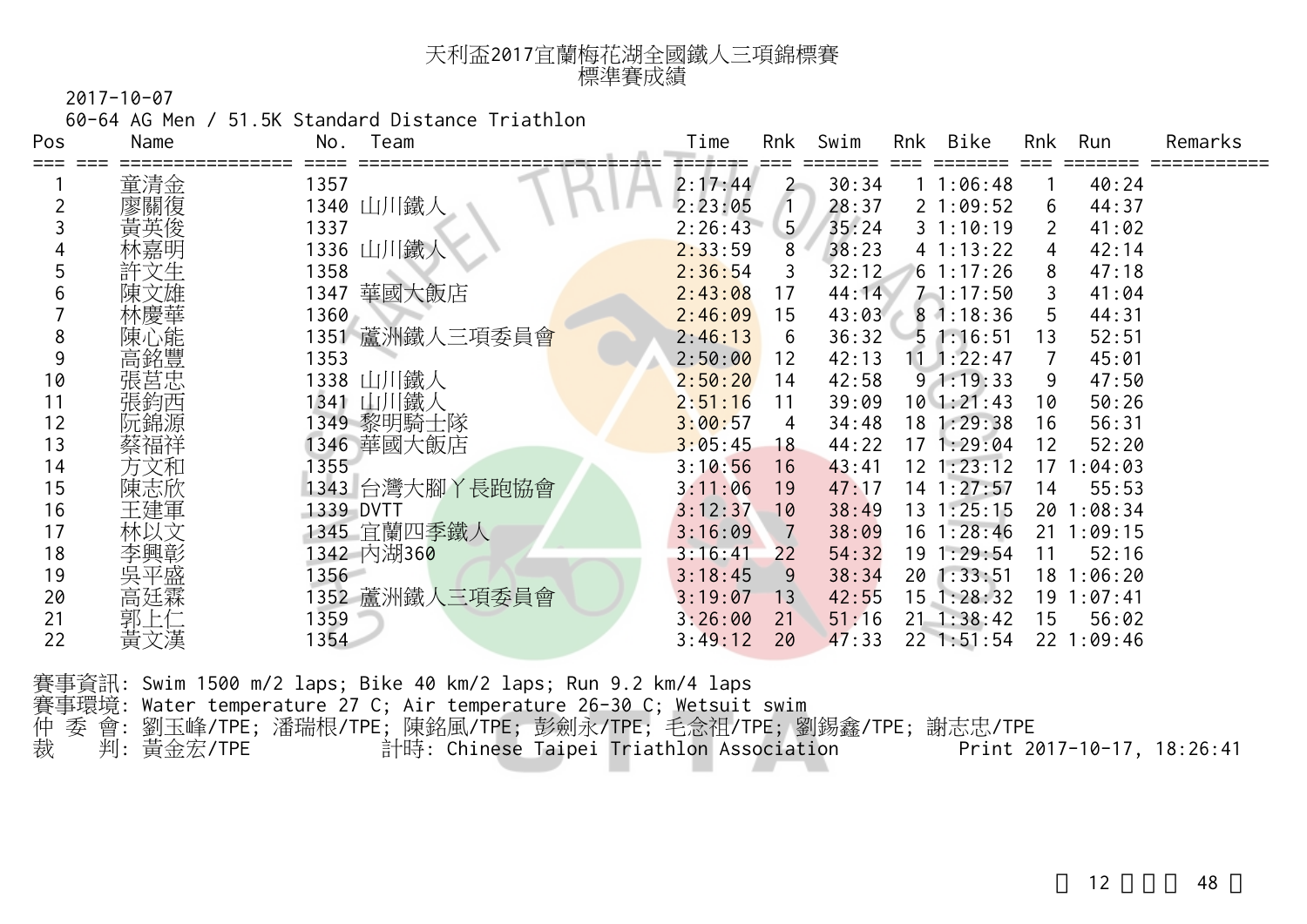| 天利盃2017宜蘭梅花湖全國鐵人三項錦標賽 |  |
|-----------------------|--|
| 標準賽成績                 |  |

55-59 AG Men / 51.5K Standard Distance Triathlon

| Pos            | Name         | No.  | Team                    | Time    | Rnk                                    | Swim  | Rnk | Bike           | Rnk             | Run        | Remarks      |
|----------------|--------------|------|-------------------------|---------|----------------------------------------|-------|-----|----------------|-----------------|------------|--------------|
|                | 黃明龍          |      |                         | 2:15:14 |                                        | 30:47 |     | 11:08:09       |                 | 36:19      |              |
| $\overline{c}$ | 洪明華          |      | 1286 汐止走路隊<br>1288 山川鐵人 | 2:19:44 | $\begin{bmatrix} 2 \\ 3 \end{bmatrix}$ | 32:41 |     | 21:08:32       | $\overline{2}$  | 38:33      |              |
| 3              | 張東隆          | 1301 |                         | 2:22:39 | $\overline{4}$                         | 33:04 |     | 31:09:47       | 3               | 39:49      |              |
| 4              | 曾燦傑<br>$+2$  | 1287 | 遠東新世紀風火輪社<br>宜蘭四季鐵人     | 2:30:21 | 6                                      | 36:18 |     | 41:11:54       | 4               |            | 40:10 輪車罰時   |
| 5              | 魏賢文          |      | 1302 噶瑪蘭鐵人              | 2:32:01 | 5                                      | 34:15 |     | 71:14:55       |                 | 42:52      |              |
| 6              | 文博           | 1304 | 羅東偉展出張嘴車隊               | 2:34:10 | 8                                      | 37:24 |     | 61:14:48       | 5               | 41:58      |              |
|                | 范綱宏          | 1326 |                         | 2:37:53 | 12                                     | 40:04 |     | $5 \t1:14:16$  | 8               | 43:35      |              |
| 8              | 吳清峰          |      | 1295 内湖360              | 2:43:05 | $\overline{7}$                         | 36:55 |     | 91:20:02       | 10              | 46:09      |              |
| 9              | 蕭德成          | 1316 |                         | 2:45:55 | 15                                     | 40:33 |     | $18$ 1:21:44   | 9               | 43:39      |              |
| 10             | 黃茂榮          |      | 1297 宜蘭四季鐵人             | 2:49:32 | 13                                     | 40:14 |     | $16$ 1:21:43   | 12              | 47:37      |              |
| 11             | 邱登崧          | 1311 |                         | 2:51:43 | 17                                     | 42:19 |     | $11 \t1:20:36$ | 14              | 48:50      |              |
| 12             | 吳惠風          |      | 1298 宜蘭四季鐵人             | 2:53:19 | 9                                      | 37:42 |     | $21 \t1:24:13$ | 16              | 51:25      |              |
| 13             | 李萬吉          | 1323 |                         | 2:54:51 | 24                                     | 44:57 |     | 191:21:55      | 13              | 48:00      |              |
| 14             | 范振萎          | 1321 |                         | 2:56:43 | 25                                     | 45:21 |     | $14$ 1:21:28   | 15              | 49:56      |              |
| 15             | 林良泉          | 1319 |                         | 2:57:36 | 14                                     | 40:18 |     | $17 \t1:21:43$ | 21              | 55:35      |              |
| 16             | 陳建昇<br>$+36$ |      | 1328 鐵人拔巴               | 2:58:29 | $\overline{\phantom{0}}$ 1             | 14:25 |     | $15 \t1:21:40$ | 11              |            | 46:25 提早出發罰? |
| 17             | 文淵<br>劉      | 1318 |                         | 2:59:05 | 10                                     | 38:05 |     | 24 1:26:37     | 19              | 54:25      |              |
| 18             | …<br>春堂      |      | 1292 三芝鐵人               | 3:00:06 | 11                                     | 39:30 |     | 81:19:26       |                 | 271:01:10  |              |
| 19             | 陸文發          | 1324 |                         | 3:00:58 | 21                                     | 43:50 |     | $13$ $1:21:11$ | 22              | 55:58      |              |
| 20             | 李泰明          |      | 1307 蘆洲鐵人三項委員會          | 3:03:00 | 19                                     | 43:24 |     | 271:28:03      | 17              | 51:35      |              |
| 21             | 陳銘森          |      | 1300 悍將鐵人               | 3:04:38 | 23                                     | 44:20 |     | $10$ 1:20:35   | 26              | 59:45      |              |
| 22             | 張士燊          |      | 1296 内湖鐵人               | 3:07:13 | 22                                     | 44:16 |     | $12$ 1:20:38   |                 | 29 1:02:20 |              |
| 23             | 張添順          |      | 1293 山川鐵人               | 3:07:48 | 20                                     | 43:47 |     | 26 1:27:59     | 23              | 56:03      |              |
| 24             | 簡進一          |      | 1303 羅東偉展出張嘴車隊          | 3:08:13 | 16                                     | 41:18 |     | 22 1:25:33     | 28              | 1:01:23    |              |
| 25             | 高果偉          | 1310 |                         | 3:09:20 | 32                                     | 54:20 |     | $20$ 1:21:58   | 18              | 53:03      |              |
| 26             | 方梅生          | 1327 |                         | 3:12:33 | 33                                     | 59:55 |     | 28 1:30:02     | 6               | 42:37      |              |
| 27             | 陳進東          | 1325 |                         | 3:14:34 | 28                                     | 49:10 |     | $25$ 1:27:23   | 24              | 58:02      |              |
| 28             | 鄭惠民          |      | 1306 蘆洲鐵人三項委員會          | 3:16:26 | 18                                     | 43:12 |     | 23 1:25:52     | 32 <sup>2</sup> | :07:22     |              |
| 29             | 宋述山          | 1322 |                         | 3:17:30 | 30                                     | 49:40 |     | 30 1:33:08     | 20              | 54:43      |              |
| 30             | 金道           |      | 1291 H24 健康活躍           | 3:17:52 | 26                                     | 47:19 |     | 29 1:31:46     | 25              | 58:48      |              |
| 31             | 董國鑫          | 1312 |                         | 3:30:51 | 27                                     | 48:42 |     | 31 1:35:58     |                 | 30 1:06:12 |              |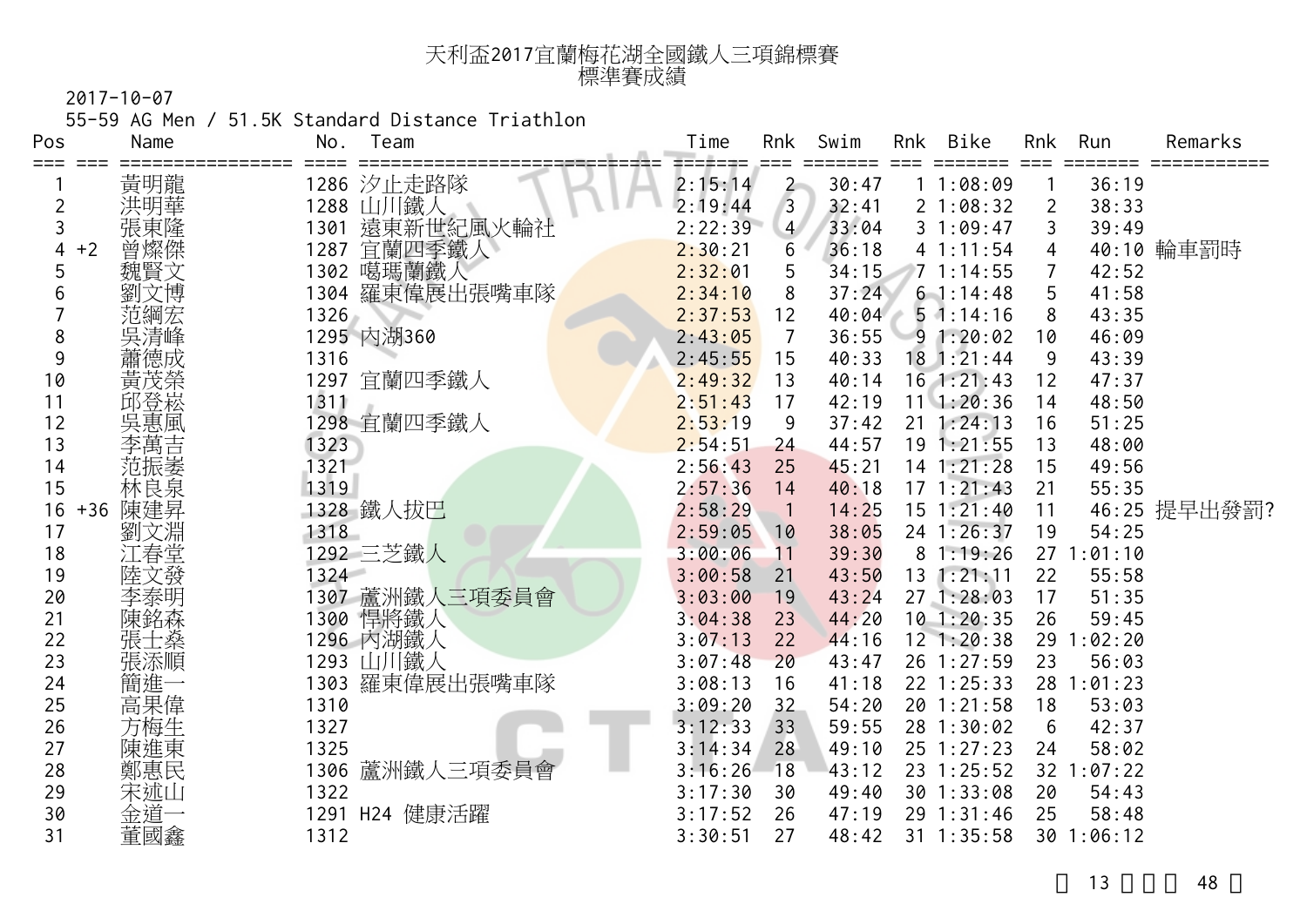|                                               | 張文德 | 314  | $3:42:32$ 31<br>54:13 32 1:41:24 31 1:06:56    |
|-----------------------------------------------|-----|------|------------------------------------------------|
| $\begin{array}{c} 32 \\ 33 \\ 34 \end{array}$ | 詹維仁 | 1313 | 49:36 34 1:55:47 34 1:13:12<br>- 29<br>3:58:33 |
|                                               | 林敬洲 | 309  | 34 1:05:53 33 1:51:58 33 1:09:09<br>4:07:00    |
| <b>DNF</b>                                    | 王遠平 | 1317 | <b>DNF</b><br>SWIM                             |

賽事資訊: Swim 1500 m/2 laps; Bike 40 km/2 laps; Run 9.2 km/4 laps 賽事環境: Water temperature 27 C; Air temperature 26-30 C; Wetsuit swim 仲 委 會: 劉玉峰/TPE; 潘瑞根/TPE; 陳銘風/TPE; 彭劍永/TPE; 毛念祖/TPE; 劉錫鑫/TPE; 謝志忠/TPE 裁 判: 黃金宏/TPE 計時: Chinese Taipei Triathlon Association Print 2017-10-17, 18:26:41



**CTTA**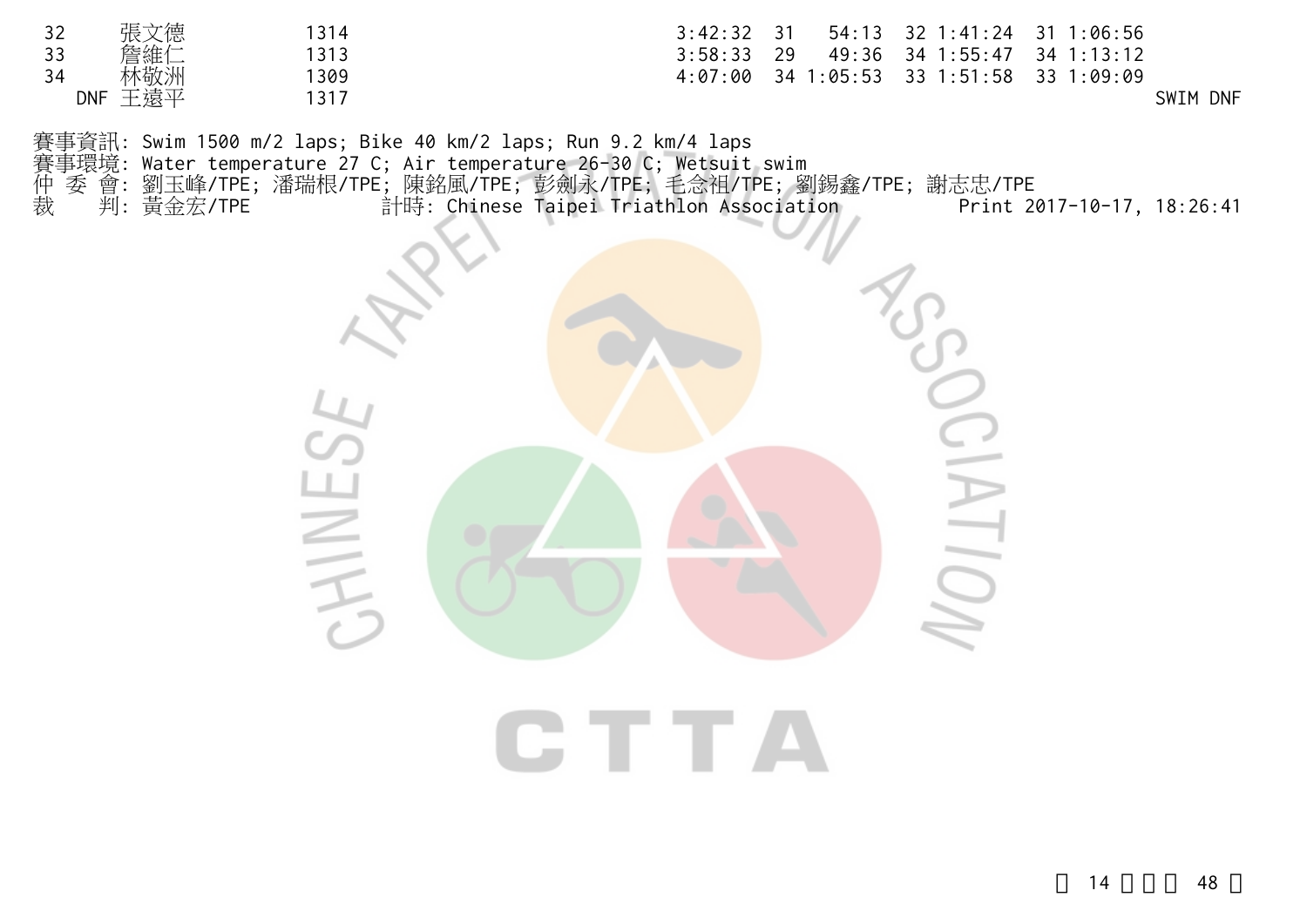| 天利盃2017宜蘭梅花湖全國鐵人三項錦標賽 |
|-----------------------|
| 標準賽成績                 |

50-54 AG Men / 51.5K Standard Distance Triathlon

| Pos         | Name   | No.  | Team                  | Time    | Rnk            | Swim  | Rnk | Bike               | Rnk            | Run   | Remarks     |
|-------------|--------|------|-----------------------|---------|----------------|-------|-----|--------------------|----------------|-------|-------------|
| ===<br>$+2$ | 張榮川    | 1186 |                       | 2:15:44 | $\overline{2}$ | 30:35 |     | 21:05:01           | $\overline{2}$ |       | 38:09 輪車罰時  |
| 2           | 簡芳省    | 1189 | 南投鐵人                  | 2:16:31 | $\sqrt{1}$     | 27:59 |     | 51:07:27           | 5              | 41:06 |             |
| 3           | 賴滄海    | 1223 | 蘆洲鐵人三項委員會             | 2:19:28 | 6 <sup>1</sup> | 32:46 |     | 31:06:40           | 3              | 40:03 |             |
|             | 張<br>璁 | 1188 |                       | 2:21:12 | 30             | 40:45 |     | 11:04:35           |                | 35:52 |             |
| 5           | 吳明忠    | 1187 | 義泳                    | 2:22:26 | 3              | 31:36 |     | 101:10:12          | 4              | 40:38 |             |
| 6           | 簡壹清    | 1225 | 蘆洲鐵人三項委員會             | 2:22:31 | 5              | 32:38 |     | $4 - 1:07:19$      | 9              | 42:35 |             |
|             | 游泰瑜    |      | 1190 悍將鐵人             | 2:22:59 | $\overline{7}$ | 33:23 |     | 61:07:49           | 6              | 41:49 |             |
| 8           | 劉柴閏    |      | 1192 山川鐵人             | 2:25:28 | 12             | 34:42 |     | 81:08:44           | 8              | 42:03 |             |
| 9           |        | 1270 |                       | 2:32:05 | 16             | 36:07 |     | $11 \quad 1:14:05$ | $\overline{7}$ | 41:54 |             |
| 10          | 洪志裕    |      | 1216 勝航鐵人             | 2:32:12 | 32             | 40:58 |     | 71:08:06           | 10             | 43:09 |             |
| 11          | 陳揚旭    | 1193 | 《熱血玩咖》                | 2:37:51 | 18             | 36:52 |     | $19 \t1:16:53$     | 12             | 44:07 |             |
| 12          | 高孟賢    |      | 1197 山川鐵人             | 2:39:51 | 10             | 34:02 |     | $22$ 1:17:46       | 19             | 48:03 |             |
| 13          | 陳文清    |      | 1220 噶瑪蘭鐵人            | 2:40:35 | 29             | 40:28 |     | 12 1:14:40         | 13             | 45:28 |             |
| 14          | 魏安邦    |      | 1226 蘆洲鐵人三項委員會        | 2:40:55 | 27             | 40:02 |     | 201:16:55          | 11             | 43:59 |             |
| 15          | 鐘志賢    |      | 1196 三芝鐵人<br>1232 戀單車 | 2:42:37 | 15             | 35:24 |     | $25$ 1:18:11       | 22             | 49:03 |             |
| 16          | 曾麟福    |      |                       | 2:44:08 | 24             | 39:32 |     | $13 \t1:15:28$     | 23             | 49:09 |             |
| 17<br>$+2$  | 陳明志    |      | 1207 宜蘭四季鐵人           | 2:44:48 | $\overline{4}$ | 32:32 |     | 23 1:17:47         | 32             |       | 52:29 裸上身罰時 |
| 18          | 白思帆    | 1238 |                       | 2:45:17 | 35             | 41:48 |     | $15 \t1:15:48$     | 17             | 47:41 |             |
| 19          | 林慶忠    | 1256 |                       | 2:45:18 | 21             | 37:20 |     | $14$ 1:15:43       | 30             | 52:16 |             |
| 20          | 黃柏菁    |      | 1198 山川鐵人             | 2:45:21 | 19             | 37:05 |     | $26$ 1:18:40       | 25             | 49:36 |             |
| 21          | 馮文生    | 1221 | 懶骨頭                   | 2:45:58 | 13             | 35:10 |     | 44 1:23:50         | 15             | 46:59 |             |
| 22          | 張建中    |      | 1222 蘆洲鐵人三項委員會        | 2:47:35 | 44             | 42:41 |     | $16$ 1:16:06       | 21             | 48:50 |             |
| 23          | 陳廣興    | 1201 | 內湖鐵人                  | 2:47:54 | $-9$           | 33:56 |     | 27 1:18:59         | 47             | 55:00 |             |
| 24          | 鄭天成    |      | 1212 悍將鐵人             | 2:48:56 | 25             | 39:52 |     | 30 1:20:25         | 20             | 48:40 |             |
| 25          | 中陳船長   | 1271 |                       | 2:48:58 | 20             | 37:13 |     | $21 \t1:17:03$     | 44             | 54:44 |             |
| 26          | 邱正賢    |      | 1215 勝航鐵人             | 2:49:03 | 55             | 45:29 |     | 18 1:16:45         | 14             | 46:49 |             |
| 27          | 陳誌昇    | 1224 | 蘆洲鐵人三項委員會             | 2:52:58 | 47             | 43:28 |     | 33 1:22:06         | 16             | 47:25 |             |
| 28          | 李正國    |      | 1204 吃喝三鐵團            | 2:53:13 | 34             | 41:33 |     | 24 1:18:05         | 38             | 53:36 |             |
| 29          | 林文郁    |      | 1205 宜中校友鐵人隊          | 2:54:28 | 17             | 36:09 |     | 36 1:22:55         | 51             | 55:24 |             |
| 30          | 張國鴻    |      | 1231 權盛汽車             | 2:56:36 | 57             | 45:31 |     | 39 1:23:14         | 18             | 47:52 |             |
| 31          | 林建仲    | 1259 |                       | 2:56:52 | 41             | 42:27 |     | 48 1:24:21         | 27             | 50:05 |             |
|             |        |      |                       |         |                |       |     |                    |                |       |             |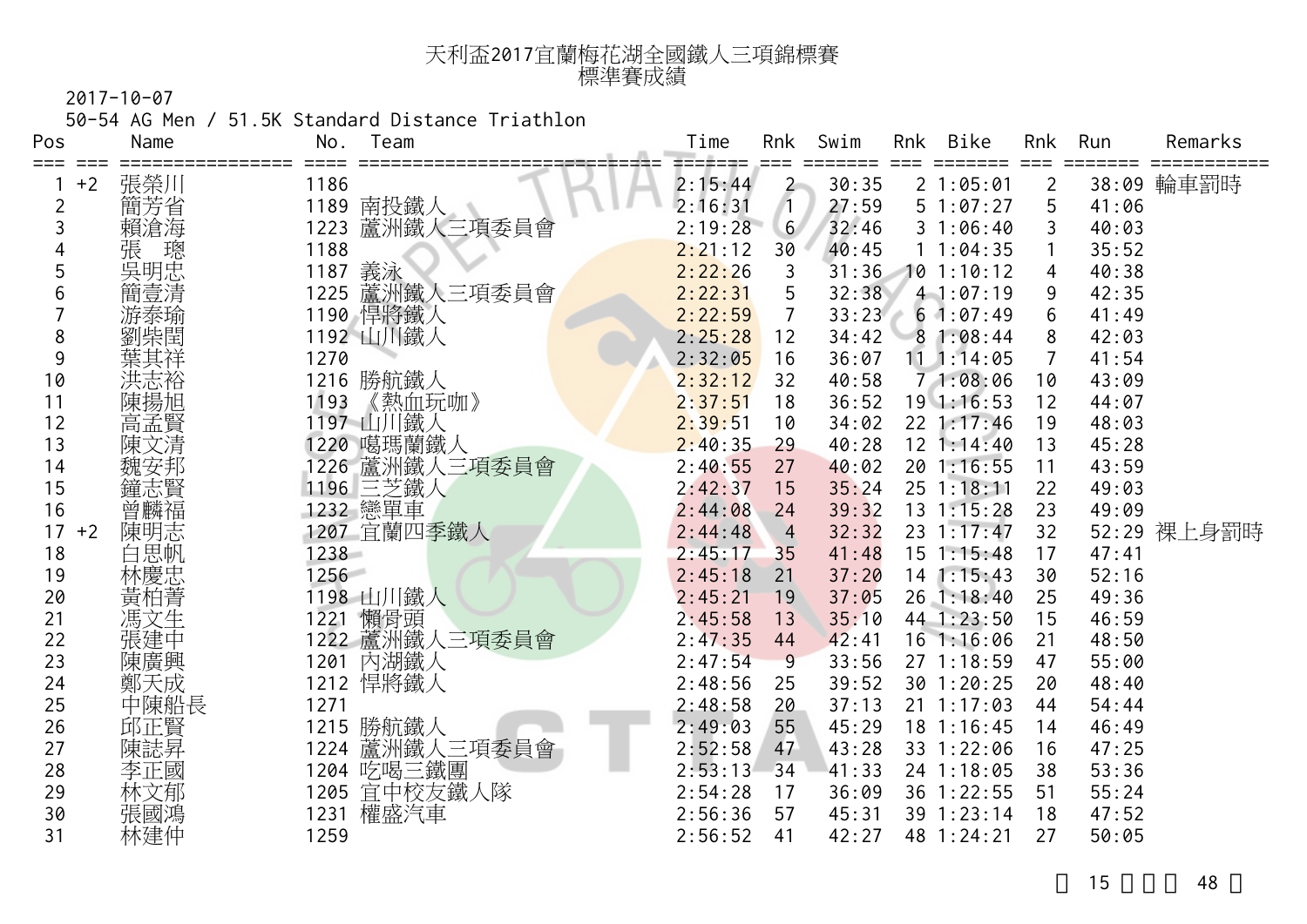| 32         | 劉明華    | 噗嚨拱肛鐵人龜懶趴火<br>1218 | 2:57:20 | 62 | 47:14 | $29 \t1:20:16$   | 26 | 49:51      |            |
|------------|--------|--------------------|---------|----|-------|------------------|----|------------|------------|
| 33         |        | 噗嚨拱肛鐵人龜懶趴火<br>1219 | 2:57:20 | 58 | 46:07 | $17 \t1:16:30$   | 45 | 54:44      |            |
| 34         | 高志宏    | 山川鐵人<br>1199       | 2:57:24 | 26 | 39:57 | 40 1:23:18       | 40 | 54:11      |            |
| 35         | 陳嘉     | 宜蘭四季鐵人<br>1275     | 2:59:01 | 46 | 43:09 | 28 1:19:43       | 53 | 56:10      |            |
| 36         |        | 比完就慶功宴對不隊<br>1202  | 2:59:05 | 52 | 44:12 | 31 1:20:41       | 42 | 54:12      |            |
| 37         |        | 1251               | 2:59:16 | 14 | 35:21 | 32 1:22:05       |    | 65 1:01:50 |            |
| 38         | 《楊袁嘉銘》 | 1273               | 2:59:17 | 33 | 41:08 | 45 1:23:59       | 41 | 54:11      |            |
| 39         |        | 1266               | 2:59:58 | 42 | 42:28 | 57 1:27:58       | 24 | 49:34      |            |
| 40         | 言政     | 1233               | 3:00:53 | 56 | 45:29 | $51 \t1:24:42$   | 28 | 50:42      |            |
| 41         |        | 1268               | 3:01:02 | 23 | 39:01 | 43 1:23:32       | 58 | 58:31      |            |
| 42         |        | 允波堅固防衛鐵人隊<br>1200  | 3:01:45 | 59 | 46:28 | 37 1:22:55       | 31 | 52:22      |            |
| 43         | 榮蘊博    | 1255               | 3:02:10 | 60 | 46:40 | 501:24:33        | 29 | 50:59      |            |
| 44         | 徐俊凱    | 1248               | 3:02:39 | 48 | 43:30 | 46 1:24:13       | 46 | 54:56      |            |
| 45         | 倪邦臣    | 1274               | 3:03:51 | 31 | 40:47 | 1:23:18<br>$-41$ | 61 | 59:47      |            |
| 46         |        | 1261               | 3:06:12 | 40 | 42:22 | 55 1:26:40       | 54 | 57:12      |            |
| 47         | 主志隆    | 1466               | 3:07:15 | 54 | 44:37 | 63 1:29:11       | 37 |            | 53:29 浮標組  |
| 48         | 何志清    | 1245               | 3:07:47 | 50 | 44:07 | 58 1:28:05       | 52 | 55:36      |            |
| 49         | 莊坤洋    | 1250               | 3:07:48 | 45 | 42:52 | 53 1:25:59       | 59 | 58:58      |            |
| 50         |        | $1241 -$           | 3:08:36 | 39 | 42:22 | 64 1:31:09       | 49 | 55:06      |            |
| 51         | 孫志輝    | 1210 松山鐵人魂         | 3:08:37 | 11 | 34:11 | 671:33:47        |    | 63 1:00:39 |            |
| 52         | 黃訓國    | 1242               | 3:08:42 | 66 | 49:22 | 47 1:24:18       | 48 | 55:02      |            |
| 53         |        | 1209 宜蘭四季鐵人        | 3:10:07 | 22 | 38:36 | 49 1:24:29       |    | 74 1:07:03 |            |
| 54         | 涂焜銘    | 1249               | 3:10:14 | 38 | 42:11 | 70 1:35:34       | 33 | 52:30      |            |
| 55         | 吳盛金    | 1264               | 3:12:15 | 74 | 53:16 | $52$ $1:25:55$   | 34 | 53:05      |            |
| 56         | 莊益智    | 254                | 3:12:31 | 70 | 51:45 | 42 1:23:26       | 55 | 57:21      |            |
| 57<br>$+2$ | 邱志偉    | 1267               | 3:13:22 | 68 | 51:05 | 35 1:22:35       | 57 |            | 57:43 輪車罰時 |
| 58         | 陳庶璣    | 1247               | 3:13:32 | 64 | 47:49 | 54 1:26:15       | 60 | 59:29      |            |
| 59         | 斿進楠    | 1236               | 3:13:37 | 71 | 52:09 | 59 1:28:21       | 36 | 53:08      |            |
| 60         |        | 1229 鐵馬牧場          | 3:14:51 | 77 | 58:45 | 34 1:22:20       | 39 | 53:47      |            |
| 61         | 林志賢    | 1243               | 3:15:27 | 61 | 46:57 | 69 1:35:24       | 35 | 53:07      |            |
| 62         | 古國忠    | 鐵馬牧場<br>1228       | 3:15:58 | 69 | 51:43 | 62 1:29:08       | 50 | 55:08      |            |
| 63         | 張弘毅    | 1258               | 3:17:21 | 28 | 40:26 | $61 \t1:28:50$   |    | 75 1:08:06 |            |
| 64         | 巫清鏢    | 1239               | 3:18:49 | 49 | 43:53 | 38 1:22:58       |    | 78 1:11:59 |            |
| 65         | 邱志新    | 1263               | 3:19:09 | 53 | 44:20 | 68 1:34:17       |    | 62 1:00:33 |            |
| 66         | 陳悅廷    | 1211 松山鐵人魂         | 3:19:37 | 43 | 42:29 | 72 1:39:41       | 56 | 57:28      |            |
| 67         | 簡聰明    | 1237               | 3:22:28 | 51 | 44:10 | 60 1:28:33       |    | 76 1:09:47 |            |
| 68         | 高銓鴻    | 1252               | 3:24:07 | 72 | 52:16 | 56 1:27:46       |    | 68 1:04:07 |            |
| 69         | 許丕杰    | 1253               | 3:26:16 | 65 | 48:32 | 65 1:32:20       |    | 69 1:05:25 |            |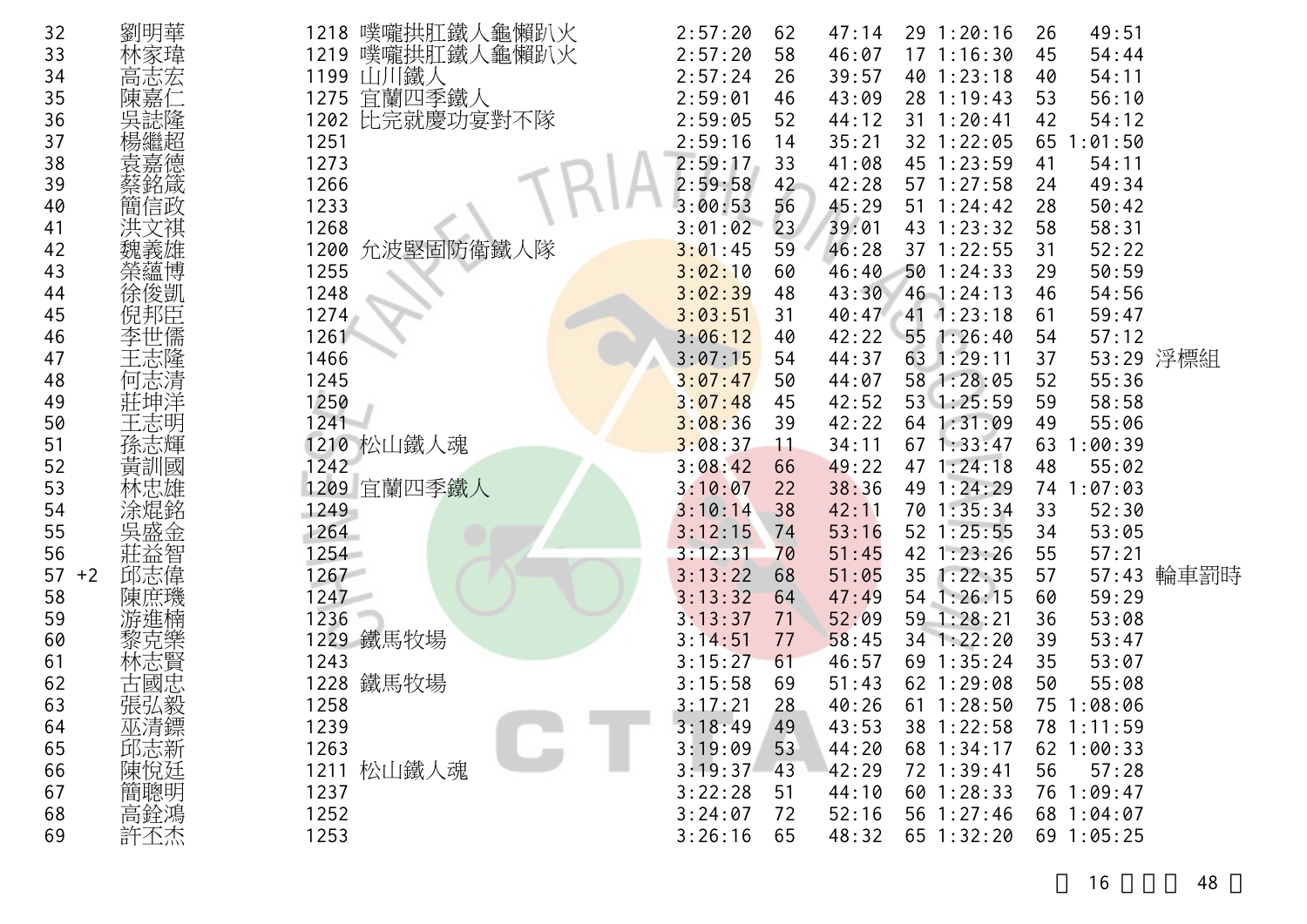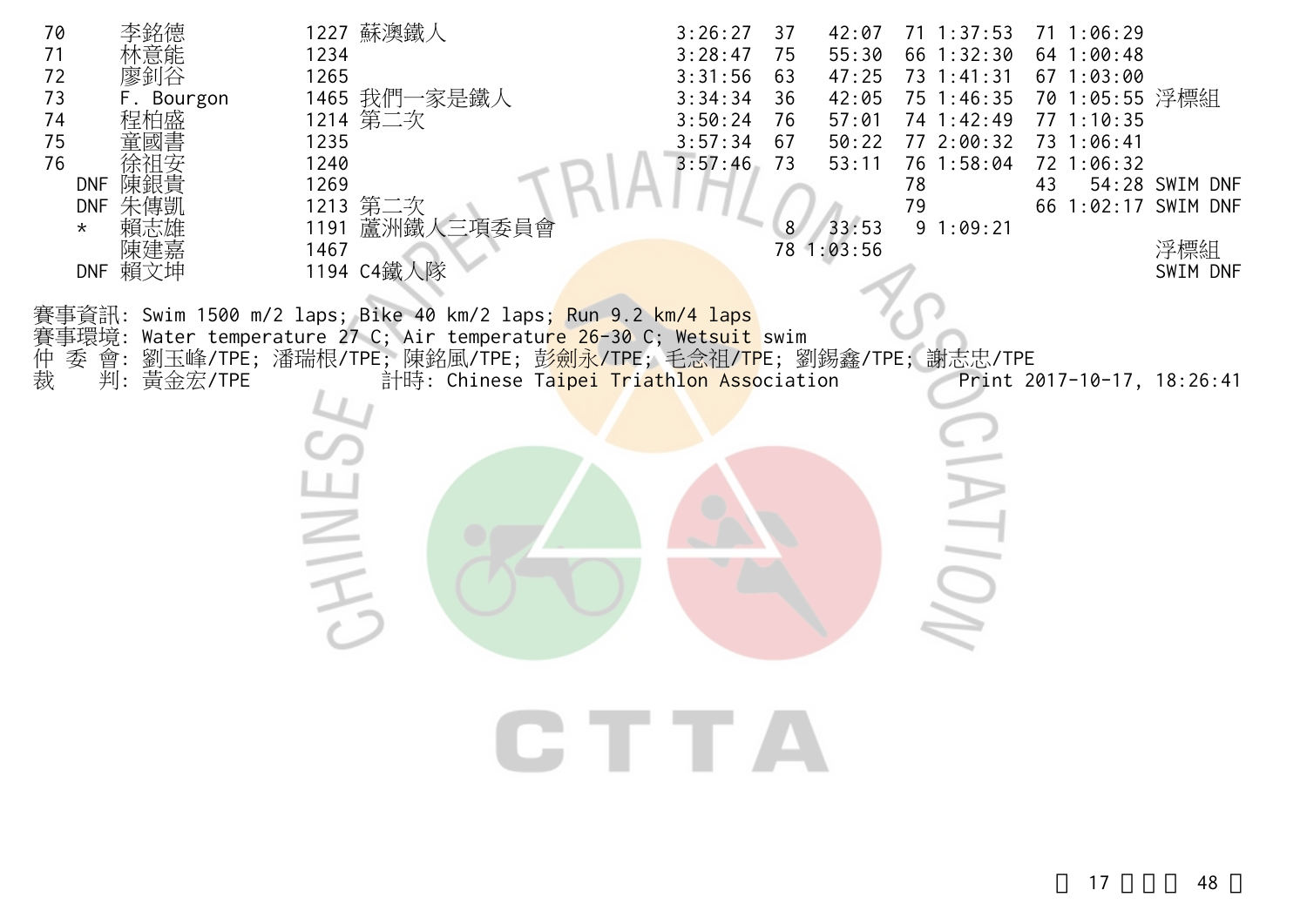| 天利盃2017宜蘭梅花湖全國鐵人三項錦標賽 |  |
|-----------------------|--|
| 標準賽成績                 |  |

45-49 AG Men / 51.5K Standard Distance Triathlon

| Pos       | Name       | No.      | Team           | Time              | Rnk            | Swim  | Rnk | Bike               | Rnk | Run   | Remarks     |
|-----------|------------|----------|----------------|-------------------|----------------|-------|-----|--------------------|-----|-------|-------------|
|           | 林文國        | 1011     | 林家軍            | ⋍⋍≢⋍⋥⋍<br>2:11:33 |                | 28:06 |     | 41:08:08           |     | 35:21 |             |
| $+2$<br>2 | 朱永順        |          | 1078 蘆洲鐵人三項委員會 | 2:17:26           | 8              | 32:26 |     | 21:07:12           | 2   |       | 35:50 輪車罰時  |
| 3         | 陳慶森        |          | 1013 噶瑪蘭鐵人     | 2:18:50           | $\overline{2}$ | 29:41 |     | 11:06:46           | 12  | 42:24 |             |
|           | 蔡明良        |          | 1034 內湖鐵人      | 2:19:52           | 3              | 30:33 |     | 81:09:56           | 5   | 39:24 |             |
| 5         | ニ義<br>陳    | 1081     | 蘆洲鐵人三項委員會      | 2:21:14           | 26             | 37:32 |     | 31:07:39           |     | 36:04 |             |
| 6         | 華清龍        |          | 1024 三芝鐵人      | 2:21:32           | $\overline{7}$ | 32:03 |     | 51:08:08           | 9   | 41:21 |             |
|           | 蔡明宏        | 1014     | 鐵人拔巴           | 2:24:18           | 11             |       |     | 33:36 11 1:10:20   |     | 40:24 |             |
| 8         | 洪<br>明     | 1134     |                | 2:24:34           | 4              | 30:37 |     | 151:12:01          | 10  | 41:57 |             |
| 9         | 林盟純        |          | 1056 風城米拉機     | 2:26:17           | 18             | 36:44 |     | 91:10:01           | 6   | 39:33 |             |
| 10        | 賴建州        |          | 1172 鐵人拔巴      | 2:26:39           | 6              | 31:35 |     | $16$ 1:12:02       | 14  | 43:03 |             |
| 11        | 粘文斌        |          | 1021 PORSCHE   | 2:27:02           | 16             | 36:07 |     | $13 \cdot 1:11:33$ | 4   | 39:23 |             |
| 12        | 王漢章        |          | 1057 悍將鐵人      | 2:28:46           | 5              | 31:00 |     | $12$ 1:11:27       | 24  | 46:20 |             |
| 13        | 王兆杰        | 1093     |                | 2:30:04           | 28             | 37:39 |     | 71:09:54           | 13  | 42:32 |             |
| 14        | 莊凱鈞        |          | 1076 羅東偉展出張嘴車隊 | 2:32:39           | 32             | 37:59 |     | 61:09:09           | 20  | 45:31 |             |
| 15        | 鄭旭劭        | 1139     |                | 2:32:55           | 15             | 36:07 |     | 171:12:30          | 17  | 44:19 |             |
| 16        | 覃有新        |          | 1077 蘆洲鐵人三項委員會 | 2:33:22           | 21             | 37:07 |     | $14$ 1:11:52       | 18  | 44:23 |             |
| 17        | 游楨德        | 1143     |                | 2:35:13           | 13             | 35:05 |     | 38 1:19:18         | 8   | 40:51 |             |
| 18        | 金先文        |          | 1082 蘇澳鐵人      | 2:35:22           | 9              | 32:30 |     | 181:13:09          | 42  | 49:44 |             |
| 19        | 鄭大川        |          | 1017 C4鐵人隊     | 2:37:59           | 57             | 40:46 |     | $19$ 1:13:17       | 16  | 43:58 |             |
| 20        | 廖啟順        |          | 1026 三芝鐵人      | 2:38:37           | 12             | 34:00 |     | 10.1:10:10         | 71  | 54:28 |             |
| 21        | 張志維        |          | 1074 羅東偉展出張嘴車隊 | 2:38:44           | 14             | 35:59 |     | 23 1:14:54         | 31  | 47:53 |             |
| 22        | 林思學<br>方仲傑 | 1174     |                | 2:40:30           | 25             | 37:31 |     | $21 \t1:13:29$     | 41  | 49:31 |             |
| 23        |            | 1158     |                | 2:40:36           | 17             | 36:11 |     | 33 1:17:35         | 26  | 46:50 |             |
| 24        | 游世勤        | 1022 U+B |                | 2:41:46           | 77             | 43:05 |     | 28 1:16:22         | 11  | 42:20 |             |
| 25        | 劉漢青        | 1051     | 林班鐵人           | 2:41:59           | 19             | 36:49 |     | 24 1:15:25         | 44  | 49:46 |             |
| 26        | 王金川        |          | 1023 三芝鐵人      | 2:43:05           | 40             | 39:05 |     | 20 1:13:19         | 50  | 50:42 |             |
| WAN<br>27 | 廖世宏        |          | 1033 内湖360     | 2:43:16           | 37             | 38:47 |     | 30 1:16:50         | 29  |       | 47:40 陪跑過終點 |
| 28        | 李威龍        | 1045     | 宜蘭四季鐵人         | 2:43:35           | 52             | 40:00 |     | 22 1:13:29         | 46  | 50:07 |             |
| 29        | 胡文斌        | 1086     | 鐵人衝衝衝          | 2:44:53           | 95             | 44:43 |     | 271:16:21          | 15  | 43:50 |             |
| 30        | 陳建儒        | 1079     | 蘆洲鐵人三項委員會      | 2:46:39           | 42             | 39:16 |     | 31 1:17:05         | 48  | 50:19 |             |
| 31        | 吳彭弘        | 1146     |                | 2:48:40           | 35             | 38:22 |     | 37 1:18:45         | 54  | 51:34 |             |
|           |            |          |                |                   |                |       |     |                    |     |       |             |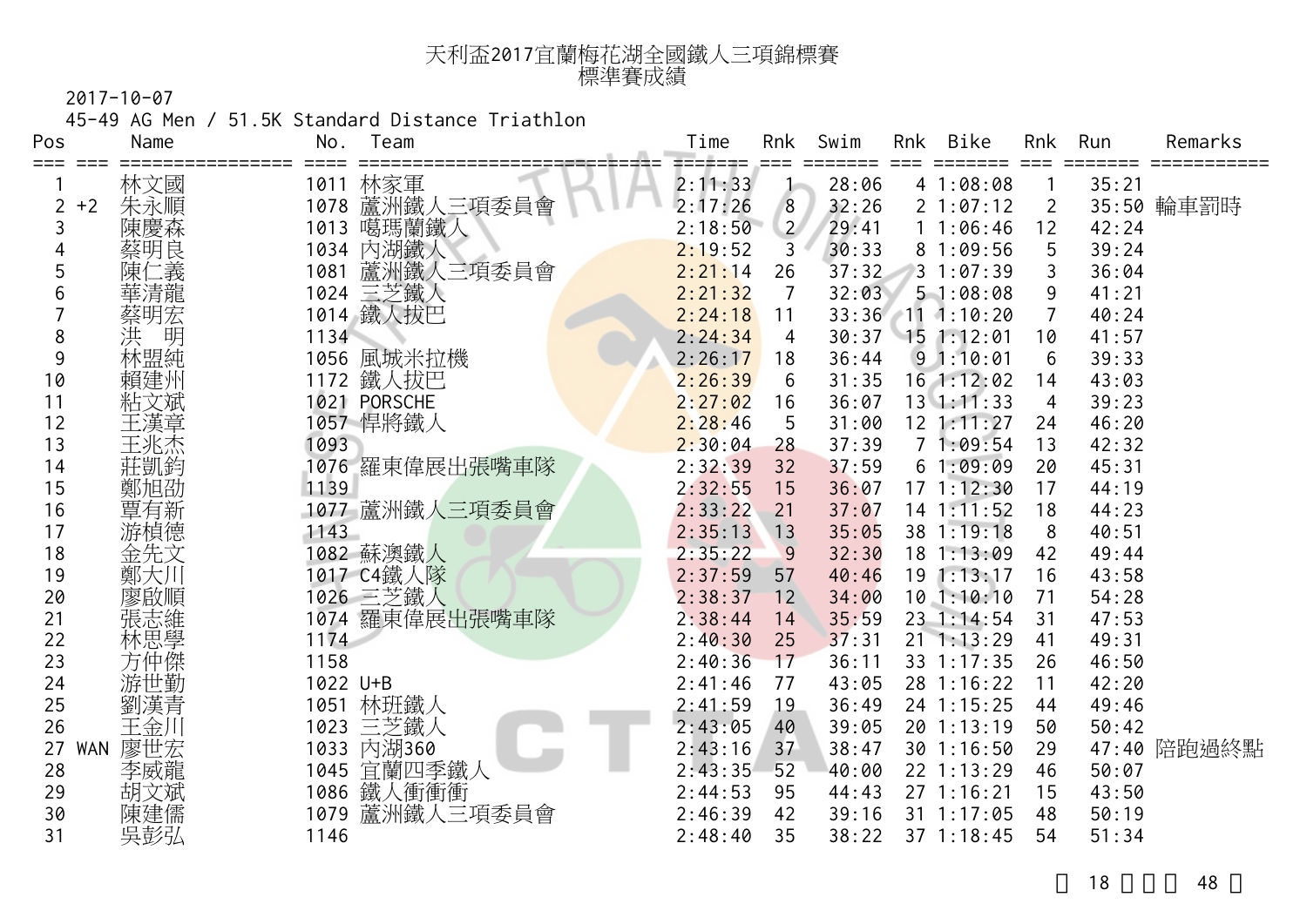| 32         | 簡瑞添        | 1098              | $2:49:17$ 116<br>47:21<br>$26$ 1:16:15<br>45:42<br>22    |  |
|------------|------------|-------------------|----------------------------------------------------------|--|
| 33         | 李怡寧        | 1171 鐵人拔巴         | 2:49:32<br>38:48<br>32 1:17:17<br>53:29<br>38<br>63      |  |
| 34         | 陳建福        | 1084 蘇澳鐵人         | 2:50:46<br>39:58<br>51<br>53 1:21:31<br>49:18<br>40      |  |
| 35         | 程振逸        | 1136              | 2:50:54<br>66<br>41:51<br>63 1:22:46<br>46:17<br>23      |  |
| 36         | 林益誠        | 1030 大象三鐵隊        | 2:51:09<br>25 1:15:58<br>44:02<br>51:09<br>87<br>51      |  |
| 37         |            | 1113              | 2:52:10<br>55<br>80 1:25:06<br>46:34<br>40:31<br>25      |  |
| 38         | 洪東見<br>蘇俊豪 | 1111              | 2:52:18<br>56<br>40:41<br>35 1:17:51<br>53:46<br>65      |  |
| 39         | 劉憲瑞        | 1121              | 2:52:21<br>70<br>42:07<br>62 1:22:46<br>47:29<br>28      |  |
| 40         | 黃永助        | 1112              | 2:52:53<br>34<br>38:08<br>55 1:21:57<br>52:50<br>60      |  |
| 41         | 黃明健        | 1091              | 2:53:02<br>53<br>40:04<br>72 1:23:45<br>49:14<br>39      |  |
| 42         | 曾鵬輝        | 1100              | 2:53:24<br>45:30<br>60 1:22:19<br>101<br>45:36<br>21     |  |
| 43         |            | 1070 轉運站家族隊       | 2:53:33<br>73 1:23:47<br>52:37<br>22<br>37:11<br>58      |  |
| 44         | 張哲嘉        | 1166              | 2:54:08<br>84 1:25:19<br>43:34<br>45:16<br>81<br>19      |  |
| 45         | 鄭博修        | 1037 同欣電子         | 2:54:14<br>37:03<br>901:26:38<br>50:34<br>20<br>49       |  |
| 46<br>$+2$ | 馬標嵩        | 1025 三芝鐵人         | 53:50 輪車罰時<br>2:54:36<br>42:23<br>72<br>291:16:24<br>66  |  |
| 47         | 林英作        | 1119              | 39:54<br>75 1:23:56<br>51:13<br>2:55:02<br>53<br>49      |  |
| 48         | 邱俊茂        | 1108              | 104 1:29:05<br>37:33<br>2:55:18<br>48:40<br>27<br>36     |  |
| 49         | 周忠隆        | 1144              | 2:55:21<br>41:45<br>40 1:19:32<br>54:05<br>63<br>67      |  |
| 50         | 卓聖光        | $1157 -$          | 2:55:39<br>$81 \t1:25:11$<br>52:46<br>37:44<br>29<br>59  |  |
| 51         | 劉兆群        | 1058 悍將鐵人         | 2:56:28<br>56:23<br>30<br>37:46<br>$61 \; 1:22:20$<br>88 |  |
| 52         |            | 1027 三芝鐵人         | 2:56:45<br>38:22<br>49 1:21:24<br>56:59<br>36<br>92      |  |
| 53         |            | 1044 宜監慢跑社        | 2:56:46<br>41:13<br>83 1:25:18<br>50:15<br>60<br>47      |  |
| 54         | 「李廖黃」      | 1055 南投鐵人         | 2:57:04<br>54 1:21:46<br>40:09<br>55:10<br>54<br>78      |  |
| 55         |            | 1053 迎風輕鬆跑        | 86 1:25:33<br>2:57:19<br>42:41<br>38<br>49:06<br>74      |  |
| 56         | 陸文進        | 1072 穩力科技三鐵隊      | 2:57:23<br>49:36<br>39 1:19:23<br>48:26<br>127<br>33     |  |
| 57         | 鄧逸文        | 1018 C4鐵人隊        | 2:57:57<br>43:14<br>1:17:43<br>57:01<br>78<br>34<br>93   |  |
| 58         | 俊逢         | 1085 鐵了心          | 2:58:01<br>36 1:18:26<br>111<br>46<br>39:36<br>:00:00    |  |
| 59         | 吳芳成        | 1063 蝸牛           | 2:58:02<br>38:07<br>78 1:24:51<br>33<br>55:05<br>76      |  |
| 60         | 吳世彬        | 1029 三芝鐵人         | 2:58:55<br>33:12<br>45 1:20:17<br>132 1:05:28<br>10      |  |
| 61         | 陳金福        | 蘆洲鐵人三項委員會<br>1080 | 2:59:27<br>56 1:22:08<br>75<br>42:52<br>70<br>54:27      |  |
| 62         | 楊彥楷        | 1142              | 2:59:35<br>48 1:21:10 118 1:00:57<br>23<br>37:28         |  |
| 63         | 葉重陽        | 1047 宜蘭四季鐵人       | 2:59:57<br>47<br>39:40 121 1:32:06<br>32<br>48:12        |  |
| 64         | 簡智賢        | 1065 噶瑪蘭鐵人        | 3:00:09<br>39<br>38:52<br>88 1:25:55<br>80<br>55:22      |  |
| 65         | 李裕鵬        | 1066 噶瑪蘭鐵人        | 37:30 129 1:34:49<br>3:00:09<br>24<br>47:51<br>30        |  |
| 66         | 邱慶順        | 1135              | 3:00:17<br>71<br>42:15<br>$64$ 1:22:48<br>55:15<br>79    |  |
| 67         | 劉鳳儀        | 1118              | $3:00:40$ 104<br>66 1:22:59<br>45:41<br>52:01<br>56      |  |
| 68         | 陶建強        | 1104              | $91 \t1:26:40$<br>$3:00:46$ 103<br>45:40<br>48:27<br>34  |  |
| 69         | 張浩熏        | 1167              | 3:01:05<br>44 1:20:02<br>57:07<br>43:57<br>85<br>95      |  |
|            |            |                   |                                                          |  |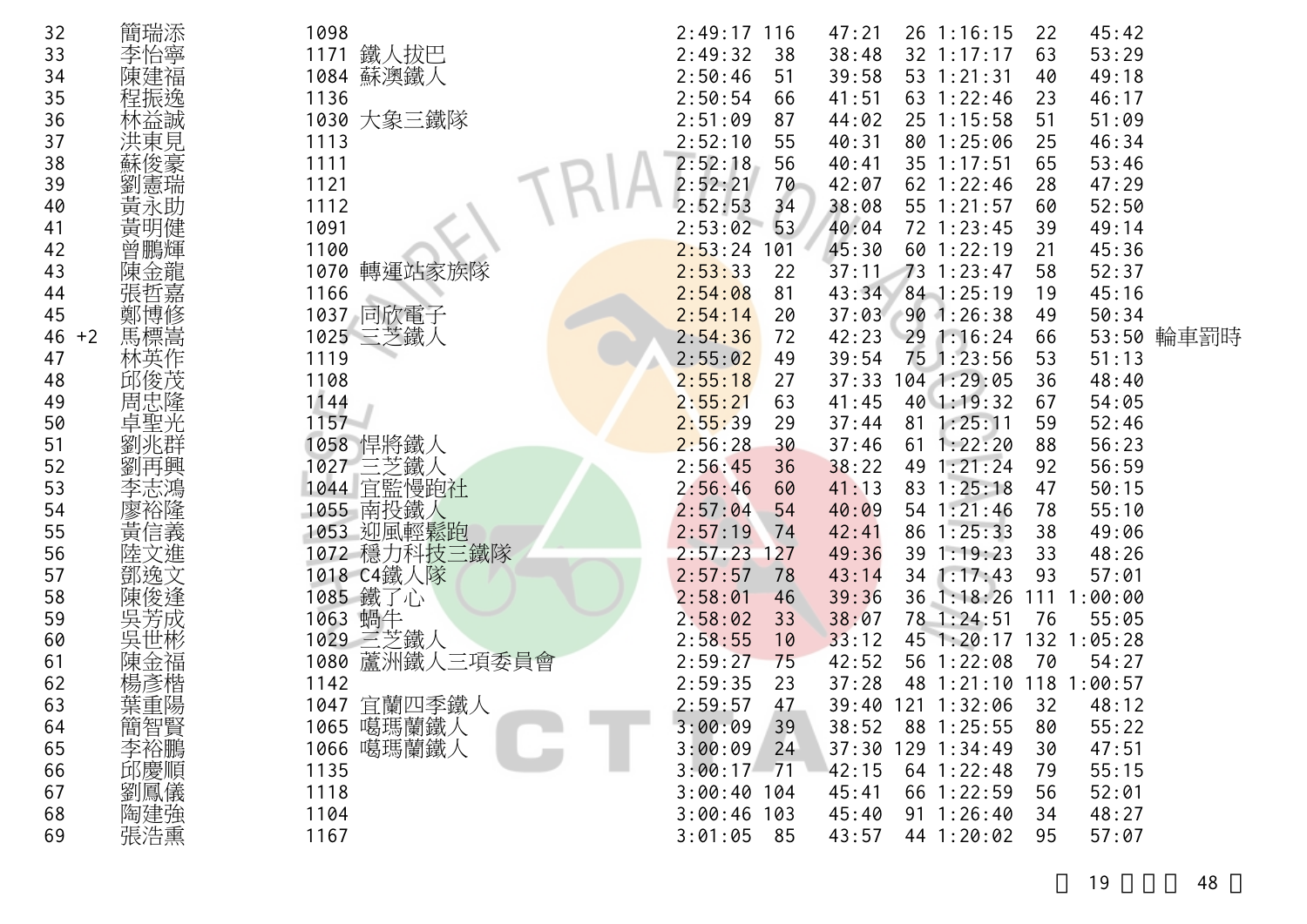| 70<br>$+2$ | 張智柏        | 1110           | 3:01:22<br>97         | 44:58 | 41 1:19:48        | 72                      | 54:38 輪車罰時 |
|------------|------------|----------------|-----------------------|-------|-------------------|-------------------------|------------|
| 71         | 鄒佳哲        | 1102           | 3:01:23<br>61         | 41:22 | 99 1:28:05        | 51:58<br>55             |            |
| 72         |            | 1016 ADT欣銓科技   | 3:02:20<br>96         | 44:56 | 68 1:23:20        | 54:05<br>68             |            |
| 73         | 羅政國        | 1094           | 3:02:21<br>99         | 45:12 | 74 1:23:54        | 53:15<br>62             |            |
| 74         | 林明源        | 1109           | 3:02:28<br>45         | 39:34 | 97 1:27:51        | 55:03<br>75             |            |
| 75         | 吳楊禮        | 1173           | 3:02:37<br>84         | 43:51 | $118$ $1:31:25$   | 47:22<br>27             |            |
| 76         |            | 1090           | 3:03:03<br>94         | 44:43 | $71 \t1:23:27$    | 54:53<br>73             |            |
| 77         | 張中央<br>余明淙 | 1035 吃喝三鐵團     | 3:03:17<br>134        | 52:26 | 59 1:22:19        | 48:34<br>35             |            |
| 78         |            | 鐵打好漢<br>1087   | 3:03:26<br>62         | 41:27 | 57 1:22:18        | 59:42<br>107            |            |
| 79         |            | 1163           | 3:03:50<br>43         | 39:23 | 100 1:28:09       | 56:20<br>87             |            |
| 80         | 曹家豪        | 呼嘎夏嘎<br>1043   | 3:04:05<br>86         | 43:57 | 70 1:23:27        | 56:42<br>90             |            |
| 81         | 陳皇仲        | 1092           | 3:04:07<br>88         | 44:03 | 79 1:24:56        | 55:09<br>77             |            |
| 82         | 夏國雄        | 醫護鐵人學校<br>1071 | 3:04:32<br>82         | 43:40 | 98 1:27:56        | 52:58<br>61             |            |
| 83         | 傅寶源        | 1105           | 3:05:25<br>68         | 41:57 | $52$ 1:21:26      | 124 1:02:03             |            |
| 84         | 賀志         | 1038 宇晨機車行     | 3:05:48<br>140        | 55:00 | 47 1:21:05        | 49:44<br>43             |            |
| 85         | 洪國軒        | 1107           | 3:06:07<br>44         | 39:23 | 96 1:27:41        | 59:05<br>105            |            |
| 86         | 林承文        | 1162           | $3:06:27$ 131         | 51:50 | 76 1:24:31        | 50:07<br>45             |            |
| 87         | 孫紹宸        | 1068 憲光鐵人      | $3:07:04$ 112         | 46:48 | $82 \; 1:25:18$   | 54:59<br>74             |            |
| 88         | 周立閎        | 1168 鐵人拔巴      | $3:07:15$ 110         | 46:26 | 85 1:25:21        | 55:30<br>81             |            |
| 89         | 胡財富        | 1148           | $3:07:29$ 105         | 45:43 | 89 1:26:04        | 55:43<br>83             |            |
| 90         | 黃<br>仁廣    | 1039 巫婆家族      | 3:09:15<br>64         | 41:50 | $112$ $1:30:16$   | 57:09<br>96             |            |
| 91         | 吳柏毅        | 1154           | 3:09:17<br>100        | 45:20 | $77 \; 1:24:48$   | 59:10<br>106            |            |
| 92<br>$+2$ | 盧勇宏        | 1036 同欣電子      | 3:09:21<br>67         | 41:52 | 94 1:27:22 100    |                         | 58:08 輪車罰時 |
| 93         | 周冠宏        | 憲光鐵人<br>1067   | 3:09:45<br>111        | 46:48 | $51 \t1:21:25$    | 120 1:01:34             |            |
| 94         | 郭旻星        | 028 三芝鐵人       | $3:09:48$ 119         | 48:36 |                   | 46 1:20:53 112 1:00:20  |            |
| 95         | 薛德義        | 1061 瘋狂活塞      | $3:09:52$ 143         | 58:39 | 43 1:20:02        | 51:12<br>52             |            |
| 96         | 黃國榮        | $1141 -$       | 3:09:56<br>107        | 45:48 | 95 1:27:36        | 89<br>56:32             |            |
| 97         | 李清江        | 1097           | 3:10:21<br>31         | 37:48 | $114$ 1:30:44     | 122 1:01:51             |            |
| 98         | 林俊宏        | 1156           | 3:10:33<br>58         | 40:48 | 65 1:22:49        | 135 1:06:58             |            |
| 99         | 主萬富        | 1132           | 3:10:48<br>76         | 43:02 | $108$ 1:30:03     | 97<br>57:43             |            |
| 100        | 陳逸傑        | 《熱血玩咖》<br>1015 | 3:12:08<br>69         | 41:57 |                   | 107 1:29:40 115 1:00:31 |            |
| 101        | 李明達        | 林班鐵人<br>1052   | $3:12:18$ 108         | 45:53 |                   | 87 1:25:40 116 1:00:46  |            |
| 102        | 劉祐石星       | 1127           | 3:13:04<br>79         |       | 43:20 122 1:32:39 | 57:05<br>94             |            |
| 103        | 陳正德        | 1115           | $3:13:33$ 135         | 52:36 | 93 1:26:50        | 54:08<br>69             |            |
| 104        | 賴係綱        | 1073 穩力科技三鐵隊   | $3:13:43$ 102         |       | 45:36 110 1:30:07 | 58:01<br>99             |            |
| 105        | 曾慶宏        | 1020 PORSCHE   | 3:14:16<br>83         |       | 43:40 105 1:29:30 | $119$ $1:01:08$         |            |
| 106        | 趙炫瑋        | 1160           | $3:14:21$ 147 1:02:11 |       | 69 1:23:25        | 48:46<br>37             |            |
| 107        | 陳建志        | 1128           | 3:14:40<br>59         | 41:07 |                   | 67 1:23:06 142 1:10:28  |            |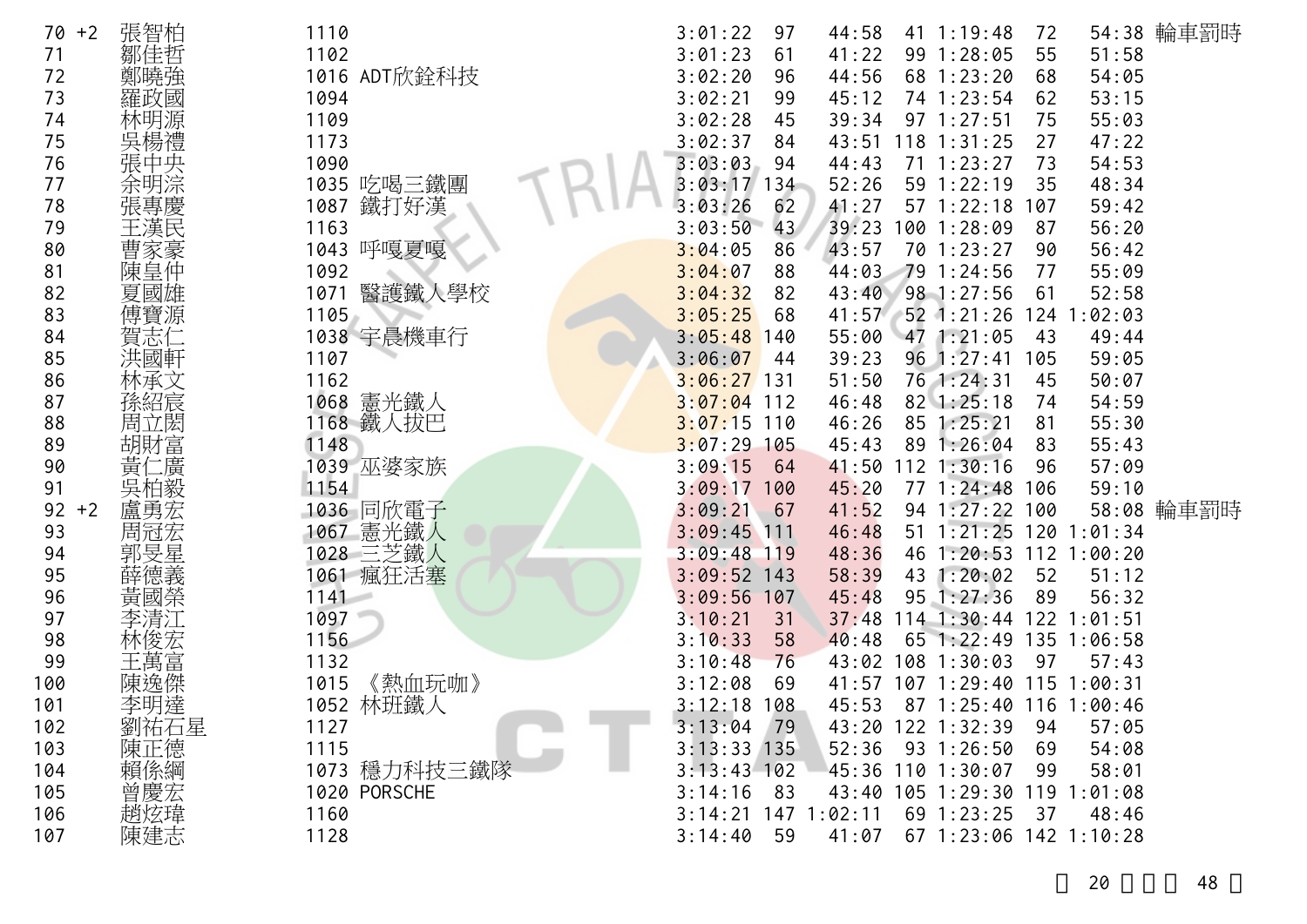| 108        | 林英智   | 1064 黎明騎士隊             | 3:15:06<br>44:40 109 1:30:06 114 1:00:21<br>93              |
|------------|-------|------------------------|-------------------------------------------------------------|
| 109        | 吳明峰   | 1145                   | 3:15:39<br>89<br>44:19 103 1:28:22 127 1:02:58              |
| 110        |       | 1050 彼得潘               | 3:15:45<br>65<br>41:51 116 1:30:50 128 1:03:04              |
| 111        |       | 快樂巨堡、一路順風向前跑<br>1041   | 3:17:22<br>44:26 125 1:33:02 109<br>90<br>59:54             |
| 112        | 張明健   | 1161                   | $3:17:58$ 123<br>49:19 124 1:32:57<br>55:43<br>82           |
| 113        | 練長信   | 1040 快樂巨堡、一<br>·路順風向前跑 | 3:18:30<br>132<br>$52:03$ 101 1:28:12<br>58:16<br>101       |
| 114        |       | 1099                   | $3:19:41$ 118<br>48:32 127 1:33:21<br>57:48<br>98           |
| 115        | 黃弘原   | 1122                   | $3:19:45$ 137<br>53:12<br>92 1:26:48 108<br>59:46           |
| 116        |       | 1463                   | 149<br>42 1:19:48 103<br>58:38 浮標組<br>3:22:03<br>: 03:38    |
| 117        |       | 1126                   | 3:22:26<br>$-92$<br>44:38 134 1:35:26 125 1:02:23           |
| 118        |       | 1101                   | 3:22:53<br>48<br>39:42 119 1:31:45 147 1:11:26              |
| 119        |       | 1031 山川鐵               | 3:22:57<br>126<br>49:33<br>58 1:22:18 143 1:11:07           |
| 120        |       | 1116                   | 3:23:15<br>139<br>54:10 126 1:33:15<br>-85<br>55:52         |
| 121        |       | 1152                   | $3:23:34$ 136<br>52:56 102 1:28:12 126 1:02:26              |
| 122        |       | 1175                   | $3:23:43$ 129<br>50:32 123 1:32:53 113 1:00:20              |
| 123        |       | 1096                   | $3:24:03$ 130<br>51:14 120 1:31:59 117 1:00:51              |
| 124        | 吳開昌   | 1133                   | 3:24:42<br>44:37 132 1:35:00 131 1:05:07<br>- 91            |
| 125        |       | 1177                   | $3:24:44$ 121<br>48:52 137 1:37:18 102<br>58:34             |
| 126        |       | $1129 -$               | 42:25 135 1:36:45 133 1:05:44<br>3:24:53<br>73              |
| 127        | 鄭為    | 1046 宜蘭四季鐵人            | $3:26:48$ 120<br>48:51 111 1:30:07 137 1:07:50              |
| 128        |       | 1458 鐵人三兄弟             | 56:45 浮標組<br>$3:27:05$ 145<br>59:31 115 1:30:49<br>91       |
| 129        | 黃景良   | 1103                   | 52:12 142 1:39:41<br>$3:27:50$ 133<br>55:59<br>86           |
| 130        | 陳奕強   | 1131                   | $3:28:43$ 150 1:04:41<br>$113$ $1:30:22$<br>53:41<br>64     |
| 131        |       | 1169 鐵人拔巴              | $3:28:50$ 122<br>$133 \t1:35:03$<br>49:06<br>130<br>1:04:42 |
| 132        |       | 1159                   | $3:29:34$ 117<br>48:11<br>144 1:41:26<br>110<br>59:58       |
| 133        | 陳蔚然   | 1140                   | 3:29:58<br>124<br>49:19<br>$1:38:44$ 123 1:01:56<br>141     |
| 134        | 呂建宏   | 1106                   | 3:30:38<br>54:10 139 1:37:37 104<br>58:53<br>138            |
| $135 + 12$ | 郭雅屏   | 1165                   | 39:57 138 1:37:25 121 1:01:51 提早出發罰?<br>3:31:11<br>50       |
| 136        | 吳玉水   | 1032 中壢LEXUS           | 3:32:19<br>113<br>46:55 117 1:31:14 148 1:14:12             |
| 137        | 林懋昌   | 1019 PORSCHE           | 3:32:20<br>109<br>46:23 128 1:34:46<br>$144$ 1:11:12        |
| 138        |       | 1137                   | $3:36:10$ 146<br>1:00:25 106 1:29:33 134 1:06:12            |
| 139        | 吳家宏   | 1457 鐵人三兄弟             | 59:07 130 1:34:52 129 1:03:53 浮標組<br>$3:37:51$ 144          |
| 140        | 吳俊杰   | 1459 鐵人三兄弟             | 55:49 浮標組<br>$3:37:52$ 141<br>57:55 148 1:44:09 84          |
| 141        | 邱明金   | 1460                   | $3:38:13$ 125<br>49:28 143 1:41:10 136 1:07:35 浮標組          |
| 142        |       | 1120                   | $3:38:56$ 106<br>45:46 147 1:44:04 140 1:09:07              |
| 143        |       | 1170 鐵人拔巴              | $3:40:23$ 115<br>47:20 145 1:43:11 141 1:09:54              |
| 144        | ,曾李張。 | 1461                   | 45:05 149 1:46:50 146 1:11:18 浮標組<br>3:43:11<br>-98         |
| 145        | 鄭勤耀   | 1069 憲光鐵人              | $3:46:38$ 152 1:17:02<br>50 1:21:25 138 1:08:12             |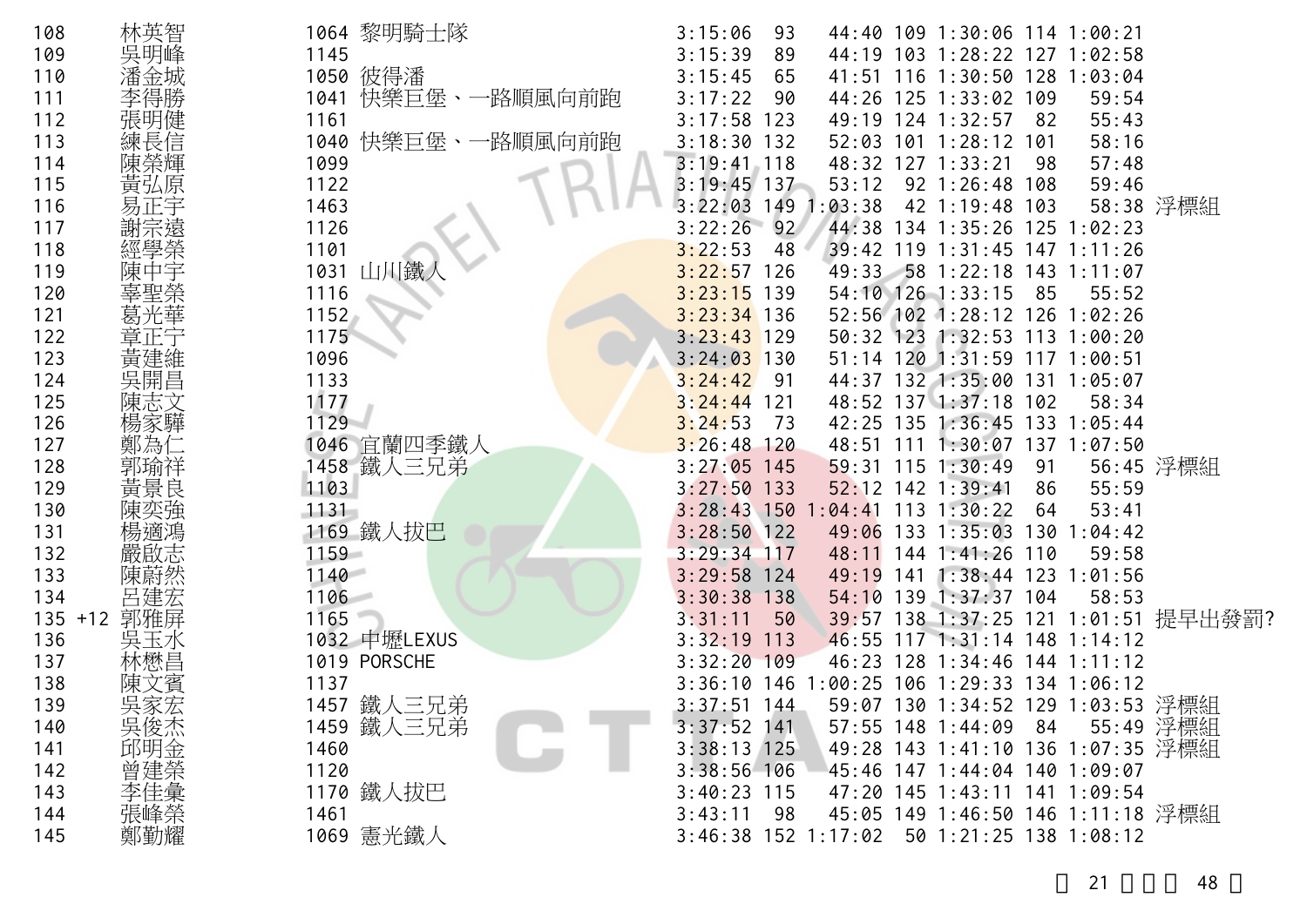| 146<br>李定科<br>147<br>148<br>149<br>150<br>DSQ 鄭景元<br>DSQ 康峻維<br>DSQ 陳韋霖<br>DSQ 賴明煌<br>DNF 劉建良<br>DNF 陳玟昇 | 1149<br>1095<br>1125<br>1176<br>1060 斯巴達鐵人隊<br>1062 噗嚨拱肛鐵人龜懶趴火<br>1089 鐵馬牧場<br>1464<br>1462<br>1083 蘇澳鐵丿<br>1123<br>1114<br>1147                                                                         | 3:46:54<br>- 80<br>$3:49:32$ 114<br>$3:50:18$ 148<br>$3:55:04$ 128<br>$3:57:10$ 142<br>39:14<br>151 1:15:14 | 43:30 131 1:34:59 152 1:28:26<br>47:08 140 1:37:39 151 1:24:46<br>:02:16 136 1:36:50 145 1:11:13<br>50:21 150 1:48:50 150 1:15:54<br>58:27 146 1:44:01<br>151<br>152<br>153 | $149$ 1:14:43<br>52:30 SWIM少圈<br>57<br>139 1:08:20 SWIM異常<br>153 1:29:06 S+B少圈<br>154<br>SWIM異常<br>SWIM DNF<br>SWIM DNF |  |
|----------------------------------------------------------------------------------------------------------|----------------------------------------------------------------------------------------------------------------------------------------------------------------------------------------------------------|-------------------------------------------------------------------------------------------------------------|-----------------------------------------------------------------------------------------------------------------------------------------------------------------------------|-------------------------------------------------------------------------------------------------------------------------|--|
| 賽事環境:<br>仲裁<br>委<br>會:<br>判:<br>黃金宏/TPE                                                                  | 事資訊: Swim 1500 m/2 laps; Bike 40 km/2 laps <mark>; Run 9.</mark> 2 km/4 laps<br>Water temperature 27 C; Air temperature 26-30 C; Wetsuit swim<br>劉玉峰/TPE;潘瑞根/TPE;陳銘風/TPE;彭劍永/TPE;毛念祖/TPE;劉錫鑫/TPE;謝志忠/TPE | 計時: Chinese Taipei Triathlon Association<br>CTTA                                                            |                                                                                                                                                                             | Print 2017-10-17, 18:26:41                                                                                              |  |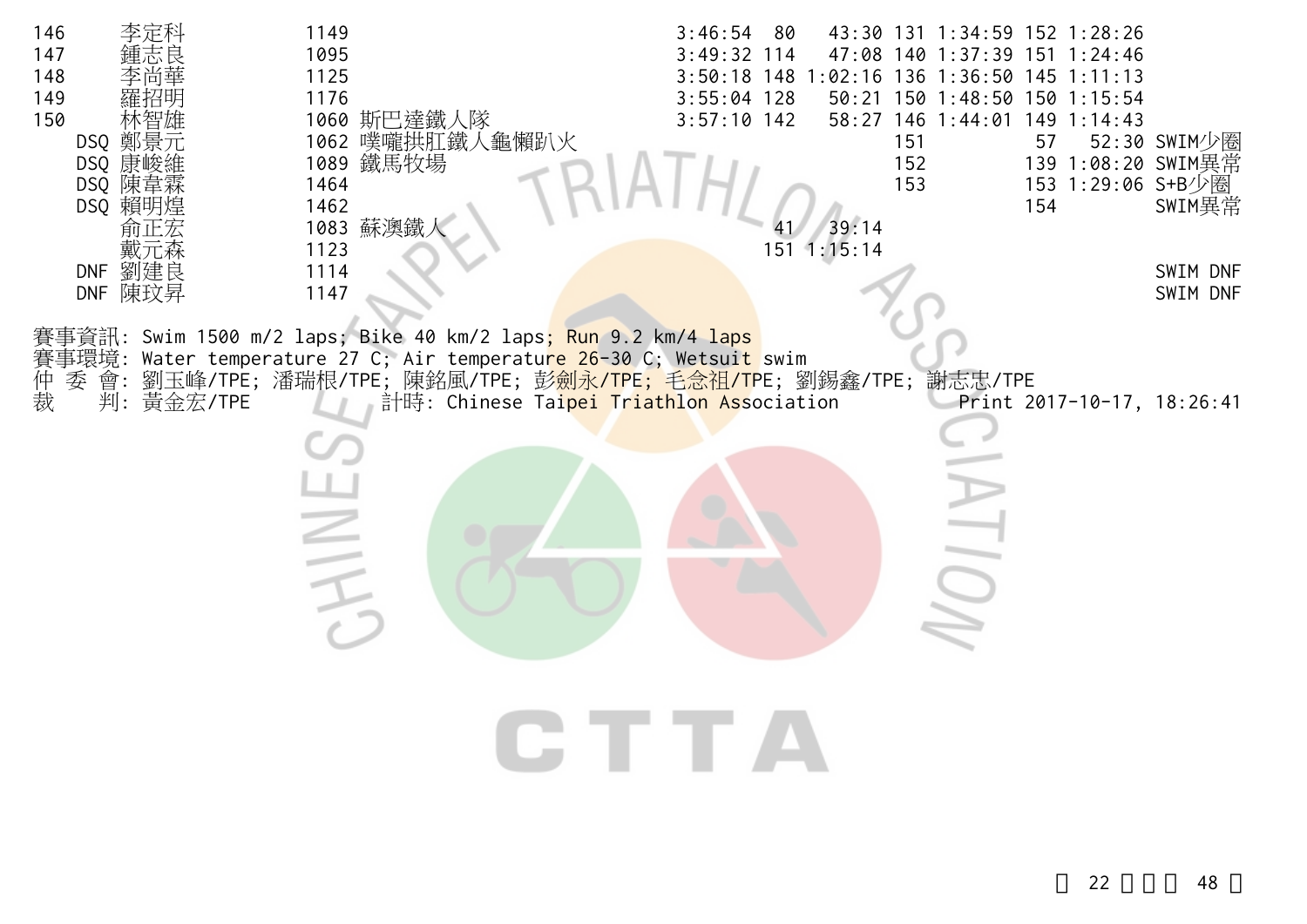| 天利盃2017宜蘭梅花湖全國鐵人三項錦標賽 |  |
|-----------------------|--|
| 標準賽成績                 |  |

40-44 AG Men / 51.5K Standard Distance Triathlon

| Pos        | Name         | No.  | Team       | Time    | Rnk            | Swim  | Rnk | Bike         | Rnk            | Run   | Remarks    |
|------------|--------------|------|------------|---------|----------------|-------|-----|--------------|----------------|-------|------------|
|            | 莊順發          | 821  | 汐止走路隊      | 2:14:14 | $5 -$          | 32:11 |     | 31:05:39     | $\overline{2}$ | 36:26 |            |
| 2          | Mathieu Rens | 851  | 宜中校友鐵人隊    | 2:19:15 | $\overline{7}$ | 33:10 |     | 11:03:42     | 18             | 42:23 |            |
| 3          | MAT - 季馬修    | 1000 |            | 2:20:46 | 6 <sup>1</sup> | 32:54 |     | 41:05:41     | 16             | 42:13 |            |
|            | 官大偉          |      | 902 鐵馬牧場   | 2:23:07 | 14             | 34:58 |     | 81:08:03     | 8              | 40:07 |            |
| 5          | 蔡志明          | 978  |            | 2:23:24 | 45             | 38:53 |     | 101:08:13    |                | 36:19 |            |
| 6<br>$+2$  | 方俊傑          | 904  | 鐵馬牧場       | 2:24:26 | 3              | 31:19 |     | 61:07:19     | 26             |       | 43:49 輪車罰時 |
|            | 高燦鳴          | 908  |            | 2:24:57 | 4              | 31:34 |     | 51:06:40     | 33             | 46:45 |            |
| 8          | 張瑞龍          |      | 822 蘇澳鐵人   | 2:25:49 | 15             | 35:21 |     | 71:07:50     | 20             | 42:39 |            |
| 9          | 張順傑          | 903  | 鐵馬牧場       | 2:25:52 | 47             | 39:07 |     | 21:04:55     | 14             | 41:51 |            |
| 10         | 李鑫龍          | 925  |            | 2:27:47 | 27             | 37:01 |     | 13 1:09:53   | 9              | 40:53 |            |
| 11         | 德<br>陳       |      | 899 鐵馬牧場   | 2:28:01 | 12             | 34:48 |     | $15$ 1:10:24 | 21             | 42:50 |            |
| 12         | 藍逸仁          | 826  | 《熱血玩咖》     | 2:28:07 | 10             | 34:37 | 21  | 1:12:05      | 12             | 41:26 |            |
| 13<br>$+2$ | 施閔中          |      | 906 權盛汽車   | 2:28:11 | 11             | 34:41 |     | $16$ 1:10:30 | 11             | 41:01 | 輪車罰時       |
| 14         | 郭世杰          |      | 842 宇晨機車行  | 2:28:19 | 13             | 34:56 |     | 18 1:11:04   | 17             | 42:20 |            |
| 15         | 黃耀德          | 984  |            | 2:28:43 | 25             | 36:58 |     | 28 1:14:34   | 3              | 37:12 |            |
| 16         | 汪正祥          | 953  |            | 2:29:04 | 49             | 39:13 |     | 22 1:12:09   | 5              | 37:44 |            |
| 17         | 李光泰          | 967  |            | 2:29:56 | 16             | 35:32 |     | 191:11:09    | 23             | 43:15 |            |
| 18         | 謝志鴻          |      | 873 運科研究團隊 | 2:30:51 | 32             | 38:01 |     | 91:08:06     | 28             | 44:45 |            |
| 19         |              |      | 994 鐵人拔巴   | 2:31:36 | 26             | 37:01 |     | $14$ 1:10:17 | 27             | 44:20 |            |
| 20         | 許銘祥          | 932  |            | 2:33:30 | 96             | 43:10 |     | 171:10:55    | 6              | 39:26 |            |
| 21         | 吳家棋          | 970  |            | 2:34:06 | 65             | 40:43 |     | $12$ 1:09:42 | 24             | 43:42 |            |
| 22<br>$+2$ | 蔡永熙          |      | 823 鐵馬牧場   | 2:34:15 | 8              | 34:30 |     | 20 1:11:39   | 30             |       | 46:07 輪車罰時 |
| 23         | 周立偉          | 990  | 鐵人拔巴       | 2:34:40 | 74             | 41:44 |     | 11 1:09:14   | 25             | 43:43 |            |
| 24         | 王俊麒          | 882  | 穩力科技三鐵隊    | 2:35:02 | 67             | 40:56 |     | 24 1:13:12   | 10             | 40:54 |            |
| 25         | 李夏新          | 895  | 鐵馬牧場       | 2:39:03 | 36             | 38:10 |     | $51$ 1:18:55 | 15             | 41:59 |            |
| 26         | 宋俍宏          | 825  | 《熱血玩咖》     | 2:39:32 | 43             | 38:40 |     | 33 1:15:34   | 29             | 45:18 |            |
| 27         | 林煜勝          | 884  | 羅東偉展出張嘴車隊  | 2:42:43 | 68             | 41:00 |     | 23 1:12:58   | 41             | 48:47 |            |
| 28         | 楊吉詔          | 981  |            | 2:42:53 | 125            | 47:27 |     | 32 1:15:33   | 7              | 39:55 |            |
| 29         | 林茂興          |      | 835 大象三鐵隊  | 2:42:58 | 91             | 42:59 |     | $27$ 1:13:52 | 31             | 46:09 |            |
| 30         | 游智凱          | 848  | 宜中校友鐵人隊    | 2:44:04 | 42             | 38:40 |     | 25 1:13:36   | 62             | 51:50 |            |
| 31         | 顧崇輝          |      | 896 鐵馬牧場   | 2:44:42 | 46             | 38:55 |     | 74 1:23:10   | 19             | 42:38 |            |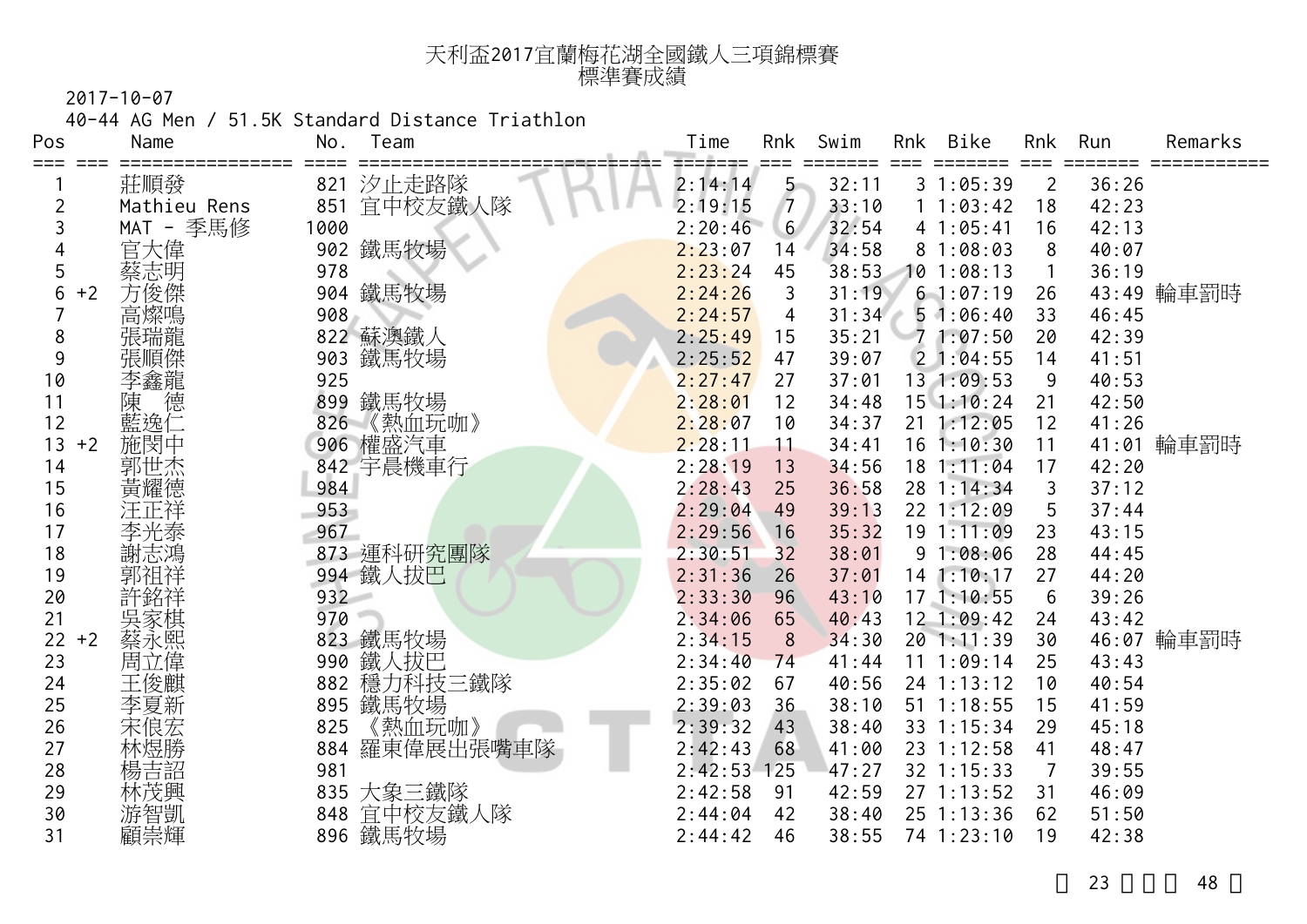| 32 | 邱鴻雲               | 894 鐵三角             | 2:44:55<br>136 | 49:55 | $45 \t1:17:42$         | 4   | 37:19   |           |
|----|-------------------|---------------------|----------------|-------|------------------------|-----|---------|-----------|
| 33 | 林振基               | 宜中校友鐵人隊<br>847      | 2:46:47<br>58  | 40:06 | $31 \t1:15:23$         | 59  | 51:18   |           |
| 34 |                   | 910                 | 83<br>2:47:01  | 42:23 | 38 1:17:17             | 36  | 47:22   |           |
| 35 | 傑凱                | 985                 | 2:47:08<br>99  | 43:31 | 35 1:16:21             | 35  | 47:17   |           |
| 36 | 張溫宗               | 丸子兄弟<br>833         | 2:47:18<br>54  | 39:35 | 49 1:18:21             | 45  | 49:23   |           |
| 37 |                   | 鐵馬牧場<br>905         | 2:47:27<br>86  | 42:35 | 34 1:16:07             | 40  | 48:46   |           |
| 38 | 俞長志               | 宜蘭四季鐵人<br>853       | 2:47:48<br>30  | 37:28 | $41 \t1:17:33$         | 73  | 52:49   |           |
| 39 | 侯                 | 《熱血玩咖》<br>827       | 2:48:50<br>61  | 40:31 | 37 1:17:10             | 57  | 51:10   |           |
| 40 |                   | 蘇澳鐵人<br>890         | 2:49:02<br>110 | 44:58 | 29 1:14:56             | 43  | 49:09   |           |
| 41 |                   | 造娜盃<br>870          | 2:49:56<br>85  | 42:34 | 36 1:16:42             | 52  | 50:41   |           |
| 42 |                   | 831<br>Cooler Biker | 2:50:00<br>17  | 35:41 | 39 1:17:22             | 104 | 56:58   |           |
| 43 |                   | 噶瑪蘭鐵人<br>879        | 2:50:02<br>28  | 37:15 | 43 1:17:38             | 90  | 55:09   |           |
| 44 | 嘉陽                | 916                 | 2:50:48<br>72  | 41:31 | $66$ 1:22:11           | 34  | 47:08   |           |
| 45 | 陳俊豪               | 958                 | 2:51:14<br>64  | 40:40 | 52 1:19:06             | 60  | 51:28   |           |
| 46 | 尹文新               | 986                 | 2:51:45<br>44  | 38:44 | 671:22:15              | 54  | 50:46   |           |
| 47 | 呂俊慶               | 1455                | 2:52:02<br>126 | 47:35 | 47 1:18:06             | 32  |         | 46:22 浮標組 |
| 48 | 林俊銘               | 東風鐵人<br>856         | 2:52:17<br>63  | 40:39 | 58 1:19:42             | 65  | 51:57   |           |
| 49 | Lawrence Wang     | 957                 | 2:52:49<br>41  | 38:38 | 82 1:25:09             | 42  | 49:02   |           |
| 50 | 葉文崎               | 962                 | 2:53:07<br>94  | 43:06 | 46 1:17:53             | 70  | 52:09   |           |
| 51 | 吳東明               | 鐵人拔巴<br>987         | 2:53:15<br>55  | 39:37 | 40<br>1:17:25          | 97  | 56:14   |           |
| 52 | 陳英杰               | 974                 | 2:53:25<br>77  | 41:55 | 57 1:19:38             | 63  | 51:53   |           |
| 53 | 陳冠宇               | 886 蘆洲鐵人三項委員會       | 2:53:39<br>101 | 44:05 | 30 1:15:00             | 81  | 54:35   |           |
| 54 | Guillaume         | 1001                | 2:53:39<br>66  | 40:52 | 44 1:17:40             | 89  | 55:09   |           |
| 55 | 黃龍營<br>張啟耀        | 866 悍將鐵人            | 2:53:46<br>60  | 40:23 | 1:25:47<br>87          | 37  | 47:37   |           |
| 56 |                   | 946                 | 2:54:15<br>37  | 38:14 | 90<br>1:26:18          | 48  | 49:44   |           |
| 57 |                   | 892 蘇澳鐵人            | 2:54:38<br>118 | 46:24 | 92<br>1:26:36          | 13  | 41:39   |           |
| 58 | 陳榮富               | 944                 | 2:55:08<br>151 | 54:27 | 42<br>1:17:35          | 22  | 43:06   |           |
| 59 |                   | 960                 | 2:55:17        |       | 168                    | 135 | 1:03:34 |           |
| 60 | 黃明智               | 860 皇帝駕到            | 2:55:49<br>33  | 38:01 | 86<br>1:25:42          | 69  | 52:07   |           |
| 61 | 黃定頌               | 楊光鐵男兒<br>872        | 2:55:51<br>22  | 36:32 | 85<br>1:25:42          | 76  | 53:38   |           |
| 62 | 宠                 | 來試試水溫<br>845        | 2:55:57<br>108 | 44:41 | 60 1:20:22             | 55  | 50:55   |           |
| 63 | 廖家賢               | 悍歐寶鐵人團<br>867       | 2:56:34 116    | 45:26 | 65 1:21:44             | 46  | 49:26   |           |
| 64 | 岑永康               | 838 天利盃             | 2:56:40<br>9   | 34:30 | 76 1:23:53 116         |     | 58:18   |           |
| 65 | 呂啟帆               | 988 鐵人拔巴            | 2:56:45<br>29  | 37:16 | 50 1:18:46 124 1:00:44 |     |         |           |
| 66 | 許世和               | 975                 | 2:56:57<br>90  | 42:58 | 89 1:26:08             | 39  | 47:52   |           |
| 67 | 蘇文奕<br>陳敬順<br>朱振華 | 912                 | 2:57:04<br>31  |       | 37:54 105 1:29:20      | 49  | 49:52   |           |
| 68 |                   | 834 大象三鐵隊           | 2:57:11<br>52  | 39:25 | $91 \t1:26:36$         | 58  | 51:12   |           |
| 69 |                   | 837 內湖鐵人            | 2:57:36<br>98  | 43:23 | 48 1:18:15             | 94  | 55:59   |           |

24 48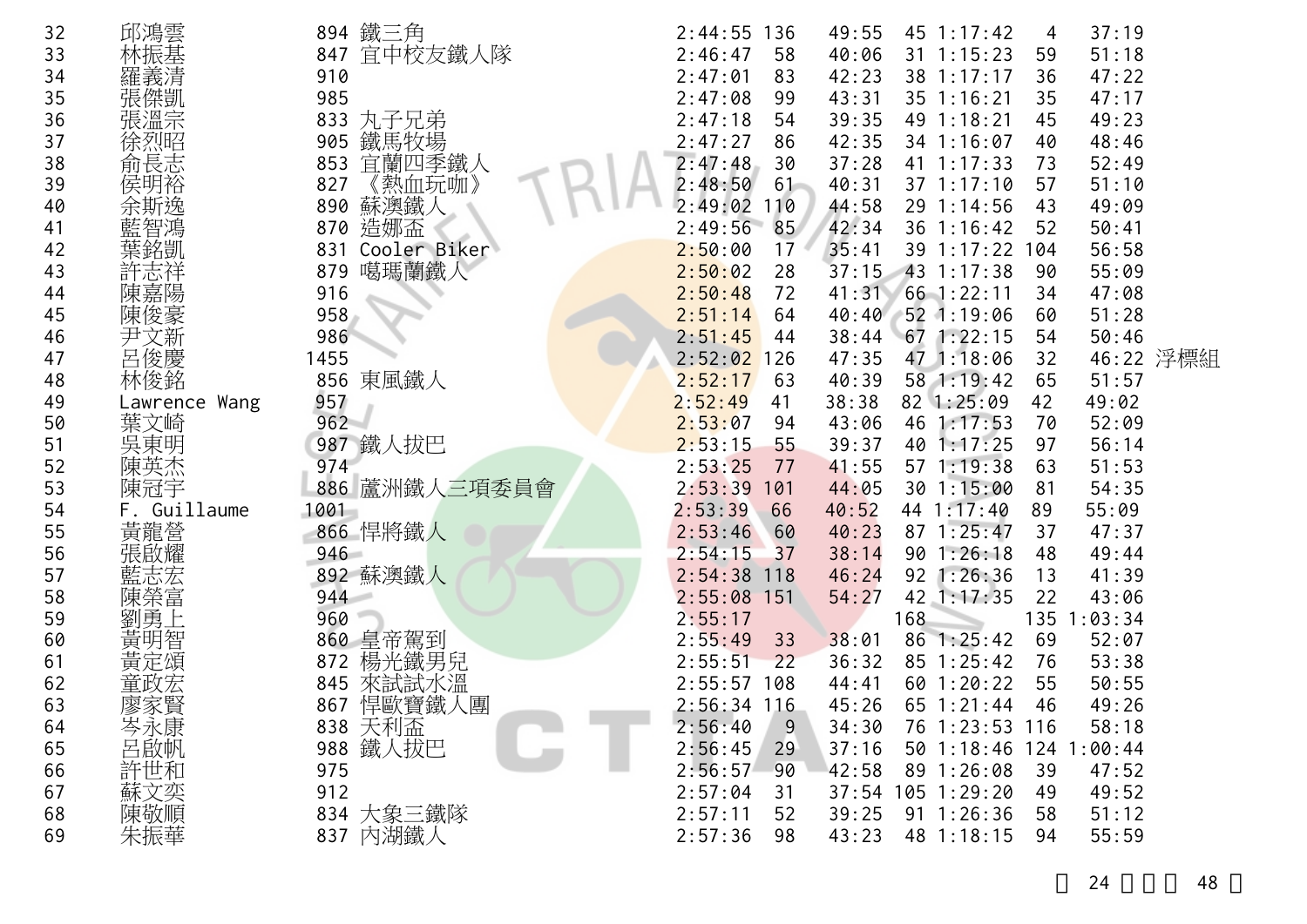| 70  | 張建宜             | 971                    | 2:57:41<br>53  | 39:33<br>$62$ 1:21:16<br>56:53<br>102     |
|-----|-----------------|------------------------|----------------|-------------------------------------------|
| 71  | 楊惠勝             | 陽光鐵人隊<br>871           | 2:58:12        | 169<br>110<br>57:30                       |
| 72  |                 | 941                    | $2:58:48$ 114  | 50:22<br>45:17<br>73 1:23:09<br>51        |
| 73  | 鄭凱降             | 羅東偉展出張嘴車隊<br>885       | 2:59:39<br>109 | 51:32<br>75 1:23:25<br>61<br>44:43        |
| 74  | 阮鵬碵             | 989                    | 2:59:43<br>95  | 57:29<br>43:07<br>1:19:08<br>53<br>109    |
| 75  | 林德齊             | 鐵人拔巴<br>宜中校友鐵人隊<br>849 | 3:00:22<br>21  | 59:41<br>36:14<br>1:24:28<br>81<br>122    |
| 76  | 朱啟男             | 920                    | 3:00:24<br>62  | 58:17<br>40:32<br>1:21:36<br>115<br>64    |
| 77  |                 | 999                    | 3:00:25<br>34  | 38:02<br>1:19:30 132 1:02:54<br>55        |
| 78  |                 | 883<br>穩力科技三鐵隊         | 18<br>3:01:11  | 1:02:49<br>36:04<br>131<br>68<br>1:22:19  |
| 79  |                 | 949                    | 75<br>3:02:24  | 41:49<br>69<br>58:15<br>1:22:21<br>114    |
| 80  |                 | 鐵人拔巴<br>991            | 3:03:09<br>35  | 38:07<br>123<br>52:52<br>1:32:11<br>74    |
| 81  |                 | 宜蘭四季鐵人<br>854          | 3:03:26<br>79  | 57:22<br>42:02<br>78<br>1:24:03<br>108    |
| 82  |                 | 913                    | 3:04:00<br>100 | 56:54<br>44:03<br>72 1:23:04<br>103       |
| 83  | 周宗正             | 836 山川鐵人               | 3:04:03<br>38  | 38:18 114 1:30:39<br>55:08<br>88          |
| 84  | 李志強             | 874 榮工亞新               | 3:04:04<br>80  | 49:21<br>42:15<br>124 1:32:28<br>44       |
| 85  | 邱顯智             | 風城米拉機<br>863           | 3:04:05<br>50  | 58:07<br>39:22<br>93<br>1:26:37<br>113    |
| 86  |                 | 947                    | 3:04:07<br>82  | 56:26<br>42:21<br>83 1:25:22<br>99        |
| 87  | 張益銘             | 926                    | 3:04:40<br>106 | 96<br>56:00<br>44:20<br>801:24:21         |
| 88  | 方慶麟             | 880 噶瑪蘭鐵人              | 3:05:08<br>57  | :04:50<br>40:00<br>1:20:19<br>141<br>59   |
| 89  | 張勝欽             | 857<br> 松山鐵人魂          | 3:05:16        | 55:01<br>30:59<br>$151 \t1:39:16$<br>87   |
| 90  |                 | 966                    | 3:05:41<br>142 | 50:06<br>51:41<br>771:23:54<br>50         |
| 91  |                 | 959                    | 3:07:10<br>73  | 54:49<br>41:31<br>115<br>1:30:51<br>84    |
| 92  | 劉震邦             | 859 林班鐵人               | 3:07:50<br>23  | :03:39<br>$95 \t1:27:30$<br>136<br>36:42  |
| 93  | 官智文             | 924                    | $3:07:54$ 111  | 57:15<br>45:11<br>1:25:30<br>106<br>84    |
| 94  | 呂高峰             | 977                    | 3:08:15<br>51  | 53:04<br>39:24<br>138<br>1:35:48<br>75    |
| 95  | 戴劍峰             | 929                    | $3:08:23$ 105  | 54:39<br>107 1:29:26<br>44:19<br>82       |
| 96  | 陳秋榮             | 948                    | $3:08:55$ 124  | 57:17<br>47:18<br>79<br>1:24:20<br>107    |
| 97  | 鄭               | 蝸牛<br>877              | 3:09:55<br>127 | 47:47<br>97<br>: 27:51<br>78<br>54:18     |
| 98  | 譚慶祥             | 973                    | $3:10:18$ 131  | 48:20<br>72<br>52:35<br>$106$ 1:29:24     |
| 99  | Carsten Gronert | 930                    | $3:10:22$ 115  | 45:19<br>56:18<br>$103$ 1:28:45<br>98     |
| 100 | 林益壽             | 832 Iron Sailor        | 3:10:29<br>81  | 42:21<br>129 1:33:24<br>83<br>54:45       |
| 101 | 龔彥宏             | 風城米拉機<br>862           | 3:10:31<br>71  | $96 \t1:27:48$<br>125<br>41:27<br>1:01:16 |
| 102 | 黃國堂             | 881 穩力科技三鐵隊            | $3:10:47$ 147  | 54:58<br>53:14<br>70 1:22:36<br>86        |
| 103 | 唐學文             | 843 西門同學會              | $3:10:50$ 155  | 55:29<br>$61 \t1:20:58$<br>79<br>54:25    |
| 104 | 陳陳次志            | 936                    | 3:10:56<br>76  | 41:53 102 1:28:41<br>123<br>1:00:23       |
| 105 |                 | 955                    | 3:11:40<br>78  | 41:59 150 1:38:38<br>56<br>51:04          |
| 106 |                 | 830 Cooler Biker       | 3:12:44<br>56  | 39:45 113 1:30:22 129 1:02:39             |
| 107 | 馮開元             | 850 宜中校友鐵人隊            | 3:12:56<br>20  | 36:13 127 1:32:47 138 1:03:56             |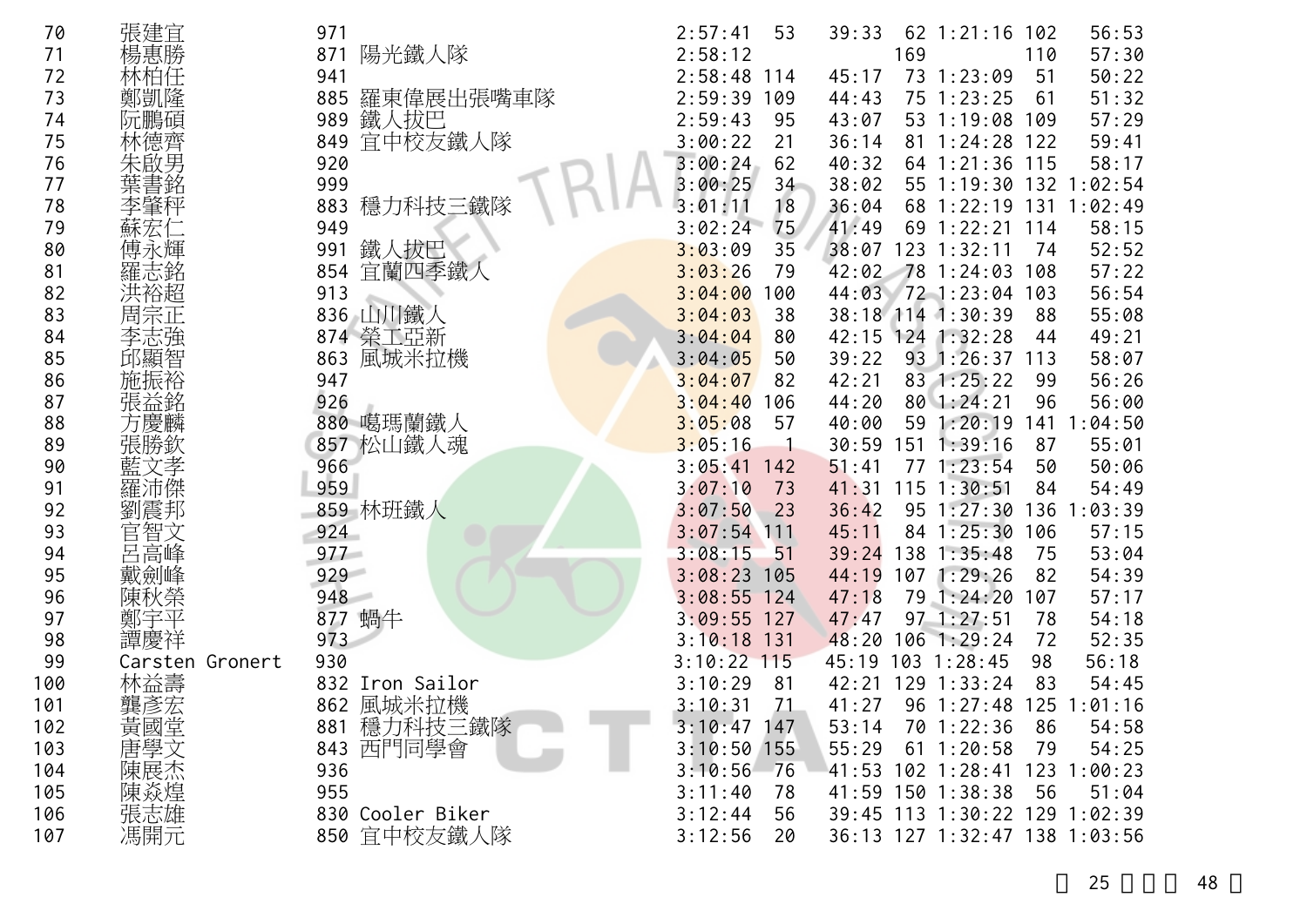| 108     | 黃培綱 | 954           | 3:12:58       | 104  |             |     | 44:19 134 1:34:28             | -77 | 54:12                   |           |
|---------|-----|---------------|---------------|------|-------------|-----|-------------------------------|-----|-------------------------|-----------|
| 109     |     | 869 造娜盃       | 3:14:13       | 40   |             |     | 38:38 118 1:31:19 139         |     | 1:04:18                 |           |
| 110     |     | 852 宜蘭四季鐵人    | 3:14:44       | 70   |             |     | 41:17 145 1:37:36             | 93  | 55:52                   |           |
| 111     |     | 963           | 3:14:58       | 133  | 48:43       |     | 99 1:28:12 112                |     | 58:03                   |           |
| 112     |     | 964           | 3:15:04       | 69   | 41:05       | 136 | $1:34:58$ 118                 |     | 59:02                   |           |
| 113     |     | 956           | $3:15:14$ 112 |      |             |     | 45:15 122 1:31:59 111         |     | 58:01                   |           |
| 114     |     | 940           | 3:15:19       | 120  |             |     | 46:46 119 1:31:28 105         |     | 57:06                   |           |
| 115     |     | 938           | $3:15:50$ 102 |      |             |     | 44:10 152 1:39:42             | 66  | 51:58                   |           |
| 116     |     | C4鐵人隊<br>829  | 3:17:21       | 163  | :08:23      |     | $26$ 1:13:43                  | 91  | 55:16                   |           |
| 117     |     | 937           | 3:17:26       | 132  |             |     | 48:34 108 1:29:32 121         |     | 59:20                   |           |
| 118     |     | 鐵人拔巴<br>992   | 3:17:54       | 89   |             |     | 42:55 139 1:35:57 119         |     | 59:03                   |           |
| 119     |     | 945           | 3:19:06       | 146  |             |     | 52:59 141 1:36:40             | 47  | 49:28                   |           |
| 120     |     | 950           | 3:19:16       | 152  |             |     | 55:05 101 1:28:38             | 92  | 55:33                   |           |
| 121     |     | 923           | $3:19:17$ 123 |      |             |     | 47:12 154 1:40:03             | 67  | 52:03                   |           |
| 122     |     | 933           | 3:19:40       | -24  | 36:46 110   |     | $1:30:03$ 164 1:12:52         |     |                         |           |
| 123     | 簡毓勳 | 918           | 3:19:44       | - 39 |             |     | 38:20 128 1:33:14             |     | $157$ $1:08:12$         |           |
| 124     | 施宥麒 | 鐵人衝衝衝<br>893  | $3:20:08$ 121 |      |             |     | 46:53 147 1:38:20             | 85  | 54:57                   |           |
| 125     | 林明宏 | 909           | 3:20:53       | 103  | 44:13       |     | 1111:30:07                    | 151 | 1:06:34                 |           |
| 126     | 柯保光 | 824<br>《熱血玩咖》 | 3:21:19       | 107  |             |     | 44:28 117 1:31:16 145 1:05:36 |     |                         |           |
| 127     |     | 995 鐵人拔巴      | $3:22:04$ 130 |      | 48:17       |     | 94 1:27:06                    |     | 152 1:06:43             |           |
| 128     | 夋杰  | 840 吃喝三鐵團     | $3:22:44$ 140 |      | 50:59       |     | 109 1:29:43 127               |     | 1:02:04                 |           |
| 129     | 李志隆 | 875 榮工亞新      | $3:23:03$ 129 |      |             |     | 48:17 161 1:42:31             | -71 | 52:16                   |           |
| $130 *$ | 陳協昌 | 931           | 3:24:54       |      |             |     |                               | 170 |                         | 掉晶片       |
| 131     |     | 922           | $3:24:55$ 143 |      | 51:58       |     | $104$ 1:29:06                 |     | $137$ $1:03:52$         |           |
| 132     |     | 968           | $3:25:22$ 128 |      | 47:49       | 100 |                               |     | $1:28:26$ 160 $1:09:08$ |           |
| 133     | 胡峻毓 | 965           | 3:25:40       | 122  | 47:01       | 137 | $1:35:37$ 134 1:03:03         |     |                         |           |
| 134     |     | 864 風城米拉機     | 3:26:35       | 84   | 42:31       | 143 | 1:37:06 153 1:06:59           |     |                         |           |
| 135     | 黃勇  | 鐵人拔巴<br>993   | 3:28:44       | -137 | 50:04       | 88  | 1:26:05                       |     | $162$ 1:12:36           |           |
| 136     |     | 甲勇鐵人<br>1449  | 3:29:14       | 165  | 1:11:05     | 63  | 1:21:20                       | 101 |                         | 56:49 浮標組 |
| 137     |     | 來試試水溫<br>846  | 3:30:05       | 119  | 46:42       | 120 | 1:31:41                       |     | $161$ 1:11:43           |           |
| 138     |     | 鐵馬牧場<br>897   | 3:30:15       | -93  | 43:03       |     | 158 1:41:30 147 1:05:43       |     |                         |           |
| 139     | 藍清榮 | 忍店!競速組<br>844 | 3:30:39       |      | 167 1:14:51 |     | 98 1:27:58                    | 38  | 47:52                   |           |
| 140     | 莊承翰 | 982           | 3:31:00       | 117  |             |     | 46:19 140 1:36:09 159 1:08:33 |     |                         |           |
| 141     | 潘憲法 | 979           | $3:31:27$ 139 |      |             |     | 50:46 135 1:34:39 150 1:06:03 |     |                         |           |
| 142     | 簡志舜 | 919           | $3:31:29$ 145 |      |             |     | 52:12 142 1:37:02 128 1:02:15 |     |                         |           |
| 143     | 盧立德 | 悍歐寶鐵人團<br>868 | $3:31:40$ 144 |      |             |     | 52:03 133 1:34:06 144 1:05:32 |     |                         |           |
| 144     | 許振儀 | 台寶愛台灣<br>839  | 3:32:24       | - 88 |             |     | 42:53 165 1:46:29 133 1:03:03 |     |                         |           |
| 145     | 陳元德 | 876 瘋狂活塞      | $3:33:44$ 149 |      |             |     | 53:48 144 1:37:18 130 1:02:39 |     |                         |           |

26 48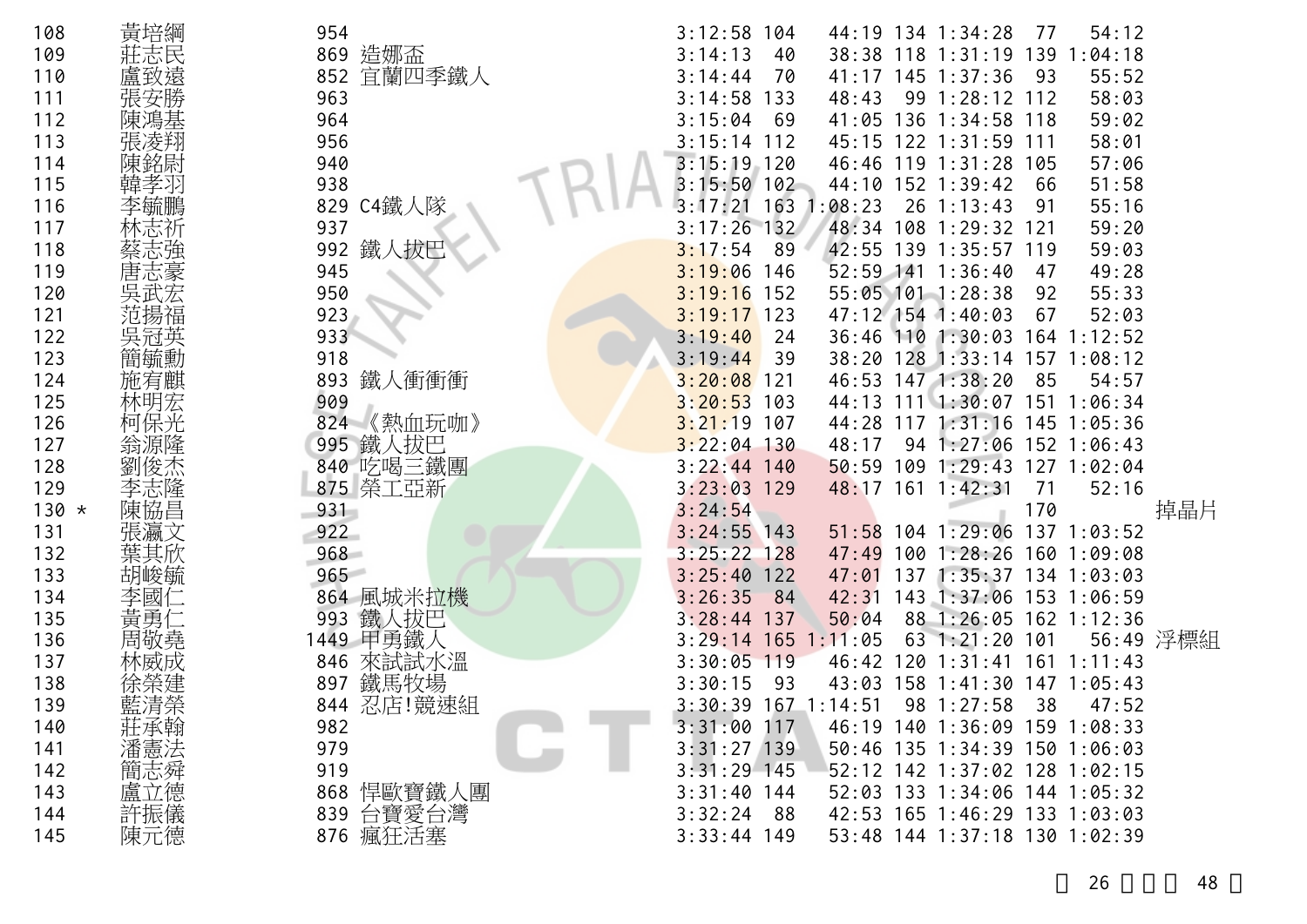| 146<br>李偉明<br>147  | 928     | 1450 我們一家是鐵人                                                        | 3:34:34<br>3:35:30             | 97<br>92  |                                                 | 43:19 163 1:45:24 148 1:05:51 浮標組<br>43:00 162 1:44:07 158 1:08:23 |          |       |                                           |
|--------------------|---------|---------------------------------------------------------------------|--------------------------------|-----------|-------------------------------------------------|--------------------------------------------------------------------|----------|-------|-------------------------------------------|
| 黃崇智<br>148         |         | 1446 中壢LEXUS                                                        |                                |           | 3:36:50 162 1:07:30 126 1:32:42 100             |                                                                    |          |       | 56:40 浮標組                                 |
| 149                | 1456    |                                                                     |                                |           | 3:36:51 161 1:06:53 132 1:33:59                 |                                                                    | 95       |       | 55:59 浮標組                                 |
| 150<br>吳世超<br>151  | 983     | 865 風城米拉機                                                           | $3:37:09$ 156<br>$3:37:19$ 135 |           |                                                 | 56:50 159 1:41:37 117<br>49:15 157 1:40:33 156 1:07:32             |          | 58:44 |                                           |
| 周世俊<br>152         | 1451    | 創研鐵人                                                                | $3:37:31$ 157                  |           |                                                 | 57:44 131 1:33:52 149 1:05:56 浮標組                                  |          |       |                                           |
| 許世和<br>153         | 996     | 鐵人拔巴                                                                |                                |           | 3:39:16 166 1:14:42 130 1:33:50                 |                                                                    | 53       | 50:46 |                                           |
| 154<br>林勝焄         | 914     |                                                                     | 3:39:39                        | 113       |                                                 | 45:16 153 1:39:55 165 1:14:29                                      |          |       |                                           |
| 155<br>曾聖桓         | 888     | 蘆洲鐵人三項委員會                                                           | $3:40:20$ 154                  |           |                                                 | 55:24 156 1:40:24 140 1:04:33                                      |          |       |                                           |
| 吳冠毅<br>156         |         | 1452 翔跑                                                             | $3:40:47$ 153                  |           |                                                 | 55:15 149 1:38:23 154 1:07:09 浮標組                                  |          |       |                                           |
| 詹景翔<br>157         |         | 1453 翔跑                                                             |                                |           | 3:41:07 158 1:01:00 125 1:32:38 155 1:07:30 浮標組 |                                                                    |          |       |                                           |
| 曾俊超<br>158         |         | 828 C4鐵人隊                                                           | $3:42:18$ 150                  |           |                                                 | 53:55 116 1:31:01 167 1:17:23                                      |          |       |                                           |
| $159 + 2$<br>蘇文馮   |         | 1444 Cooler Biker                                                   |                                |           | 3:42:21 164 1:10:43 112 1:30:21 120             |                                                                    |          |       | 59:18 輪車罰時                                |
| 祝鈞毅<br>160         |         | 898 鐵馬牧場                                                            |                                |           | $3:42:33$ 159 1:05:11 121 1:31:47 146 1:05:36   |                                                                    |          |       |                                           |
| 161<br>李坤城         | 972     |                                                                     | $3:43:26$ 141                  |           |                                                 | 51:40 164 1:46:26 143 1:05:21                                      |          |       |                                           |
| 陳智偉<br>162         |         | 858 松山鐵人魂                                                           | 3:44:48                        | 48        |                                                 | 39:07 166 1:47:57 168 1:17:45                                      |          |       |                                           |
| 163<br>朱育德         | 951     |                                                                     | 3:46:21                        | 87        |                                                 | 42:45 148 1:38:20 169 1:25:16                                      |          |       |                                           |
| 164<br>徐福源         | 911     |                                                                     | $3:46:22$ 148                  |           |                                                 | 53:25 155 1:40:09 163 1:12:49                                      |          |       |                                           |
| 165<br>劉育銓         |         | 1445 Enjoy                                                          | $3:48:04$ 138                  |           |                                                 | 50:42 160 1:42:24 166 1:14:59 浮標組                                  |          |       |                                           |
| 詹<br>166           | 一凡      | 1454 運動美人計                                                          | $3:49:24$ 160                  |           |                                                 | :06:26 146 1:37:51 142 1:05:08 浮標組                                 |          |       |                                           |
| DNF 黃建豪            | 952     |                                                                     |                                | 2         | 31:03                                           | 54 1:19:29                                                         | 80       |       | 54:28 SWIM DNF                            |
| DSQ D. HAILSTON    | 969     | 889 蘇澳鐵人                                                            |                                | 59        | 40:09                                           | 56 1:19:34<br>$71 \t1:22:39$                                       | 68<br>64 |       | 52:03 少信物                                 |
| DSQ 鄭呈皇<br>+12 簡博彬 | $16 -$  |                                                                     |                                | 134<br>19 | 49:05<br>36:10                                  |                                                                    |          |       | 51:54 少信物<br>167 1:48:16 126 1:01:47 提早出發 |
| DNF 陳鴻昇            |         | 841 吃喝三鐵團                                                           |                                |           |                                                 |                                                                    |          |       | SWIM DNF                                  |
| DNF 盧英俊            | $939 -$ |                                                                     |                                |           |                                                 |                                                                    |          |       | SWIM DNF                                  |
|                    |         |                                                                     |                                |           |                                                 |                                                                    |          |       |                                           |
|                    |         | 賽事資訊: Swim 1500 m/2 laps; Bike 40 km/2 laps; Run 9.2 km/4 laps      |                                |           |                                                 |                                                                    |          |       |                                           |
|                    |         | 賽事環境: Water temperature 27 C; Air temperature 26-30 C; Wetsuit swim |                                |           |                                                 |                                                                    |          |       |                                           |
| 仲<br>會:<br>委       |         | 劉玉峰/TPE;潘瑞根/TPE;陳銘風/TPE;彭劍永/TPE;毛念祖/TPE;劉錫鑫/TPE;謝志忠/TPE             |                                |           |                                                 |                                                                    |          |       |                                           |
| 裁<br>判:            | 黃金宏/TPE | 計時: Chinese Taipei Triathlon Association                            |                                |           |                                                 |                                                                    |          |       | Print 2017-10-17, 18:26:41                |
|                    |         |                                                                     |                                |           |                                                 |                                                                    |          |       |                                           |
|                    |         |                                                                     |                                |           |                                                 |                                                                    |          |       |                                           |
|                    |         |                                                                     |                                |           |                                                 |                                                                    |          |       |                                           |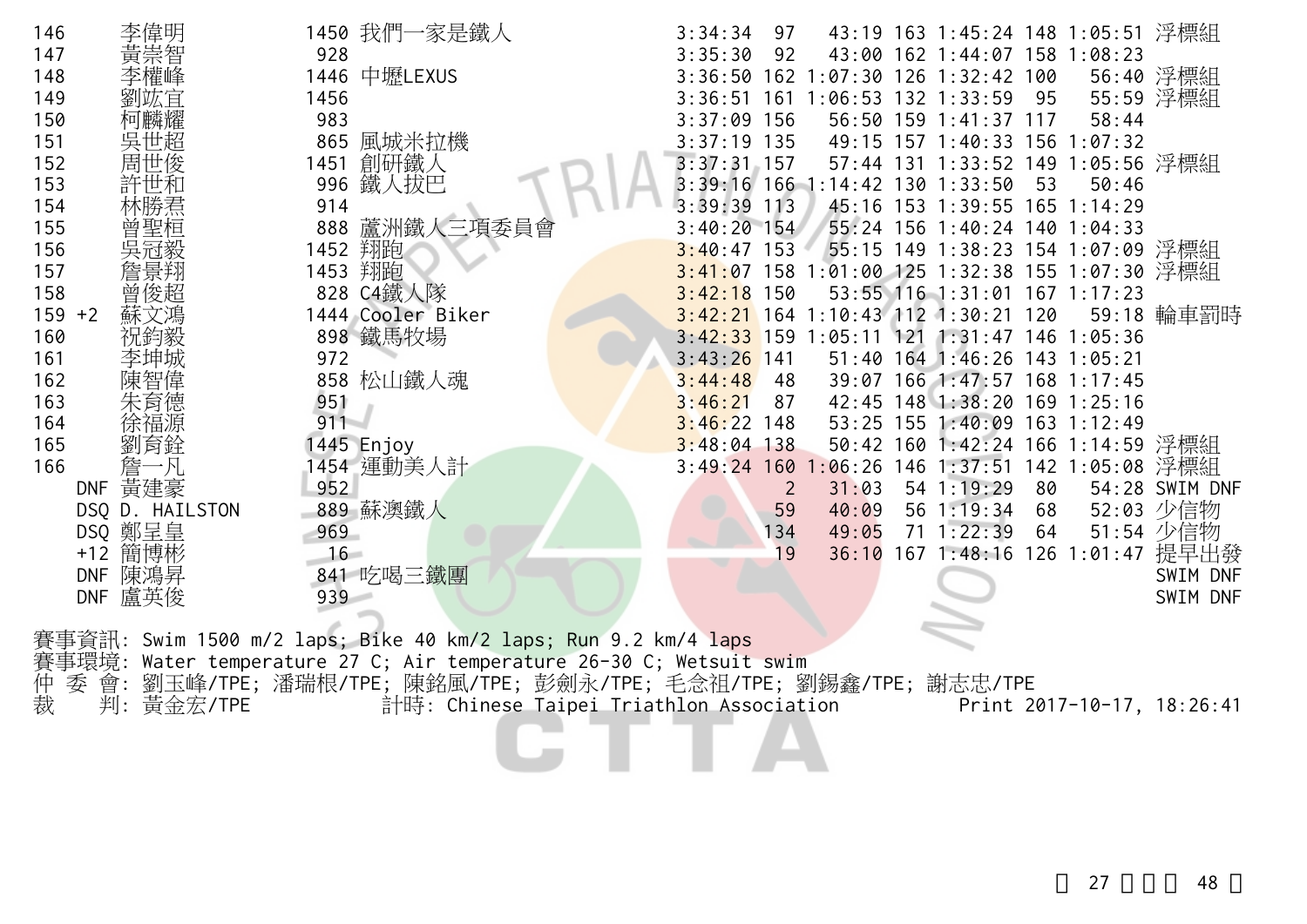| 天利盃2017宜蘭梅花湖全國鐵人三項錦標賽 |  |
|-----------------------|--|
| 標準賽成績                 |  |

35-39 AG Men / 51.5K Standard Distance Triathlon

| Pos        | Name       | No.        | Team             | Time               | Rnk            | Swim           | Rnk | Bike                         | Rnk            | Run            | Remarks    |
|------------|------------|------------|------------------|--------------------|----------------|----------------|-----|------------------------------|----------------|----------------|------------|
| ===        | 李育仁        | 581        | 國泰產險鐵人隊          | ======<br>2:08:12  | $4 -$          | 29:52          |     | 11:02:35                     |                | 35:46          |            |
| 2          | 游承翰        | 600        | LDS超鐵團           | 2:10:07            | $\overline{2}$ | 27:34          |     | 31:05:04                     | 3              | 37:30          |            |
| 3          | 畢譯文        | 678        | 羅東偉展出張嘴車隊        | 2:11:28            | 6 <sup>1</sup> | 30:53          |     | 21:04:08                     | $\overline{2}$ | 36:28          |            |
|            | 吳百泓        | 699        |                  | 2:22:00            | $\overline{7}$ | 30:59          |     | 11 1:10:41                   | 8              | 40:20          |            |
| 5          | 蔡穎杰        | 738        |                  | 2:22:07            | 3              | 28:09          |     | 81:09:27                     | 22             | 44:32          |            |
| 6          | 吳冠億        | 680        | 蘆洲鐵人三項委員會        | 2:22:42            | 5              | 29:59          |     | 91:09:40                     | 13             | 43:04          |            |
|            | 余斯凱        |            | 582 蘇澳鐵人         | 2:23:18            | 26             | 36:57          |     | 41:07:00                     | 6              | 39:23          |            |
| 8          | 張建宗        | 694        |                  | 2:23:58            | 11             | 32:07          |     | 51:07:05                     | 25             | 44:46          |            |
| 9          | 黃俊偉        | 583        | 蘇澳鐵人             | 2:26:26            | 22             | 36:08          |     | 61:07:58                     | 12             | 42:21          |            |
| 10         | 張耀!        | 761        |                  | 2:26:41            | $\overline{1}$ | 27:22          |     | 29 1:14:37                   | 24             | 44:43          |            |
| 11         | 郭志奕        | 610        | 內湖鐵人             | 2:27:48            | 18             | 34:41          |     | 14 1:12:08                   | 9              | 41:01          |            |
| 12         | 蘇子達        | 781        |                  | 2:28:09            | 21             | 36:08          |     | $21 \t1:13:15$               | 4              | 38:47          |            |
| 13         | 倪世威        | 747        |                  | 2:30:16            | 33             | 37:28          |     | 20 1:13:06                   | 7              | 39:43          |            |
| 14         | 林益全        |            | 609 山川鐵人         | 2:31:47            | 15             | 33:58          |     | 271:14:05                    | 16             | 43:46          |            |
| 15         | 游秉凡        | 733        |                  | 2:32:13            | 44             | 39:33          |     | $25 \t1:13:48$               | 5              | 38:53          |            |
| 16         | 陳宗與<br>魏久然 |            | 657 運科研究團隊       | 2:32:19            | 9              | 31:25          |     | 30 1:15:22                   | 29             | 45:33          |            |
| 17         |            | 807        |                  | 2:32:31            | 25             | 36:53          |     | 71:09:19                     | 33             | 46:19          |            |
| 18         | 吳維倫        | $726 -$    |                  | 2:33:02            | 8              | 31:14          |     | 40 1:17:31                   | 21             | 44:19          |            |
| 19         | 魏傳海        |            | 664 噶瑪蘭鐵人        | 2:33:19            | 12             | 32:18          |     | 38 1:16:49                   | 20             | 44:13          |            |
| 20<br>$+2$ | 陳宗陞        |            | 595 Cooler Biker | 2:33:31            | 35             | 38:05          |     | 13 1:11:55                   | 10             |                | 41:33 輪車罰時 |
| 21         |            |            | 685 鐵三角          | 2:34:44            | 23             | 36:14          |     | 24 1:13:44                   | 26             | 44:47          |            |
| 22         | 蘇益民        |            | 597 Cooler Biker | 2:37:16            | 37             | 38:38          |     | $16$ 1:12:32                 | 32             | 46:07          |            |
| 23         | 許凱翔        | 735        |                  | 2:38:31            | 29             | 37:07          |     | 32 1:16:04                   | 28             | 45:22          |            |
| 24         | 吳銘政        | 773        |                  | 2:38:34            | 65             | 40:40          |     | $12$ $1:10:43$               | 40             | 47:12          |            |
| 25         | 修杰麟        | 759        |                  | 2:38:39            | 20             | 35:56          |     | 23 1:13:38                   | 37             | 47:06          |            |
| 26<br>27   | 楊舜博        | 804        |                  | 2:38:48<br>2:39:33 | 13             | 33:40<br>39:57 |     | 45 1:17:58                   | 39<br>35       | 47:12          |            |
| 28         | 陳泳誠<br>邱基峰 | 794<br>687 | 鐵人拔巴<br>鐵馬牧場     | 2:41:06            | 49<br>30       | 37:12          |     | $19 \t1:13:04$<br>33 1:16:05 | 45             | 46:34<br>47:50 |            |
| 29         |            | 756        |                  |                    | 45             | 39:40          |     | 35 1:16:36                   | 30             | 45:45          |            |
| 30         | 黃貫展<br>謝宜天 | 702        |                  | 2:42:00<br>2:42:08 | 24             | 36:46          |     | 39 1:17:11                   | 46             | 48:12          |            |
| 31         | 黃教騁        |            | 683 蘇澳鐵人         | $2:42:42$ 117      |                | 44:49          |     | 26 1:13:58                   | 17             | 43:56          |            |
|            |            |            |                  |                    |                |                |     |                              |                |                |            |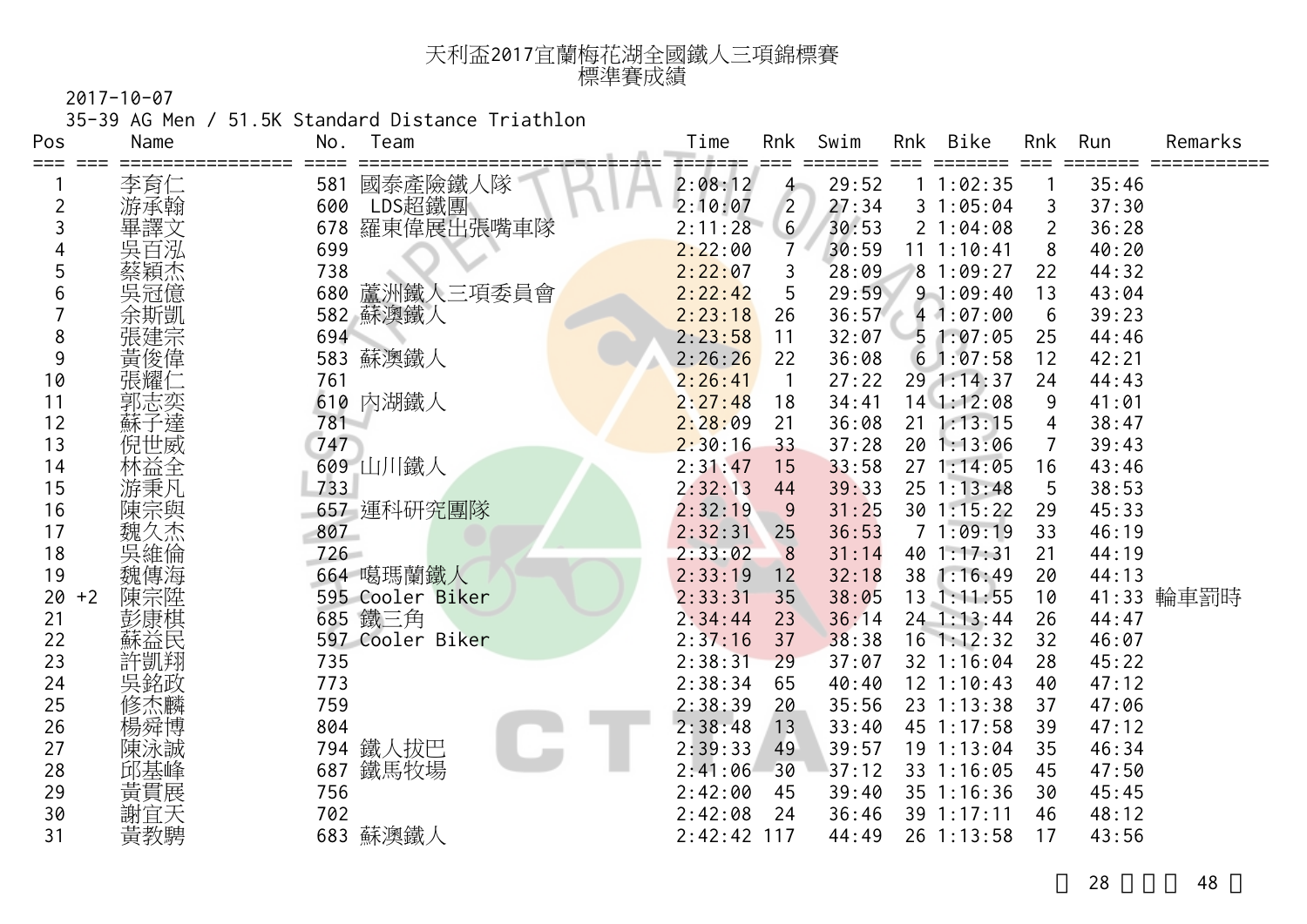| 32<br>33<br>34<br>35<br>36<br>37<br>38<br>39<br>40<br>41<br>42<br>43<br>44<br>45<br>46<br>47<br>$+2$<br>48<br>49<br>$50 *$<br>51<br>52<br>53<br>54<br>55<br>56<br>57<br>58<br>59<br>60 | 詹富幃<br>林正倫<br>王光儒<br>黃雲海<br>林鴻志<br>子啟<br>藍明乾<br>張堯閔<br>李良杰<br>董育義<br>林志遠<br>連家漢<br>鄭燿(方方土)<br>林劉駱<br>王志豪<br>蕭正賢<br>張光億<br>劉剛佑<br>陳柏余<br>楊永麟<br>張貴登<br>翁銘瑄<br>林信賢 | 712<br>593 Cooler Biker<br>《熱血玩咖》<br>585<br>624 我是來試水溫的<br>590 ADT欣銓科技<br>789<br>620 吃槓片長大的<br>734<br>739<br>風城米拉機<br>641<br>607 小不拉雞三鐵團<br>宜中校友鐵人隊<br>627<br>603 丸子兄弟<br>668 噶瑪蘭鐵人<br>719<br>596 Cooler Biker<br>682 蘇澳鐵人<br>670 憲光鐵人<br>$771 -$<br>695<br>601 MIRAGE-2000<br>718<br>598 Iron Sailor<br>762<br>698<br>676 羅東偉展出張嘴車隊<br>611 内湖鐵人<br>風城米拉機<br>642<br>765 | 2:43:01<br>40:46<br>68<br>2:43:52<br>38<br>38:42<br>42:09<br>2:44:05<br>86<br>2:44:51<br>44:23<br>111<br>$2:46:22$ 105<br>43:39<br>2:46:30<br>40:35<br>64<br>2:47:02<br>43:32<br>102<br>2:47:55<br>39:53<br>48<br>39:05<br>2:48:17<br>40<br>2:48:40<br>94<br>42:42<br>42:42<br>2:48:45<br>95<br>2:48:50<br>17<br>2:49:02<br>41:37<br>79<br>2:49:27<br>85<br>42:03<br>2:49:43<br>43:11<br>100<br>2:50:03<br>38:48<br>39<br>2:50:10<br>41:58<br>83<br>2:50:20<br>55<br>40:12<br>2:50:20<br>1:09:23<br>192<br>2:51:07<br>67<br>40:46<br>2:51:11<br>42:35<br>91<br>2:51:46<br>38:16<br>36<br>2:52:00<br>37:23<br>32<br>2:52:02<br>40:49<br>69<br>2:52:29<br>52<br>40:06<br>2:52:33<br>77<br>41:24<br>2:52:52<br>39:50<br>47<br>2:53:19<br>39:29<br>43<br>2:53:40<br>40:26<br>62<br>2:54:08<br>37:14 | 47 1:19:01<br>14<br>$17 \t1:12:36$<br>85<br>44 1:17:57<br>19<br>34 1:16:32<br>18<br>$15$ $1:12:08$<br>65<br>68 1:21:18<br>23<br>59 1:20:01<br>15<br>46 1:18:07<br>55<br>$51 \t1:19:10$<br>57<br>$18$ 1:12:36<br>89<br>42 1:17:51<br>47<br>34:13 90 1:24:13<br>64<br>$31$ 1:15:34<br>78<br>$62$ 1:20:12<br>41<br>$28$ 1:14:24<br>83<br>50 1:19:04<br>58<br>85 1:22:57<br>27<br>$57 \; 1:19:51$<br>60<br>194<br>72 1:21:38<br>50<br>671:20:57<br>44<br>$37 \; 1:16:43$<br>112<br>$115$ $1:27:39$<br>36<br>76 1:21:51<br>53<br>55 1:19:44<br>86<br>65<br>1:20:50<br>61<br>78 1:22:03<br>72<br>1:21:32<br>70<br>84<br>75 1:21:45<br>76<br>49 1:19:04 122 | 43:15<br>52:35<br>43:59<br>43:57<br>50:37<br>44:37<br>43:30<br>49:56<br>50:04<br>53:23<br>48:13<br>50:25<br>51:52<br>47:13<br>52:10<br>50:12 輪車罰時<br>45:16<br>50:18<br>掉晶片<br>48:44<br>47:40<br>56:48<br>46:59<br>49:22<br>52:40<br>50:21<br>51:01<br>52:19<br>51:31 |
|----------------------------------------------------------------------------------------------------------------------------------------------------------------------------------------|------------------------------------------------------------------------------------------------------------------------------------------------------------------|-------------------------------------------------------------------------------------------------------------------------------------------------------------------------------------------------------------------------------------------------------------------------------------------------------------------------------------------------------------------------|-------------------------------------------------------------------------------------------------------------------------------------------------------------------------------------------------------------------------------------------------------------------------------------------------------------------------------------------------------------------------------------------------------------------------------------------------------------------------------------------------------------------------------------------------------------------------------------------------------------------------------------------------------------------------------------------------------------------------------------------------------------------------------------------------|------------------------------------------------------------------------------------------------------------------------------------------------------------------------------------------------------------------------------------------------------------------------------------------------------------------------------------------------------------------------------------------------------------------------------------------------------------------------------------------------------------------------------------------------------------------------------------------------------------------------------------------------------|----------------------------------------------------------------------------------------------------------------------------------------------------------------------------------------------------------------------------------------------------------------------|
|                                                                                                                                                                                        |                                                                                                                                                                  |                                                                                                                                                                                                                                                                                                                                                                         |                                                                                                                                                                                                                                                                                                                                                                                                                                                                                                                                                                                                                                                                                                                                                                                                 |                                                                                                                                                                                                                                                                                                                                                                                                                                                                                                                                                                                                                                                      |                                                                                                                                                                                                                                                                      |
|                                                                                                                                                                                        |                                                                                                                                                                  |                                                                                                                                                                                                                                                                                                                                                                         |                                                                                                                                                                                                                                                                                                                                                                                                                                                                                                                                                                                                                                                                                                                                                                                                 |                                                                                                                                                                                                                                                                                                                                                                                                                                                                                                                                                                                                                                                      |                                                                                                                                                                                                                                                                      |
|                                                                                                                                                                                        |                                                                                                                                                                  |                                                                                                                                                                                                                                                                                                                                                                         |                                                                                                                                                                                                                                                                                                                                                                                                                                                                                                                                                                                                                                                                                                                                                                                                 |                                                                                                                                                                                                                                                                                                                                                                                                                                                                                                                                                                                                                                                      |                                                                                                                                                                                                                                                                      |
|                                                                                                                                                                                        |                                                                                                                                                                  |                                                                                                                                                                                                                                                                                                                                                                         |                                                                                                                                                                                                                                                                                                                                                                                                                                                                                                                                                                                                                                                                                                                                                                                                 |                                                                                                                                                                                                                                                                                                                                                                                                                                                                                                                                                                                                                                                      |                                                                                                                                                                                                                                                                      |
|                                                                                                                                                                                        |                                                                                                                                                                  |                                                                                                                                                                                                                                                                                                                                                                         |                                                                                                                                                                                                                                                                                                                                                                                                                                                                                                                                                                                                                                                                                                                                                                                                 |                                                                                                                                                                                                                                                                                                                                                                                                                                                                                                                                                                                                                                                      |                                                                                                                                                                                                                                                                      |
| 61<br>62                                                                                                                                                                               | 林育詩                                                                                                                                                              | 715<br>720                                                                                                                                                                                                                                                                                                                                                              | 31<br>2:54:26<br>48:06<br>147                                                                                                                                                                                                                                                                                                                                                                                                                                                                                                                                                                                                                                                                                                                                                                   | 43 1:17:57<br>48                                                                                                                                                                                                                                                                                                                                                                                                                                                                                                                                                                                                                                     | 57:51<br>48:24                                                                                                                                                                                                                                                       |
| 63                                                                                                                                                                                     | 蘇世昌                                                                                                                                                              | 666 噶瑪蘭鐵人                                                                                                                                                                                                                                                                                                                                                               | 2:54:26<br>32:01<br>10                                                                                                                                                                                                                                                                                                                                                                                                                                                                                                                                                                                                                                                                                                                                                                          | 79 1:22:07 137 1:00:19                                                                                                                                                                                                                                                                                                                                                                                                                                                                                                                                                                                                                               |                                                                                                                                                                                                                                                                      |
| 64                                                                                                                                                                                     | 黃立昇                                                                                                                                                              | 632 宜蘭公子哥                                                                                                                                                                                                                                                                                                                                                               | $2:54:28$ 126<br>45:32                                                                                                                                                                                                                                                                                                                                                                                                                                                                                                                                                                                                                                                                                                                                                                          | $41 \t1:17:40$<br>- 74                                                                                                                                                                                                                                                                                                                                                                                                                                                                                                                                                                                                                               | 51:17                                                                                                                                                                                                                                                                |
| 65                                                                                                                                                                                     | 佘承宗                                                                                                                                                              | 599 Iron Sailor                                                                                                                                                                                                                                                                                                                                                         | $2:54:52$ 106<br>43:44                                                                                                                                                                                                                                                                                                                                                                                                                                                                                                                                                                                                                                                                                                                                                                          | $54$ 1:19:41<br>75                                                                                                                                                                                                                                                                                                                                                                                                                                                                                                                                                                                                                                   | 51:28                                                                                                                                                                                                                                                                |
| 66                                                                                                                                                                                     | 蔡佰興                                                                                                                                                              | 766                                                                                                                                                                                                                                                                                                                                                                     | 2:55:30<br>41:14<br>-76                                                                                                                                                                                                                                                                                                                                                                                                                                                                                                                                                                                                                                                                                                                                                                         | 89 1:23:37<br>66                                                                                                                                                                                                                                                                                                                                                                                                                                                                                                                                                                                                                                     | 50:40                                                                                                                                                                                                                                                                |
| 67                                                                                                                                                                                     |                                                                                                                                                                  | 797 鐵人拔巴                                                                                                                                                                                                                                                                                                                                                                | $2:56:57$ 108<br>43:49                                                                                                                                                                                                                                                                                                                                                                                                                                                                                                                                                                                                                                                                                                                                                                          | 82 1:22:48<br>-62                                                                                                                                                                                                                                                                                                                                                                                                                                                                                                                                                                                                                                    | 50:21                                                                                                                                                                                                                                                                |
| 68                                                                                                                                                                                     | 徐弘迪<br>郭彥德                                                                                                                                                       | 729                                                                                                                                                                                                                                                                                                                                                                     | 2:57:18<br>37:59<br>34                                                                                                                                                                                                                                                                                                                                                                                                                                                                                                                                                                                                                                                                                                                                                                          | 52 1:19:28 133                                                                                                                                                                                                                                                                                                                                                                                                                                                                                                                                                                                                                                       | 59:53                                                                                                                                                                                                                                                                |
| 69                                                                                                                                                                                     | 吳維翰                                                                                                                                                              | 693                                                                                                                                                                                                                                                                                                                                                                     | 2:57:22<br>34:48<br>19                                                                                                                                                                                                                                                                                                                                                                                                                                                                                                                                                                                                                                                                                                                                                                          | 74 1:21:44 138 1:00:51                                                                                                                                                                                                                                                                                                                                                                                                                                                                                                                                                                                                                               |                                                                                                                                                                                                                                                                      |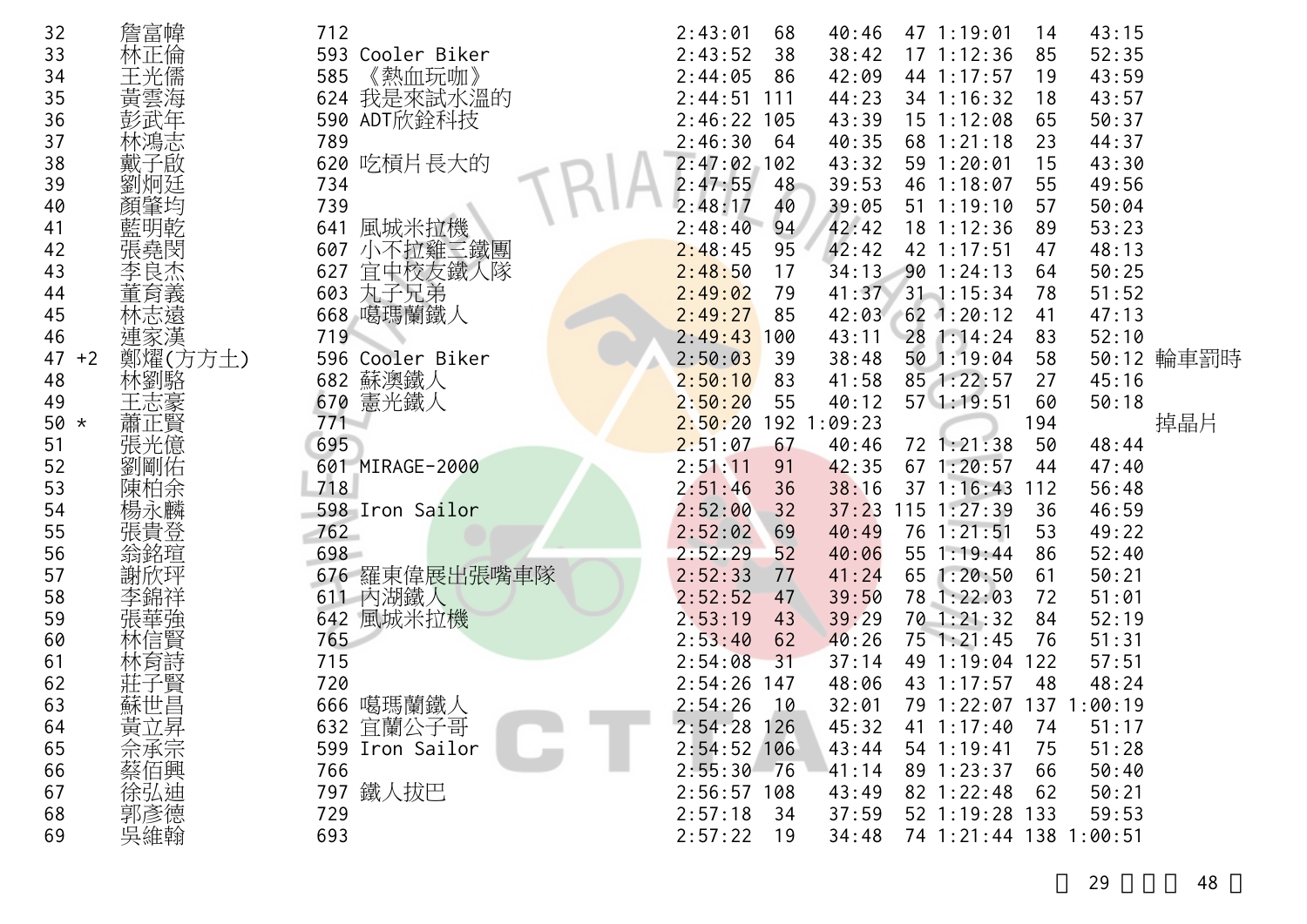| 70     |       | +14 R.Seghier孫天治 | 722   |                 | 2:57:38       | 16   | 33:58 |     | 66 1:20:52                    | 51  |             | 48:48 提早+跟車  |
|--------|-------|------------------|-------|-----------------|---------------|------|-------|-----|-------------------------------|-----|-------------|--------------|
| 71     |       | 詹勛傑              | 748   |                 | 2:57:46       | 51   | 40:02 |     | $124$ 1:29:03                 | 49  | 48:42       |              |
| 72     |       | 潘思元              | 799   |                 | 2:58:24       | 88   | 42:16 |     | 1201:28:43                    | 43  | 47:26       |              |
| 73     |       | 賴國根              |       | 684 鐵人735       | 2:58:34       | 54   | 40:09 |     | 81 1:22:32                    | 102 | 55:54       |              |
| 74     |       | 吳聖儀              |       | 628 宜中校友鐵人隊     | 2:59:08       | 27   | 36:58 |     | 139 1:32:13                   | 56  | 49:58       |              |
| 75     |       | 邱彥凱              | 752   |                 | 2:59:15       | 168  | 52:31 |     | 53 1:19:39                    | 38  | 47:07       |              |
| 76     |       | 李昆霖              |       | 608 山川鐵人        | 2:59:32       | -99  | 43:06 |     | 86 1:22:59                    | 90  | 53:28       |              |
| 77     |       | 徐榮駿              | 787   |                 | $3:00:09$ 159 |      | 50:23 |     | 48 1:19:02                    | 67  | 50:45       |              |
| 78     |       | 黃聖友              |       | 612 比完就慶功宴對不隊   | 3:00:34       | 72   | 40:58 |     | 80 1:22:13                    | 117 | 57:25       |              |
| 79     |       | 顏君憲              | 805   |                 | 3:00:38       | 42   | 39:26 |     | 98 1:24:44                    | 108 | 56:29       |              |
| 80     |       | 陳琦峰              |       | 613 比完就慶功宴對不隊   | 3:01:12       | 66   | 40:45 |     | $134$ $1:31:14$               | 52  | 49:13       |              |
| 81     |       | 楊景嘉              | 753   |                 | 3:01:47       | 145  | 47:29 |     | $-73$ 1:21:38                 | 87  | 52:41       |              |
| $82 *$ |       | 劉昶志              |       | 630 宜蘭公子哥       | 3:02:05       | -81  |       |     | 41:53 106 1:26:08             | 93  |             | 54:05 感應異常   |
| 83     |       | 張哲源              |       | 656 楊光鐵男兒       | $3:02:17$ 131 |      | 45:58 |     | $92$ 1:24:27                  | 79  | 51:54       |              |
| 84     |       | 王志恆              | 711   |                 | $3:02:30$ 110 |      | 44:11 |     | $69$ 1:21:25 113              |     | 56:54       |              |
| 85     |       | 戴瑞良              | 721   |                 | 3:02:35       | 59   | 40:20 |     | 91 1:24:27 121                |     | 57:49       |              |
| 86     |       | 王文宇              | 727   |                 | 3:02:39       | 73   | 40:59 |     | $105$ 1:26:02                 | 100 | 55:39       |              |
| 87     |       | 盧建鵬              |       | 605 大杯子         | 3:03:09       | 57   | 40:18 |     | $107$ $1:26:10$               | 110 | 56:43       |              |
| 88     |       | 洪維駿              |       | 792 鐵人拔巴        | 3:03:16       | 53   | 40:09 |     | 63 1:20:39 146                |     | 1:02:29     |              |
| 89     |       | 張安裕              | 763   |                 | 3:03:26       | 157  | 50:12 |     | $22 \t1:13:29$                | 132 | 59:46       |              |
| 90     | $+2$  | 張智凱              | 714   |                 | $3:04:02$ 133 |      | 46:22 |     | $102$ 1:25:26                 | 59  |             | 50:15 輪車罰時   |
| 91     |       | 林佳樺              | 780   |                 | $3:04:02$ 146 |      | 47:43 |     | 93 1:24:34                    | 77  | 51:47       |              |
| 92     |       | 林信賢              |       | 629 宜蘭公子哥       | $3:04:05$ 144 |      | 47:22 |     | 94 1:24:35                    | 82  | 52:09       |              |
| 93     | $+12$ | 余凱勝              | 697   |                 | $3:04:25$ 14  |      | 33:44 |     | $118$ 1:28:21                 | 63  |             | 50:21 提早出發罰? |
| 94     |       | 陳明慶              | 783   |                 | 3:04:34       | 71   | 40:53 | 71  | 1:21:33                       |     | 144 1:02:09 |              |
| 95     |       | 鄧平翊              |       | 602 MIRAGE-2000 | 3:05:01       | 124  | 45:28 | 119 | 1:28:37                       | 70  | 50:57       |              |
| 96     |       | 周明科              | 788   |                 | 3:05:55       | 84   | 41:59 | 61  | 1:20:10                       | 150 | 1:03:47     |              |
| 97     |       |                  |       | 650 陽光鐵人隊       | 3:06:00       | 154  | 49:45 | 60  | 1:20:05                       | 105 | 56:12       |              |
| 98     |       | 葉智程              |       | 672 餐四甲大叔       | 3:06:06       | -98  | 43:06 |     | 1001:24:56                    | 123 | 58:06       |              |
| 99     |       | 馬竣懷              | 737   |                 | 3:06:55       | -41  | 39:18 |     | 129 1:30:06 120               |     | 57:33       |              |
| 100    |       | 蔡孟翰              |       | 790 鐵人拔巴        | 3:07:00       | 165  | 52:04 |     | $103$ $1:25:30$               | 54  | 49:27       |              |
| 101    |       | 沈國偉              | 677   | 羅東偉展出張嘴車隊       | $3:07:08$ 137 |      | 46:57 |     | 84 1:22:50 116                |     | 57:22       |              |
| 102    |       | 柯宏諺              | 589 1 |                 | 3:07:25       | 97   | 42:48 |     | 56 1:19:48 153 1:04:50        |     |             |              |
| 103    |       |                  | 768   |                 | $3:07:28$ 109 |      |       |     | 43:54 101 1:25:01 125         |     |             | 58:35 改浮標    |
| 104    |       | 陳家忠<br>劉建位       | 779   |                 | 3:07:30       | - 74 |       |     | 41:05 109 1:26:20 134 1:00:06 |     |             |              |
| 105    |       | 偕家綸              | 700   |                 | 3:07:31       | -89  | 42:20 |     | 88 1:23:07 142 1:02:04        |     |             |              |
| 106    |       | 陳炳宏              |       | 658 夢想家         | $3:07:40$ 122 |      | 45:16 |     | 110 1:26:24 104               |     | 56:01       |              |
| 107    |       | 蕭凱文              | 704   |                 | $3:07:50$ 167 |      | 52:24 |     | $64$ 1:20:40                  | 96  | 54:47       |              |
|        |       |                  |       |                 |               |      |       |     |                               |     |             |              |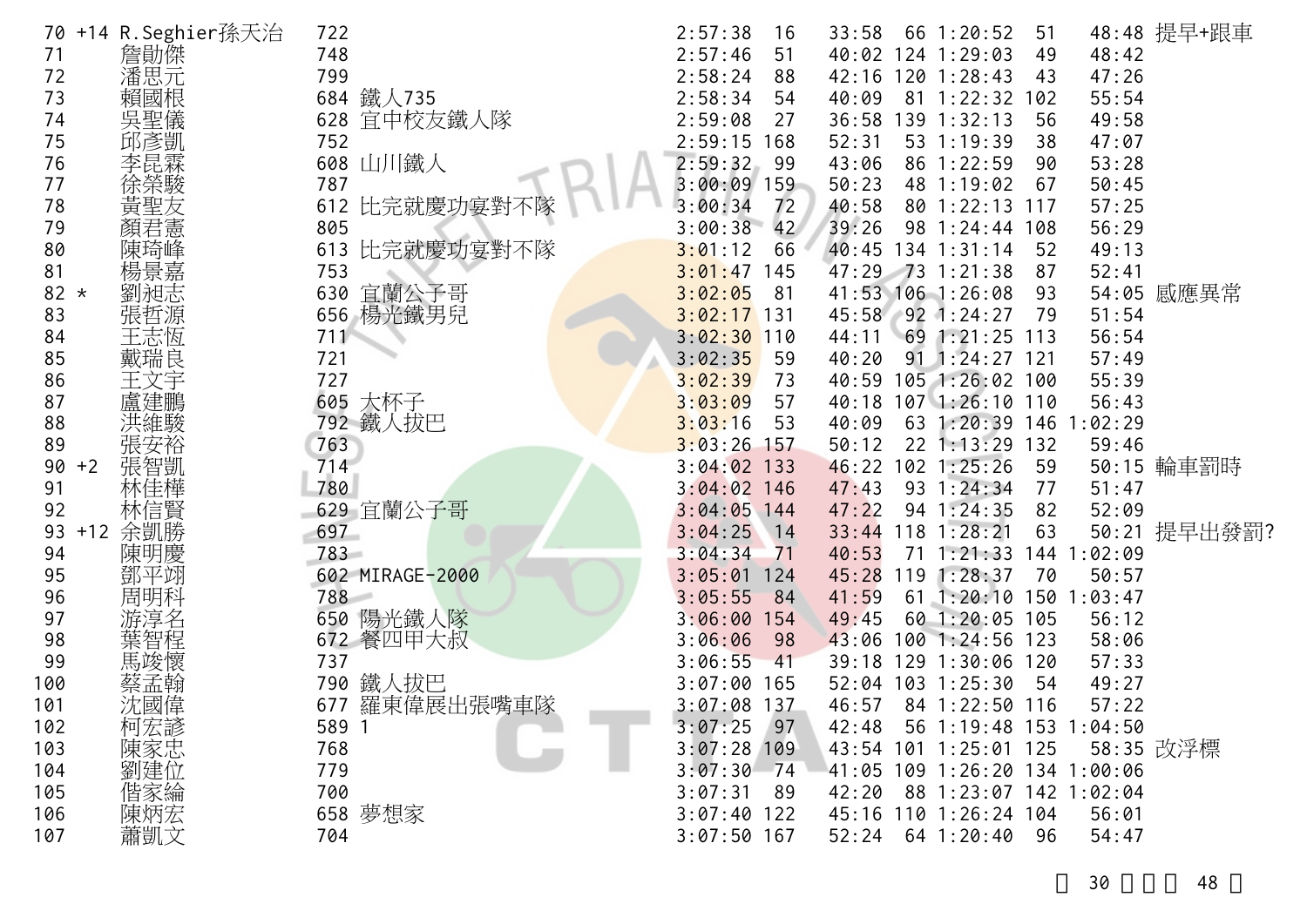| 108 | 李建輝 | 732            | 3:08:39<br>78     | 41:34        | 99 1:24:56 145 1:02:10        |     |             |           |
|-----|-----|----------------|-------------------|--------------|-------------------------------|-----|-------------|-----------|
| 109 | 徐武雄 |                | 3:08:49<br>130    | 45:53        | 83 1:22:48 135 1:00:08        |     |             |           |
|     |     | 617 吃喝三鐵團      |                   |              |                               |     |             |           |
| 110 |     | 東東姊妹揚揚隊<br>634 | 3:09:29<br>173    | 53:51        | 36 1:16:37 127                |     | 59:02       |           |
| 111 | 連德凱 | 706            | 3:09:31<br>112    |              | 44:25 154 1:34:18             | 68  | 50:50       |           |
| 112 | 陳重元 | 《熱血玩咖》<br>584  | $3:09:43$ 103     |              | 43:34 171 1:39:48             | 34  | 46:23       |           |
| 113 |     | 瘋三鐵<br>659     | $3:09:52$ 166     | 52:23        | $95 \t1:24:35$                | 88  | 52:55       |           |
| 114 |     | 風城米拉機<br>644   | 3:10:06<br>$-139$ | 47:01        | 104 1:26:00 114               |     | 57:06       |           |
| 115 |     | 蘇澳鐵人<br>681    | $3:10:36$ 118     |              | 44:49 126 1:29:12 109         |     | 56:35       |           |
| 116 |     | 鐵馬牧場<br>689    | 3:10:45<br>128    | 45:41        | $165$ $1:37:42$               | -42 | 47:23       |           |
| 117 | 陳家鈼 | 776            | $3:11:09$ 114     |              | 44:30 132 1:30:26 106         |     | 56:13       |           |
| 118 | 林彥伯 | 806            | 3:11:33<br>119    |              | 44:54 116 1:27:59 126         |     | 58:42       |           |
| 119 | 周修毅 | 710            | 3:11:39<br>82     |              | 41:57 158 1:35:27             | 94  | 54:16       |           |
| 120 | 陳建良 | 646 揪愛運動天團2.0  | 3:11:59<br>132    |              | 46:18 96 1:24:39 139          |     | 1:01:04     |           |
| 121 | 卓承緯 | 713            | $3:12:00$ 148     |              | 48:11 112 1:26:42 115         |     | 57:08       |           |
| 122 |     | 648 菁英挑戰組      | 3:12:13<br>70     | 40:51        | 117 1:28:08 147 1:03:16       |     |             |           |
| 123 |     | 728            | 3:12:15<br>-90    |              | 42:25 130 1:30:18 128         |     | 59:33       |           |
| 124 | 張   | 755            | $3:12:18$ 175     | 54:06        | 77 1:21:52 107                |     | 56:21       |           |
| 125 |     | 778            | 3:12:43<br>129    | 45:47        | $128$ 1:29:31                 | 118 | 57:27       |           |
| 126 |     | 731            | 3:13:25<br>46     | 39:44        | $97 \; 1:24:44 \; 163$        |     | 1:08:58     |           |
| 127 | 林昱守 | 730            | 3:13:29<br>63     |              | 40:27 166 1:38:08             | 97  | 54:55       |           |
| 128 | 甘子葳 | 725            | 3:13:49<br>178    |              | $55:05$ 145 1:32:43           | 31  | 46:01       |           |
| 129 | 楊正偉 | 638 金鷹鐵人隊      | 3:14:55<br>135    |              | 46:30 142 1:32:26             | 103 | 56:01       |           |
| 130 | 陳致弘 | 767            | 3:15:17<br>60     |              | 40:23 123 1:29:00             | 156 | 1:05:55     |           |
| 131 |     | 618 吃槓片長大的     | 3:16:49<br>87     | 42:13<br>143 | 1:32:36                       |     | 141 1:02:00 |           |
| 132 |     | 640 風城米拉機      | 3:17:26<br>120    | 44:56        | 147 1:32:56                   | 129 | 59:35       |           |
| 133 |     | 660 瘋狂活塞       | 3:17:58<br>183    | 127<br>57:43 | 1:29:20                       | -69 | 50:56       |           |
| 134 |     | 744            | 3:18:34<br>150    | 48:32<br>155 | 1:34:20                       | 101 | 55:44       |           |
| 135 |     | 775            | 3:19:00<br>152    | 49:19<br>156 | 1:34:43                       | 98  | 54:58       |           |
| 136 |     | 662 撲隆共        | 3:19:41<br>153    | 49:20        | 140 1:32:14 124               |     | 58:08       |           |
| 137 | 厷嘉  | 1442           | 3:21:07<br>184    | 58:12        | $108$ 1:26:11                 | 111 |             | 56:45 浮標組 |
| 138 | 廖明宏 | 665 噶瑪蘭鐵人      | 3:21:24<br>-92    |              | 42:38 138 1:31:56 159         |     | :06:51      |           |
| 139 | 劉耀文 | 758            | $3:21:25$ 185     | 58:43        | 87 1:23:07 130                |     | 59:37       |           |
| 140 | 李俊達 | 588 1          | $3:22:25$ 156     |              | 50:12 131 1:30:20 140 1:01:54 |     |             |           |
| 141 | 林明熠 | 654 奧森         | $3:22:51$ 125     |              | 45:31 144 1:32:41 151 1:04:40 |     |             |           |
| 142 | 莊瑛杰 | 777            | $3:23:01$ 58      |              | 40:19 114 1:27:35 179 1:15:07 |     |             |           |
| 143 | 江緯倫 | 754            | $3:23:12$ 149     |              | 48:14 121 1:28:51 157 1:06:08 |     |             |           |
| 144 | 賴奕男 | 614 生鐵人        | $3:23:26$ 116     |              | 44:46 169 1:38:58 131         |     | 59:44       |           |
|     |     | 586            |                   |              | 50:23 125 1:29:04 158 1:06:35 |     |             |           |
| 145 | 范捷翔 | 《熱血玩咖》         | $3:26:01$ 158     |              |                               |     |             |           |

31 48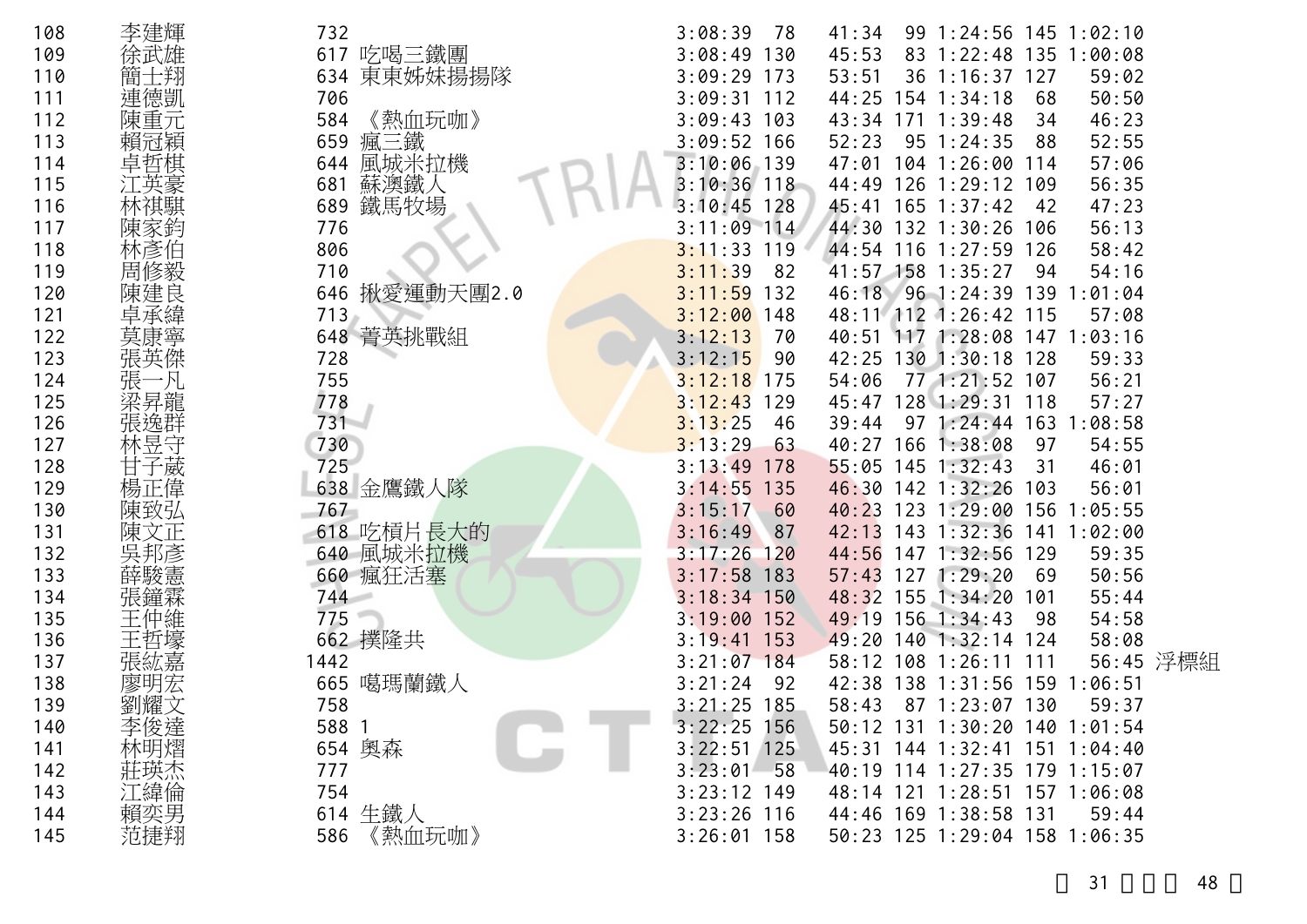| 146     | 邱永俊                                                  | 1440         | 47:15 135 1:31:28 160 1:07:38 浮標組<br>$3:26:20$ 141    |
|---------|------------------------------------------------------|--------------|-------------------------------------------------------|
| 147     | 余冠廷                                                  | 764          | $3:26:41$ 177<br>54:53 175 1:40:51<br>50:57<br>71     |
| 148     | 邱圳漢                                                  | 噶瑪蘭鐵人<br>663 | $3:27:42$ 121<br>45:09 133 1:31:04 170 1:11:30        |
| 149     | 陳冠宇                                                  | 彼得潘<br>633   | $3:27:53$ 163<br>51:46 178 1:44:02<br>80<br>52:06     |
| 150     |                                                      | 649 菁英挑戰組    | $3:28:19$ 115<br>44:43 149 1:33:06 167 1:10:31        |
| 151     | 王興鴻                                                  | 噶瑪蘭鐵人<br>667 | 3:29:01<br>53:24 113 1:27:19 162 1:08:19<br>171       |
| 152     | 謝祥睿                                                  | 740          | $3:29:45$ 179<br>56:01 137 1:31:39 143 1:02:07        |
| 153     | 元鈞                                                   | 647 揪愛運動天團2. | 3:30:37<br>80<br>41:51 176 1:41:02 161 1:07:45        |
| 154     |                                                      | 772          | 3:30:43<br>161<br>51:36 152 1:33:30 155 1:05:37       |
| 155     |                                                      | 雙寶爸<br>675   | $3:30:59$ 160<br>50:34 159 1:35:37 152 1:04:48        |
| 156     | 陳文政                                                  | 760          | 3:30:59 191 1:08:29 122 1:28:57<br>53:34<br>91        |
| 157     | 謝永仁                                                  | 1438         | 59:23 111 1:26:24 154 1:05:24 浮標組<br>$3:31:10$ 186    |
| 158     | 黃凱迪                                                  | 717          | $3:33:23$ 181<br>57:27 141 1:32:22 149 1:03:34 改浮標    |
| 159     |                                                      | 741          | $3:33:39$ 151<br>48:54 180 1:44:33 136 1:00:12        |
| 160     |                                                      | 653 嗨運動      | $3:35:01$ 189 1:06:06 151 1:33:22<br>55:34<br>99      |
| 161     |                                                      | 巫婆家族<br>622  | $3:35:50$ 113<br>44:30 173 1:40:39 168 1:10:42        |
| 162     | 李瑞帆                                                  | 674 雙寶爸      | $3:35:59$ 170<br>52:59 170 1:39:44 148 1:03:17        |
| 163     | 陳嘉偉                                                  | 1439         | 47:02 161 1:36:29 173 1:12:40 浮標組<br>$3:36:10$ 140    |
| 164     | 梁弘凱                                                  | 635 金銀銅鐵人    | $3:36:20$ 123<br>45:27 174 1:40:46 165 1:10:08        |
| 165     |                                                      | 751          | $3:37:16$ 162<br>51:42 150 1:33:10 172 1:12:25        |
| 166     | 謝亞迪                                                  | 671 餐四甲大叔    | $3:38:01$ 176<br>54:35 148 1:32:58 166 1:10:29        |
| 167     |                                                      | 655 奥森       | 50:04 163 1:36:41 169 1:11:24<br>$3:38:09$ 155        |
| $168 *$ | 黃毅閔                                                  | 774          | $3:40:16$ 142<br>47:18 167 1:38:32 177 1:14:27 掉晶片    |
| 169     | 陳彥安                                                  | 1433 FSP     | 52:48 136 1:31:29 181 1:17:13 浮標組<br>$3:41:28$ 169    |
| 170     | 何家輝                                                  | 606 大杯子      | $3:41:40$ 180<br>56:42<br>160 1:35:40 164 1:09:18     |
| 171     | 谷瀧.伊將                                                | 796 鐵人拔巴     | $3:42:25$ 127<br>45:40 168 1:38:50 184 1:17:56        |
| 172     | 梁駿川                                                  | 636 金銀銅鐵人    | $3:44:26$ 197<br>$1:16:10$ 153 1:33:44<br>95<br>54:33 |
| 173     | 余盈利                                                  | 696          | 3:44:28<br>$41:07$ 181<br>$1:44:58$ 185 1:18:25<br>75 |
| 174     | 葉日嘉                                                  | 724          | 3:44:49<br>42:41 162 1:36:37 192 1:25:33<br>93        |
| 175     | 陳庚瑜                                                  | 742          | $3:45:14$ 143<br>47:20 172 1:40:27 182 1:17:29        |
| 176     | 谷駿豪                                                  | 621<br>巫婆家族  | $3:46:39$ 174<br>54:01 164 1:37:39 178 1:15:00        |
| 177     | 曾<br>$-\mathbb{E}$                                   | 716          | $3:48:17$ 104<br>43:37 189 1:52:43 171 1:11:57        |
| 178     | 李俊諺<br>阮怡昌                                           | 746          | $3:49:22$ 134<br>46:25 179 1:44:24 186 1:18:33        |
| 179     |                                                      | 615 生鐵人      | $3:50:41$ 136<br>46:54 188 1:48:17 180 1:15:31        |
| 180     | 是漢唐<br>宋<br>李<br>宋<br>李<br>宋<br>宋<br>宋<br>宋<br>宋<br> | 785          | $3:50:41$ 96<br>42:44 187 1:47:39 187 1:20:19         |
| 181     |                                                      | 1443         | 3:52:31 196 1:11:38 177 1:43:23 119<br>57:31 浮標組      |
| 182     | 洪英凱                                                  | 669 憲光鐵人     | 53:51 186 1:47:26 190 1:21:28<br>$4:02:44$ 172        |
| 183     | 林祜民                                                  | 705          | $4:05:16$ 138<br>46:58 193 2:04:05 176 1:14:14        |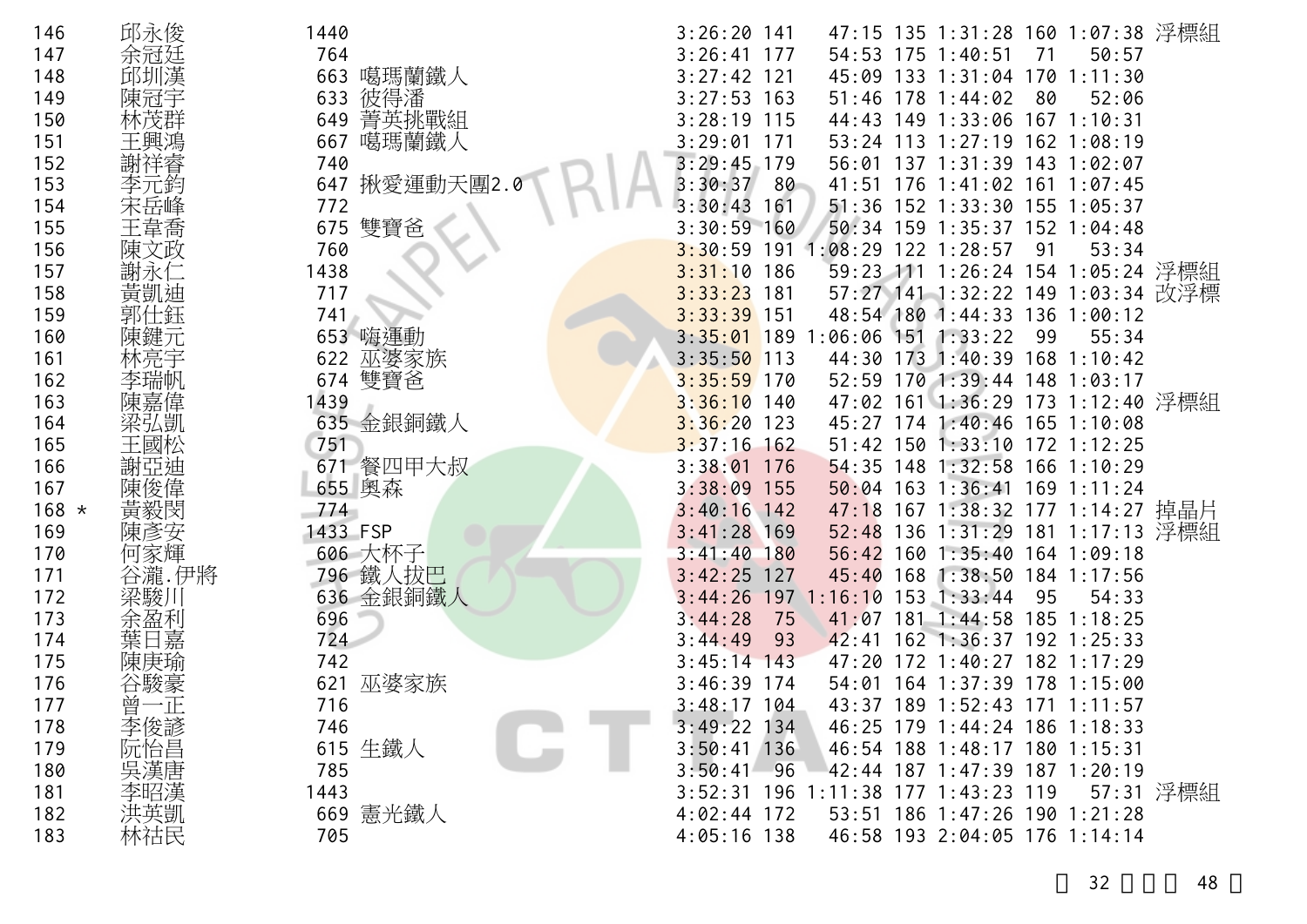| 郭剛志<br>184                             | 723                                                            | 4:05:30 194 1:10:17 157 1:34:44 188 1:20:30           |
|----------------------------------------|----------------------------------------------------------------|-------------------------------------------------------|
| 185<br>徐立崙                             | 639 為麻糬而跑                                                      | $4:07:28$ 107<br>43:47 190 1:57:38 193 1:26:03        |
| 186<br>張弘暉                             | 708                                                            | 4:09:49 190 1:06:48 182 1:45:33 183 1:17:30           |
| 187                                    | 709                                                            | 1:05:44 183 1:46:08 189 1:20:49<br>4:12:40<br>188     |
| 188                                    | 591 ASE                                                        | 4:17:31 198 1:17:25 184 1:46:29 175 1:13:38           |
| 189                                    | 雙寶爸<br>673                                                     | 4:18:33 199 1:23:56<br>146 1:32:55 191 1:21:43        |
| 190<br>鍾<br>飛                          | 陽光鐵人隊<br>652                                                   | 52:02 194 2:15:22 174 1:13:00<br>4:20:22.164          |
| DSQ 楊文昌                                | 羅東偉展出張嘴車<br>679                                                | $10$ 1:10:33<br>28<br>37:04<br>41:55 冒名頂替<br>11       |
| 蔡金國<br><b>DNF</b><br>黃志琪<br><b>DNF</b> | 就是要完賽<br>645<br>784                                            | 195<br>51:02 DNF<br>73<br>196<br>52:07 SWIM DNF<br>81 |
| 劉政儒<br><b>DNF</b>                      | 623 快樂鐵腿路跑團                                                    | 197<br>53:45 SWIM DNF<br>92                           |
| 張國                                     | 金銀銅鐵人<br>637                                                   | 195 1:11:22 192 1:59:02                               |
| 呂彥霖<br><b>DNF</b>                      | 701                                                            | 193 1:09:47 191 1:58:39<br>SWIM DNF                   |
|                                        | 592 C.A.F                                                      | 200 1:27:31 185 1:47:13                               |
| $\star$                                | 651 陽光鐵人隊                                                      | 掉晶片<br>50<br>40:00 58 1:20:00                         |
|                                        | 626 宜大單車                                                       | 56<br>40:13                                           |
|                                        | 707                                                            | 61<br>40:23                                           |
| 邱紫峰                                    | 643 風城米拉機                                                      | 101<br>43:12                                          |
|                                        | 1437 創研鐵人                                                      | 浮標組<br>182<br>57:36                                   |
|                                        | 1434 中壢LEXUS                                                   | 浮標組<br>187 1:03:49                                    |
| DNF 萬文賓                                | 616 吃喝三鐵團                                                      | SWIM DNF                                              |
| <b>DNF</b><br>陳家宏                      | 743                                                            | SWIM DNF                                              |
| DNF 江豐杰                                | 769                                                            | SWIM DNF                                              |
|                                        | #679因故未參賽由鄒0諳頂替參賽,兩人違反大會規定,皆取消名次與比賽資格並禁止參賽                     |                                                       |
|                                        | 賽事資訊: Swim 1500 m/2 laps; Bike 40 km/2 laps; Run 9.2 km/4 laps |                                                       |
| 賽事環境:                                  | Water temperature 27 C; Air temperature 26-30 C; Wetsuit swim  |                                                       |
| 仲<br>會:<br>委                           | 劉玉峰/TPE;潘瑞根/TPE; 陳銘風/TPE; 彭劍永/TPE; 毛念祖/TPE; 劉錫鑫/TPE;           | 謝志忠/TPE                                               |
| 裁<br>黃金宏/TPE<br>判:                     | 計時: Chinese Taipei Triathlon Association                       | Print 2017-10-17, 18:26:41                            |
|                                        |                                                                |                                                       |
|                                        |                                                                |                                                       |
|                                        |                                                                |                                                       |
|                                        |                                                                |                                                       |
|                                        |                                                                |                                                       |
|                                        |                                                                |                                                       |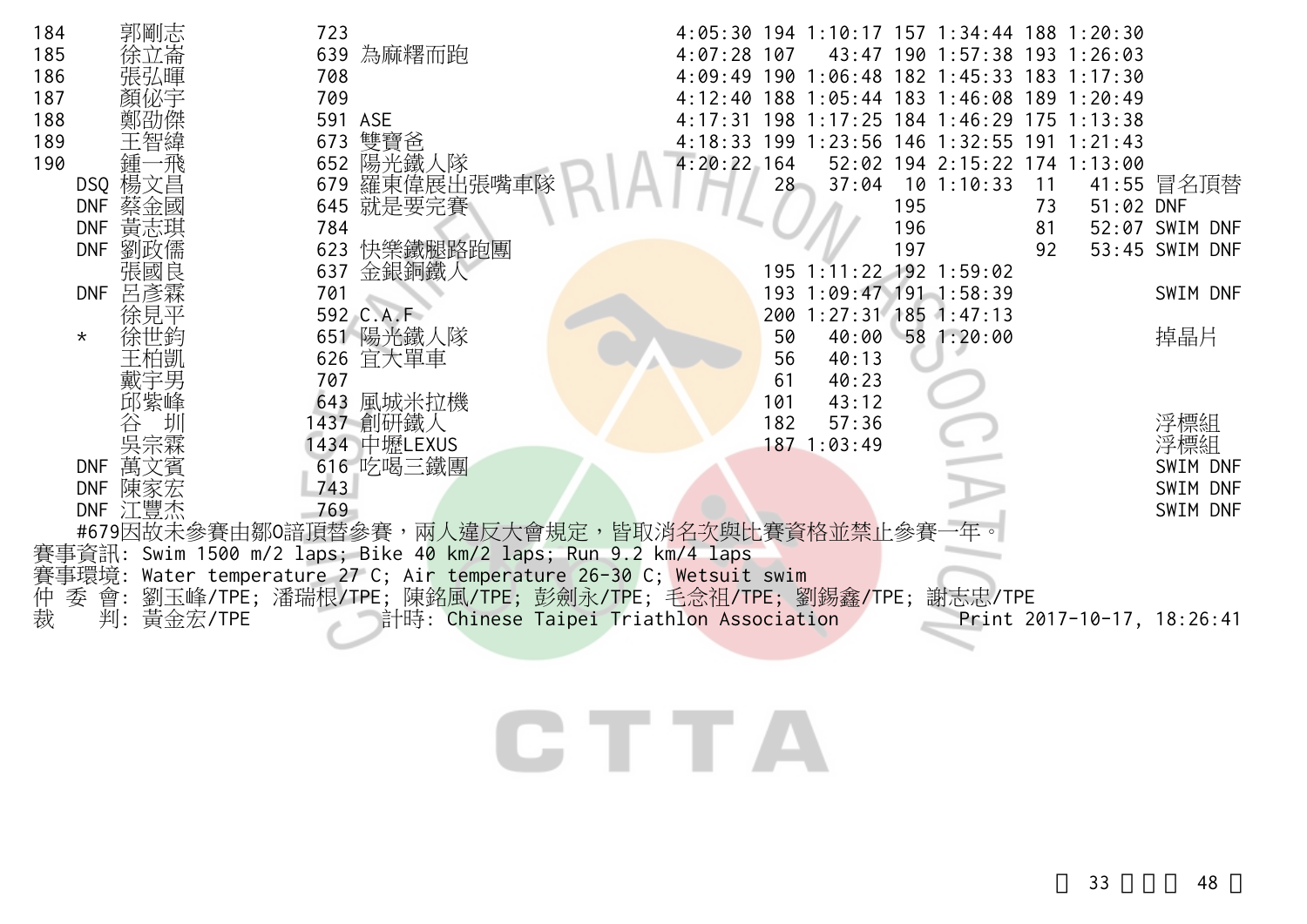| 天利盃2017宜蘭梅花湖全國鐵人三項錦標賽 |  |
|-----------------------|--|
| 標準賽成績                 |  |

30-34 AG Men / 51.5K Standard Distance Triathlon

| Pos        | Name              | No.        | Team               | Time               | Rnk            | Swim           | Rnk | Bike                         | Rnk      | Run            | Remarks    |
|------------|-------------------|------------|--------------------|--------------------|----------------|----------------|-----|------------------------------|----------|----------------|------------|
| === ===    | 陳弘偉               | 415        | 羅東偉展出張嘴車隊          | 2:14:20            | $4 -$          | 31:06          |     | 11:06:08                     |          | 37:07          |            |
| 2          | 陳鴻麒               | 416        |                    | 2:20:37            | $\overline{3}$ | 30:06          |     | 21:07:29                     | 9        | 43:03          |            |
| 3          | Quinn Seaton      |            | 428 Never Pull Out | 2:23:57            | 5 <sub>1</sub> | 32:34          |     | 41:10:55                     | 4        | 40:29          |            |
| 4          | 沈聖傑               | 568        |                    | 2:27:11            | 2              | 29:08          |     | 81:12:42                     | 16       | 45:21          |            |
| 5          | 方俊喬               | 540        |                    | 2:32:27            | 14             | 37:20          |     | 61:12:23                     |          | 42:45          |            |
| 6          | 趙紀勛               | 548        |                    | 2:32:45            | 69             | 44:20          |     | 31:09:45                     | 3        | 38:40          |            |
|            | 紀志新               | 443        | 你艾希我呐兒             | 2:33:19            | 10             |                |     | 36:02 11 1:13:59             | 10       | 43:19          |            |
| 8          |                   | 483        | 斯巴達鐵人隊             | 2:35:41            | 26             | 38:22          |     | $16$ 1:15:45                 | 5        | 41:35          |            |
| 9          | 蔡侑晉               | 487        | 陽光鐵人隊              | 2:38:06            | 84             | 46:16          |     | $9 \t1:13:33$                | 2        | 38:19          |            |
| 10         | 沈亮君               | 453        | 宜中校友鐵人隊            | 2:38:49            | $\mathbf{1}$   | 27:10          |     | 25 1:19:37                   | 43       | 52:04          |            |
| 11         | 愓偉民               | 431        | 三芝鐵人               | 2:39:38            | 12             | 36:25          |     | $31 \t1:20:51$               | 6        | 42:23          |            |
| 12         |                   | 512        |                    | 2:40:30            | 9              | 35:52          |     | 13 1:14:58                   | 31       | 49:42          |            |
| 13<br>$+2$ | 許玹瑋               |            | 446 忍店!競速組         | 2:42:38            | 17             | 37:28          |     | 51:12:04                     | 39       |                | 51:07 輪車罰時 |
| 14         | 吳文聖               |            | 473 猛閘出虎           | 2:43:01            | 8              | 35:46          |     | $37$ 1:21:32                 | 17       | 45:43          |            |
| 15         | 廖章吟               | 518        |                    | 2:43:28            | 11             | 36:02          |     | 12 1:14:44                   | 49       | 52:44          |            |
| 16         | 楊致傑               |            | 485 華國大飯店          | 2:44:09            | 35             | 39:44          |     | 30 1:20:50                   | 11       | 43:36          |            |
| 17         | Merwe<br>R. v. d. | 510        |                    | 2:44:11            | 27             | 38:32          |     | 41 1:22:52                   | 8        | 42:48          |            |
| 18         | 江承霖               |            | 455 宜中校友鐵人隊        | 2:44:17            | 20             | 37:54          |     | 71:12:30                     | 56       | 53:54          |            |
| 19         | 王璽崴               | 524        |                    | 2:46:12            | 15             | 37:22          |     | 44 1:23:06                   | 19       | 45:45          |            |
| 20         | 許廷瑋               |            | 433 山川鐵人           | 2:47:15            | 13             | 36:39          |     | 27 1:20:39                   | 35       | 49:58          |            |
| 21         | 陳俊愿               | 563        | 鐵人拔巴               | 2:47:43            | 52             | 42:23          |     | $21 \t1:18:13$               | 22       | 47:08          |            |
| 22         | 張介元               | 541        |                    | 2:47:51            | 41             | 40:21          |     | 29 1:20:50                   | 21       | 46:42          |            |
| 23         | 周彥辛               | 521        |                    | 2:48:06            | 37             | 39:59          |     | 22 1:18:14                   | 34       | 49:54          |            |
| 24         | 鄭光達               | 526        |                    | 2:49:37            | 55             | 42:25          |     | 171:17:13                    | 36       | 50:00          |            |
| 25         | 鄭詠儒               | 537        |                    | 2:49:49<br>2:50:39 | 58             | 42:46          |     | 20 1:17:56                   | 26       | 49:07          |            |
| 26<br>27   | 楊國彬               | 551        |                    |                    | 56             | 42:28          |     | 26 1:20:28                   | 24       | 47:45          |            |
| 28         | 周仕源<br>陳煒傑        | 451<br>486 | 初鐵??的<br>陽光鐵人隊     | 2:51:39<br>2:52:05 | 43<br>48       | 40:41<br>41:30 |     | 62 1:26:17<br>$67$ 1:26:55   | 14<br>12 | 44:42<br>43:41 |            |
| 29         |                   |            |                    |                    |                |                |     |                              | 33       |                |            |
| 30         | 黃紀元               | 479<br>418 | 就是要完賽              | 2:52:08<br>2:52:10 | 66<br>53       | 43:37<br>42:23 |     | 23 1:18:44<br>$51 \t1:24:04$ | 18       | 49:49<br>45:44 |            |
| 31         | 陳益恩<br>郭彥興        |            | 《熱血玩咖》<br>474 第二次  | 2:54:24            | 46             | 40:55          |     | $18$ 1:17:36                 | 67       | 55:54          |            |
|            |                   |            |                    |                    |                |                |     |                              |          |                |            |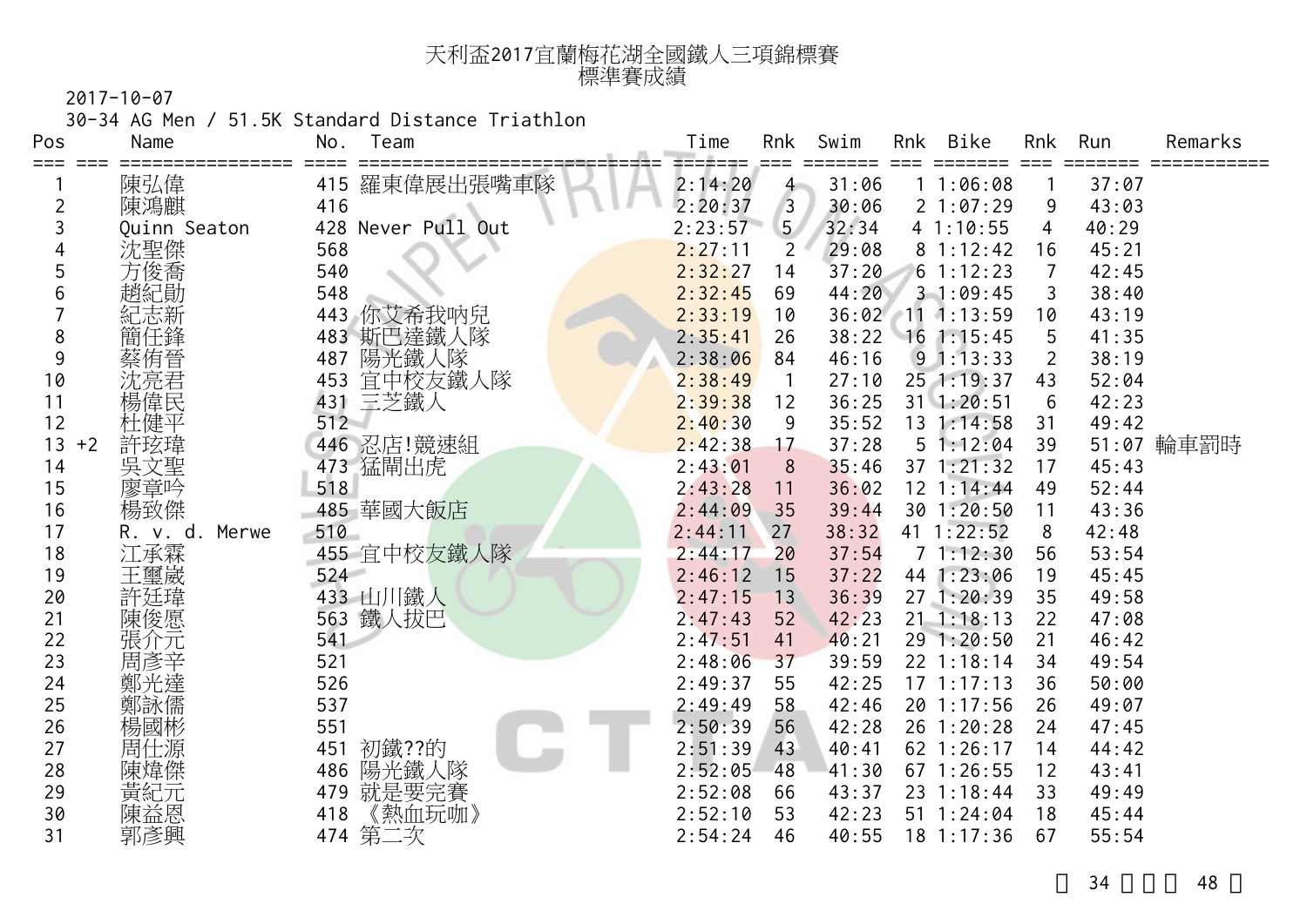| 32         | 黃鵬華        |         | 439 同欣電子             | 2:54:27       | 61    | 43:12 | 38 1:21:33             | 32 | 49:43      |            |
|------------|------------|---------|----------------------|---------------|-------|-------|------------------------|----|------------|------------|
| 33         | 黃聖凱        | 536     |                      | 2:55:03       | 36    | 39:50 | 59 1:25:49             | 28 | 49:25      |            |
| 34         |            |         | 435 叫我三鐵哥            | 2:55:23       | 7     | 34:24 | 24 1:19:04             | 90 | 1:01:56    |            |
| 35         | 涂盛基        | 463     | 金鷹鐵人隊                | 2:56:03       | 21    | 37:54 | 92 1:32:50             | 15 | 45:20      |            |
| 36         | 洪敏翊        | 558     |                      | 2:56:24       | 47    | 41:04 | 34 1:21:09             | 58 | 54:13      |            |
| 37         | 游凱綸        | 546     |                      | 2:56:34       | 44    | 40:45 | 47 1:23:14             | 47 | 52:36      |            |
| 38         | 莊宇翔        | 516     |                      | 2:56:43       | 93    | 48:04 | 33 1:20:57             | 23 | 47:42      |            |
| 39         | 陳勇叡        | 494     | 遠東新世紀風火輪社            | 2:57:00       | 28    | 39:06 | $14$ 1:15:19           |    | 92 1:02:36 |            |
| 40         | 安開祺        | 482     | 揪愛運動天團2.0            | 2:57:36       | 78    | 45:27 | 36 1:21:19             | 38 | 50:51      |            |
| 41         |            | 565     | 鐵人拔巴                 | 2:57:50       | 71    | 44:29 | 19 1:17:50             | 64 | 55:32      |            |
| 42         | 許誌顯        | 450     | 初鐵??的                | 2:57:53       | 49    | 41:44 | 53 1:24:29             | 41 | 51:41      |            |
| 43<br>$+2$ | 吳丞晏        | 507     |                      | 2:58:05       | 99    | 49:12 | 46 1:23:12             | 13 |            | 43:42 輪車罰時 |
| 44         | 葉治成        | 499     | 龍潭健跑團                | 2:58:12       | 54    | 42:23 | 49 1:23:29             | 44 | 52:20      |            |
| 45         | 林國男        | 492     | 夢想家                  | 2:58:19       | 60    | 43:07 | 58 1:25:47             | 30 | 49:26      |            |
| 46         | 陳宣佑        | 553     |                      | 2:58:38       | 18    | 37:35 | 451:23:10              | 73 | 57:54      |            |
| 47         | 嚴立丞        | 529     |                      | 2:58:41       | 24    | 38:12 | 28 1:20:44             | 82 | 59:46      |            |
| 48         | 賴信宗        | 471     | 浩克熱血團                | 2:58:55       | 59    | 43:01 | 74 1:29:15             | 20 | 46:41      |            |
| 49         | 鄒旻憲        | 503     | 羅東偉展出張嘴車隊            | 3:00:19       | 50    | 41:47 | 42 1:22:59             | 66 | 55:34      |            |
| 50         | 林郁捷        | 515     |                      | 3:00:44       | 29    | 39:10 | 66 1:26:51             | 61 | 54:44      |            |
| 51         | 李明謙        | 531     |                      | 3:01:18       | 30    | 39:14 | 48 1:23:15             | 75 | 58:51      |            |
| 52         |            |         | 567 鐵人拔巴             | 3:01:22       | 34    | 39:36 | 55 1:24:47             | 70 | 56:59      |            |
| 53         | 曾建凱        | 550     |                      | 3:02:25       | 38    | 40:02 | 79 1:29:51             | 46 | 52:32      |            |
| 54         | 林聖智<br>陳忠雄 |         |                      | 3:02:56       | 39    | 40:08 | 73 1:28:50             | 57 | 54:00      |            |
| 55         |            |         | 445 完賽就對<br>566 鐵人拔巴 | 3:03:08       | 57    | 42:33 | $52 \t1:24:26$         | 68 | 56:11      |            |
| 56         | 張暉泓        |         | 1427 男人的浪漫           | 3:03:34       | 65    | 43:26 | 72 1:28:23             | 42 |            | 51:46 浮標組  |
| 57         | 韋<br>李     | $513 -$ |                      | 3:04:48       | 19    | 37:41 | 971:33:50              | 50 | 53:18      |            |
| 58         | 章冠頤        | 539     |                      | 3:05:28       | 31    | 39:19 | 91 1:32:39             | 54 | 53:31      |            |
| 59         | 林文培        | 545     |                      | 3:05:38       | 87    | 46:53 | 75 1:29:23             | 27 | 49:23      |            |
| 60         | 林聖傑        | 547     |                      | 3:05:45       | 82    | 45:50 | $35$ 1:21:10           | 74 | 58:46      |            |
| 61         | 黃欽殿        | 464     | 派對雅妮                 | 3:06:24       | 45    | 40:47 | 60 1:26:03             | 81 | 59:35      |            |
| 62         | 張明哲        | 557     |                      | 3:06:29       | 73    | 44:35 | 94 1:33:25             | 25 | 48:31      |            |
| 63         | 李孟鴻        | 417     | 《熱血玩咖》               | 3:06:40       | 25    |       | 38:17 101 1:34:39      | 55 | 53:45      |            |
| 64         | 賴勝裕        |         | 430 一條瘋              | 3:07:06       | 89    | 47:17 | 76 1:29:24             | 37 | 50:26      |            |
| 65<br>$+2$ | 楊承斌        |         | 504 蘆洲鐵人三項委員會        | $3:07:45$ 119 |       | 56:52 | $15 \t1:15:34$         | 51 |            | 53:20 輪車罰時 |
| 66         | 游秋銘        |         | 457 宜蘭公子哥            | 3:07:53       | $-51$ | 42:20 | 89 1:32:09             | 53 | 53:25      |            |
| 67         | 李長沛        | 554     |                      | 3:08:31       | 40    | 40:09 | 40 1:22:10 100 1:06:12 |    |            |            |
| 68         | 范哲耀        |         | 491 葉宗維              | 3:08:39       | 32    | 39:27 | 32 1:20:56 105 1:08:17 |    |            |            |
| 69         | 陳富立        |         | 1428 臨時湊一隊           | 3:09:25       | 79    | 45:31 | 78 1:29:33             | 59 |            | 54:22 浮標組  |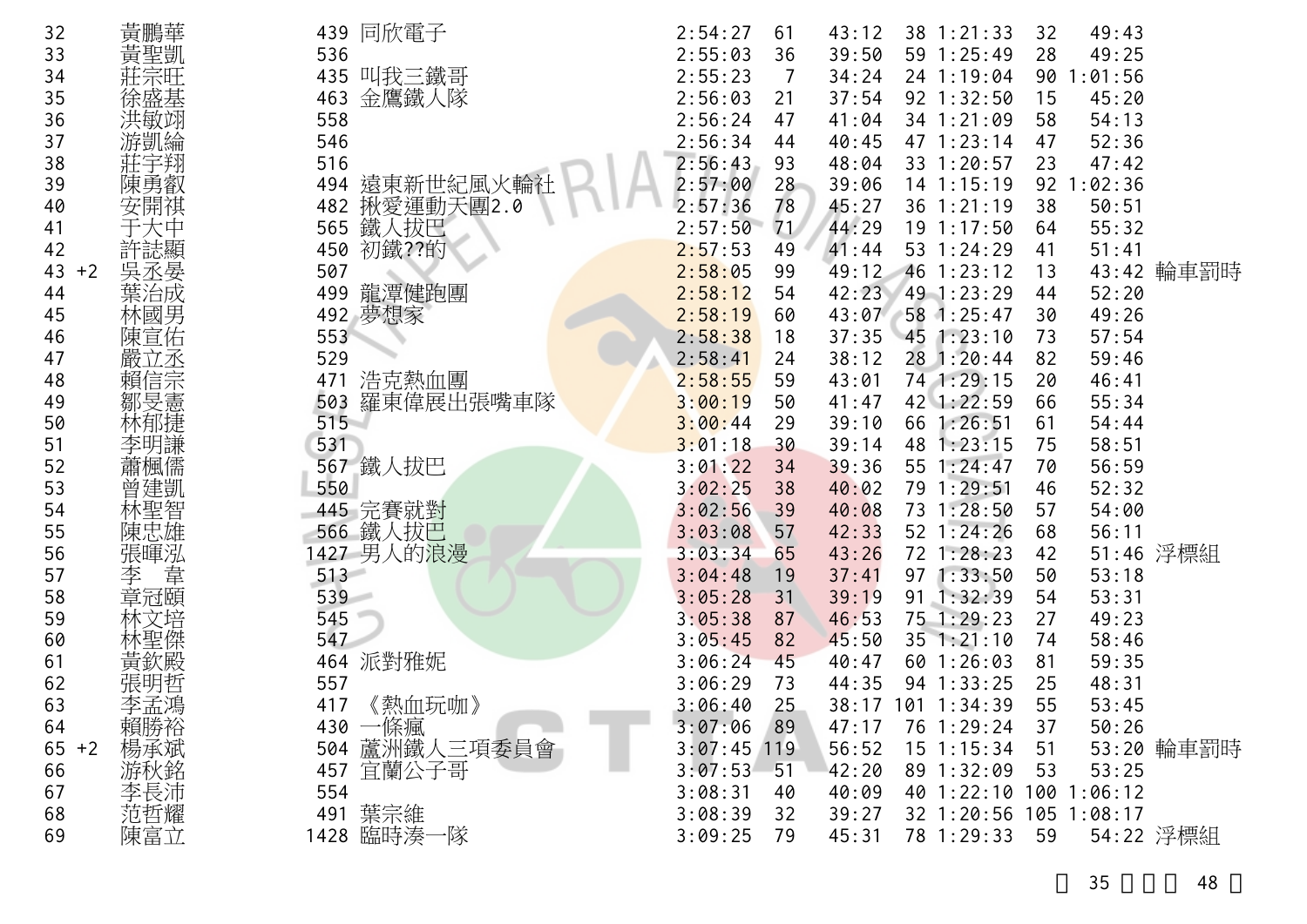| 70     | 袁肇辰        | 561                 | 3:09:34<br>23   | 38:11         | $61 \t1:26:06$                |     | 981:05:18       |     |
|--------|------------|---------------------|-----------------|---------------|-------------------------------|-----|-----------------|-----|
| $71 *$ | 黃鴻傑        | 467<br>風城米拉機        | 3:10:58         |               |                               | 131 |                 | 掉晶片 |
| 72     | 陳品翰        | 好朋友玩三鐵<br>440       | 3:11:18<br>91   | 47:40         | 54 1:24:41                    | 76  | 58:58           |     |
| 73     | 陳彥伸        | 532                 | 3:13:26<br>72   | 44:31         | $65 \t1:26:40$                |     | 91 1:02:17      |     |
| 74     | 宋汶陽        | 425 MIRAGE-2000     | 3:13:39<br>85   | 46:25         | 64 1:26:24                    |     | 87 1:00:50      |     |
| 75     | 劉致緯        | 560                 | 3:14:18<br>120  | 58:17         | $50$ 1:23:30                  | 45  | 52:31           |     |
| 76     | 廖育諒        | 剩下兩人的離開你是我不隊<br>475 | 3:14:46<br>64   | 43:24         | 84 1:31:29                    | 83  | 59:55           |     |
| 77     | 蔡柏堅        | 憲光鐵人<br>497         | 3:15:22<br>86   | 46:35         | 77 1:29:30                    | 79  | 59:17           |     |
| 78     | 彥霖         | 風城米拉機<br>469        | 3:15:31<br>76   | 45:07         | $81 \t1:30:21$                |     | 85 1:00:05      |     |
| 79     | 蔡彥文        | 544                 | 3:15:57<br>16   | 37:24         | 88 1:31:52                    |     | 1011:06:42      |     |
| 80     | 鍾坤洲        | 527                 | 3:19:04<br>62   | 43:15         | 68 1:27:17 107 1:08:33        |     |                 |     |
| 81     | 鄭博洹<br>陳勇達 | 狀況不穩定<br>460        | 3:19:26<br>127  | 1:03:52       | 391:22:10                     | 52  | 53:25           |     |
| 82     |            | 龍潭健跑團<br>501        | 3:19:36<br>100  | 50:06         | 801:30:07                     | 80  | 59:24           |     |
| 83     | 上頎         | 436 叫我三鐵哥           | 3:19:37<br>95   | 48:35         | $69$ 1:27:19                  |     | 94 1:03:44      |     |
| 84     |            | 420 Cooler Biker    | 3:19:46<br>80   | 45:33         | 43 1:23:04                    |     | $114$ 1:11:10   |     |
| 85     |            | 442 好朋友玩三鐵          | 3:19:59<br>75   | 45:02         | 99 1:34:07                    |     | 88 1:00:51      |     |
| 86     | 邱建吉        | 562                 | 3:20:35<br>96   | 48:46         | $87$ 1:31:51                  | 84  | 59:59           |     |
| 87     | 周辰翰        | 517                 | 3:20:35<br>112  | 54:26         | 86 1:31:47                    | 60  | 54:23           |     |
| 88     | 楊淞壹        | 489 楊家三鐵趴           | 3:20:36<br>6    | 33:06         | 70 1:27:40                    | 128 | 1:19:51         |     |
| 89     | 黃博釳        | 風城米拉機<br>465        | 3:20:44         | $124$ 1:00:10 | 56 1:25:01                    | 65  | 55:34           |     |
| 90     |            | 533                 | 3:22:05<br>81   | 45:43         | $110$ $1:38:39$               | 72  | 57:44           |     |
| 91     | 余凱傑        | 549                 | 3:22:11<br>22   | 37:55         | $128$ 1:54:52                 | 29  | 49:26           |     |
| 92     |            | 422 Iron Sailor     | 3:22:19<br>106  | 51:52         | 112 1:39:07                   | 40  | 51:21           |     |
| 93     | 龔漢尉        | 476 就是要完賽           | 3:23:19<br>42   | 40:35         | 85 1:31:34                    | 115 | 1:11:11         |     |
| 94     |            | 429 PORSCHE         | 3:23:46<br>83   | 45:51         | $57 \; 1:25:03$               |     | $121$ $1:12:52$ |     |
| 95     | 陳廷翰        | 564 鐵人拔巴            | 3:24:15<br>110  | 54:06         | $71 \t1:28:18$                |     | 89 1:01:52      |     |
| 96     |            | 434 中正鐵人            | 3:24:41<br>107  | 52:03         | 95 1:33:35                    | 77  | 59:03           |     |
| 97     | 溫浩傑        | 570                 | 3:25:44<br>114  | 55:49         | $108$ 1:37:12                 | 48  | 52:44           |     |
| 98     | 洪子堯<br>林信宏 | 1429 臨時湊一隊          | 3:26:05<br>77   | 45:10         | $103$ 1:35:29                 |     | 99 1:05:27 浮標組  |     |
| 99     |            | 初鐵??的<br>452        | 3:27:34<br>88   | 47:08         | 83 1:31:23                    |     | 108 1:09:04     |     |
| 100    | 黃聖心        | 498 餐四甲大叔           | 3:27:35<br>118  | 56:36         | 63 1:26:23                    |     | 95 1:04:37      |     |
| 101    | 王永賢        | 宜蘭公子哥<br>458        | 3:28:39<br>33   |               | 39:29 114 1:39:26 110 1:09:44 |     |                 |     |
| 102    |            | 505 鐵馬牧場            | 3:29:04<br>104  |               | 50:59 111 1:38:50             | 78  | 59:16           |     |
| 103    | 李大明立       | 481 就是要完賽           | 3:29:31<br>63   |               | 43:21 100 1:34:25 118 1:11:46 |     |                 |     |
| 104    |            | 514                 | 3:29:49<br>92   | 47:50         | 82 1:30:56 113 1:11:04        |     |                 |     |
| 105    | 謝明廷        | 456 宜蘭公子哥           | 3:30:43<br>103  | 50:32         | 90 1:32:32 104 1:07:40        |     |                 |     |
| 106    |            | 535                 | $3:31:07$ 108   |               | 52:47 104 1:35:35             |     | 93 1:02:45      |     |
| 107    | 林威佑        | 511                 | 3:34:08<br>- 67 |               | 44:09 115 1:39:43 112 1:10:17 |     |                 |     |

36 48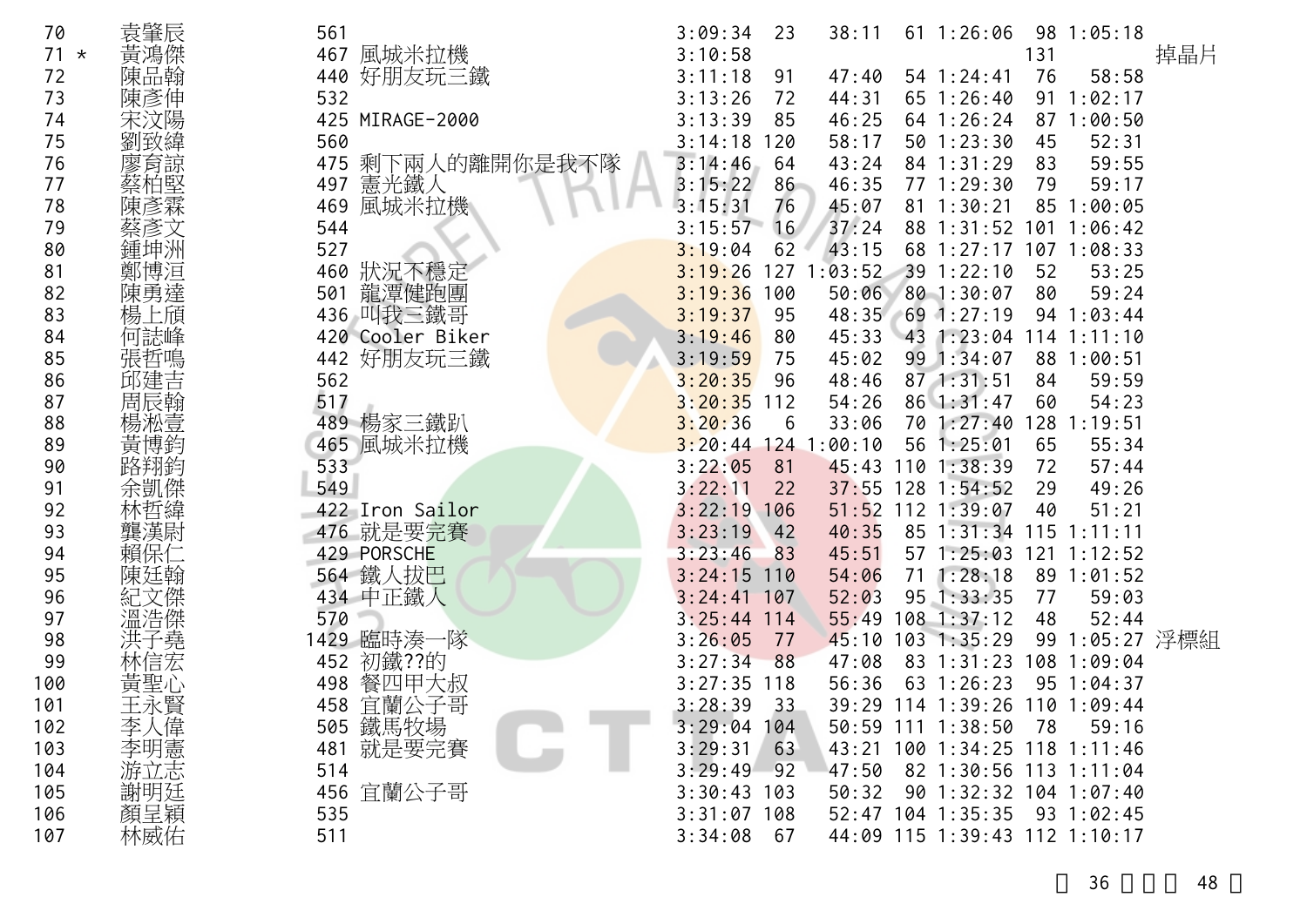| 108        | 陳泓伸                  |      | 495 踩水的人別唱慢歌                                                   | $3:36:06$ 113 |     |                                 |     | 54:40 122 1:46:24                           | 63  | 55:04          |                    |
|------------|----------------------|------|----------------------------------------------------------------|---------------|-----|---------------------------------|-----|---------------------------------------------|-----|----------------|--------------------|
| 109        | 林宮正                  |      | 493 翠迪書                                                        | $3:37:26$ 117 |     |                                 |     | 56:21 106 1:36:20                           |     | 96 1:04:46     |                    |
| 110        | 呂秉霖                  | 538  |                                                                | 3:38:56       | 70  |                                 |     | 44:27 119 1:42:52 117 1:11:38               |     |                |                    |
| 111        | 張育華                  |      | 441 好朋友玩三鐵                                                     | 3:39:27       | 98  |                                 |     | 49:11 109 1:37:24 122 1:12:53               |     |                |                    |
| 112        | 王韋ナ                  |      | 423 Iron Sailor                                                | 3:39:59       | 94  |                                 |     | 48:30 118 1:41:19 111 1:10:11               |     |                |                    |
| 113        |                      | 571  |                                                                | 3:40:31       | 68  |                                 |     | 44:14 120 1:44:41 116 1:11:37               |     |                |                    |
| 114        |                      |      | 1425 日九                                                        | $3:40:57$ 109 |     | 53:02                           |     | 93 1:33:20 125 1:14:35 浮標組                  |     |                |                    |
| 115        | 洪國豪                  | 1432 |                                                                |               |     | $3:41:00$ 128 1:06:55           |     | 96 1:33:41                                  |     | 86 1:00:24 浮標組 |                    |
| 116        | 謝林晏                  | 496  | 憲光鐵人                                                           | 3:41:44       | 97  |                                 |     | 49:05 107 1:37:03 126 1:15:38               |     |                |                    |
| 117        | 何秉奇                  |      | 1430 壢中54屆315                                                  | $3:41:57$ 122 |     | 58:45                           |     | 98 1:34:03 109 1:09:10 浮標組                  |     |                |                    |
| 118        |                      | 448  | 我的第一次                                                          | $3:44:12$ 102 |     |                                 |     | 50:17 117 1:41:08 120 1:12:49               |     |                |                    |
| 119        | 朱宇豐                  | 447  | 我的第一次                                                          | $3:44:33$ 105 |     |                                 |     | 51:00 113 1:39:16 124 1:14:18               |     |                |                    |
| 120        | 主怡傑                  |      | 488 嗨運動                                                        | 3:46:43       | 74  |                                 |     | 44:51 125 1:49:31 119 1:12:23               |     |                |                    |
| 121        | 黃仲民                  |      | 470 風城米拉機                                                      | $3:47:59$ 116 |     |                                 |     | 56:14 102 1:35:20 127 1:16:26               |     |                |                    |
| 122        | 黃甯尉                  |      | 502 壢中54屆315                                                   | $3:48:58$ 121 |     |                                 |     | 58:27 121 1:45:19 97 1:05:13                |     |                |                    |
| 123        | 童子彰                  |      | 438 同欣電子                                                       | $3:50:44$ 111 |     |                                 |     | 54:17 105 1:35:50 129 1:20:38               |     |                |                    |
| 124        | 顏元彬                  | 461  | 金鷹鐵人隊                                                          | $3:52:45$ 101 |     |                                 |     | 50:12 116 1:40:42 130 1:21:52               |     |                |                    |
| 125        | 楊振賢                  |      | 424 Iron Sailor                                                |               |     |                                 |     | 3:56:55 126 1:02:20 123 1:47:10 103 1:07:26 |     |                |                    |
| 126        | 簡秉民                  | 509  |                                                                | $3:58:23$ 123 |     | 59:34 126                       |     | 1:50:30 106 1:08:20                         |     |                |                    |
| 127        | 洪偉(王民)               |      | 419 ASE                                                        |               |     | 4:02:11 129 1:16:28 124 1:48:05 |     |                                             | 71  | 57:38          |                    |
| 128        | 顏呈昕                  | 506  |                                                                |               |     |                                 |     | 4:07:00 125 1:01:36 127 1:52:04             | 123 | 1:13:21        |                    |
|            | DSQ 許文誠              |      | 478 就是要完賽                                                      |               |     |                                 | 129 |                                             | 62  |                | 55:03 SWIM少圈       |
|            | DSQ 劉嘉翔              | 530  |                                                                |               |     |                                 | 130 |                                             | 69  |                | 56:27 SWIM少圈       |
|            | DSQ 歐建昇              |      | 480 就是要完賽                                                      |               |     |                                 | 131 |                                             |     |                | 102 1:07:21 SWIM異常 |
|            | 張箔軒                  |      | 454 宜中校友鐵人隊                                                    |               | 115 | 55:59                           |     | $10$ 1:13:42                                |     |                |                    |
|            | 蔡勝印                  |      | 449 我是來試水溫的                                                    |               | 90  | 47:20                           |     |                                             |     |                |                    |
|            | DNF 林威成              |      | 426 MIRAGE-2000                                                |               |     |                                 |     |                                             |     |                | SWIM DNF           |
| <b>DNF</b> | 楊來益                  |      | 459 宜蘭公子哥                                                      |               |     |                                 |     |                                             |     |                | SWIM DNF           |
|            | 倪<br><b>DNF</b><br>豪 | 508  |                                                                |               |     |                                 |     |                                             |     |                | SWIM DNF           |
|            |                      |      |                                                                |               |     |                                 |     |                                             |     |                |                    |
|            |                      |      | 賽事資訊: Swim 1500 m/2 laps; Bike 40 km/2 laps; Run 9.2 km/4 laps |               |     |                                 |     |                                             |     |                |                    |

|  | and the second contract the compact of the contract of the contract of the contract of the compact of the compa |  |
|--|-----------------------------------------------------------------------------------------------------------------|--|
|  | 賽事環境: Water temperature 27 C; Air temperature 26-30 C; Wetsuit swim                                             |  |
|  |                                                                                                                 |  |
|  | 仲 委 會: 劉玉峰/TPE; 潘瑞根/TPE; 陳銘風/TPE; 彭劍永/TPE; 毛念祖/TPE; 劉錫鑫/TPE; 謝志忠/TPE                                            |  |
|  |                                                                                                                 |  |

| 裁 | 判: 黃金宏/TPE | 計時: Chinese Taipei Triathlon Association | Print 2017-10-17, 18:26:41 |  |
|---|------------|------------------------------------------|----------------------------|--|
|   |            |                                          |                            |  |

37 48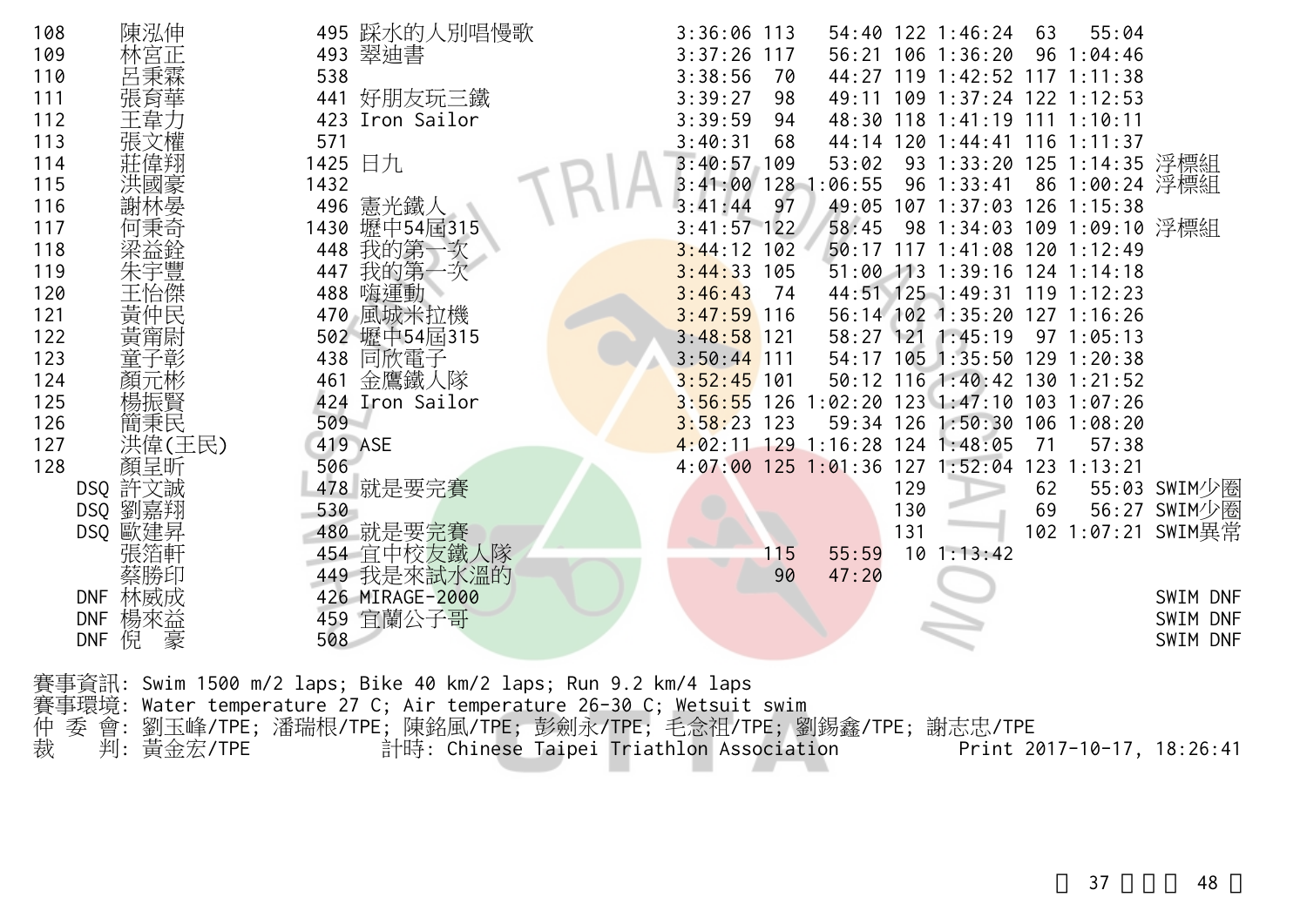| 天利盃2017宜蘭梅花湖全國鐵人三項錦標賽 |  |
|-----------------------|--|
| 標準賽成績                 |  |

25-29 AG Men / 51.5K Standard Distance Triathlon

| Pos            | Name       | Team<br>No.      | Time    | Rnk            | Swim  | Rnk | Bike           | Rnk | Run   | Remarks    |
|----------------|------------|------------------|---------|----------------|-------|-----|----------------|-----|-------|------------|
| ≡≕≕            | 邱韋強        | 406              | 2:04:42 | J-             | 24:17 |     | 11:04:05       | 3   | 36:21 |            |
| $\overline{c}$ | 安凱廷 Gaetan | 301              | 2:12:11 | $\overline{4}$ | 29:19 |     | 21:06:04       | 5   | 36:50 |            |
| 3              | 曾毓恆        | 400              | 2:16:18 | 10             | 30:49 |     | 41:06:50       |     | 38:40 |            |
| 4              | 施養欣        | 376              | 2:17:37 | 3              | 27:34 |     | 81:11:04       | 8   | 39:00 |            |
| 5              | 馮舒亞 Alexis | 402              | 2:18:22 | 12             | 31:23 |     | 71:10:58       |     | 36:02 |            |
| 6              | 周子翔        | 比完就慶功宴對不隊<br>328 | 2:22:20 | $\overline{7}$ | 30:08 |     | 91:11:06       | 12  | 41:06 |            |
|                | 張詠宗        | 311 FUN動鐵人隊      | 2:23:44 | 6              | 30:03 |     | $10$ 1:11:14   | 13  | 42:28 |            |
| 8              | 揚宗諭        | 377              | 2:24:07 | 49             | 41:27 |     | 31:06:36       | 2   | 36:05 |            |
| 9              | 林韋志        | 宜蘭四季鐵人<br>336    | 2:27:38 | 2              | 27:30 |     | 191:16:08      | 16  | 44:01 |            |
| 10             | 饒皓昀        | 302 LEADER領袖人    | 2:30:03 | 15             | 31:58 |     | 12 1:12:48     | 19  | 45:19 |            |
| 11             | 鄭至宏        | 369              | 2:30:12 | 30             | 38:00 |     | 51:07:53       | 18  | 44:20 |            |
| 12             | 呂承先        | 397 鐵人拔巴         | 2:31:30 | 17             | 33:45 |     | 61:10:51       | 24  | 46:55 |            |
| 13             | 莊琨仲        | 398 鐵人拔巴         | 2:32:22 | 43             | 40:20 |     | $15$ 1:13:57   | 6   | 38:06 |            |
| 14             | 陳俊良        | 322 中正勇士         | 2:32:59 | 21             | 35:33 |     | 23 1:17:44     | 11  | 39:44 |            |
| 15             | 陳翊煒        | 313 Iron Sailor  | 2:35:08 | 9              | 30:43 |     | 31 1:21:08     | 14  | 43:18 |            |
| 16             | 李宗穎        | 334 宜中校友鐵人隊      | 2:35:26 | 16             | 33:22 |     | 26 1:18:25     | 15  | 43:40 |            |
| 17             | 羅閔耀        | 368 鐵人735        | 2:37:27 | 57             | 42:47 |     | $25 \t1:18:12$ | 4   | 36:30 |            |
| 18             | 黃孟修        | 346 風城米拉機        | 2:39:53 | 46             | 40:57 | 17  | 1:14:41        | 17  | 44:16 |            |
| 19             |            | 306 ADT欣銓科技      | 2:41:16 | 25             | 37:28 | 21  | 1:16:59        | 23  | 46:50 |            |
| 20             | 梁喬翔        | 353 揪愛運動天團2.0    | 2:41:32 | 27             | 37:38 |     | $14$ 1:13:31   | 38  | 50:24 |            |
| 21             | 翁啟芳        | 378              | 2:41:42 | 78             | 47:41 |     | 16 1:14:39     | 9   | 39:22 |            |
| 22             | 邱建棋        | 329 你艾希我呐兒       | 2:42:35 | 35             | 38:56 |     | 24 1:17:55     | 20  | 45:45 |            |
| 23             | 游子毅        | 404              | 2:42:38 | 14             | 31:57 |     | 131:13:03      | 62  | 57:39 |            |
| 24             | 蘇傳仁        | 382              | 2:43:36 | 5              | 29:19 |     | 22 1:17:25     | 60  | 56:52 |            |
| 25             | 楊淞淵        | 楊家三鐵趴<br>359     | 2:44:26 | 18             | 33:47 |     | 28 1:18:47     | 48  | 51:54 |            |
| 26             | 陳庭淯        | 372              | 2:46:03 | 60             | 43:37 |     | 35 1:22:46     | 10  | 39:40 |            |
| 27             | 林育民        | 392              | 2:46:28 | 22             | 35:40 |     | 30 1:20:00     | 40  | 50:48 |            |
| 28             |            | 鐵人拔巴<br>407      | 2:47:33 | $-11$          | 31:11 |     | 43 1:24:32     | 47  | 51:51 |            |
| 29             | .義         | 401              | 2:47:54 | 64             | 44:55 |     | 18 1:14:47     | 30  | 48:13 |            |
| 30<br>$+2$     | 林志謙        | 羅東偉展出張嘴車隊<br>365 | 2:48:53 | 73             | 47:14 | 11  | 1:11:57        | 25  |       | 47:43 輪車罰時 |
| 31             | 林哲宏        | 350 猛閘出虎         | 2:51:01 | 31             | 38:28 |     | 33 1:21:19     | 43  | 51:15 |            |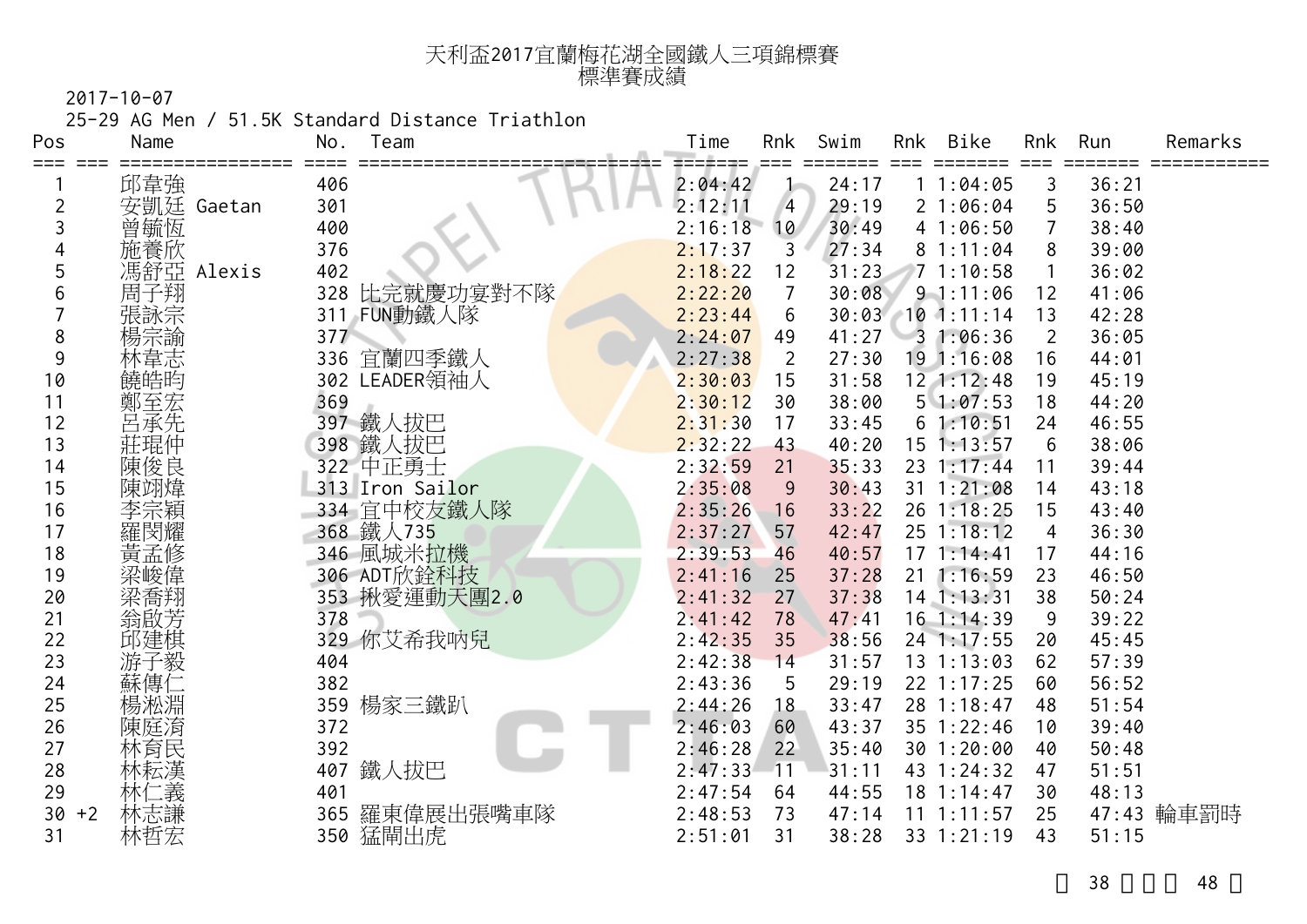| 32         | 劉季勳                | 379     |                 | 2:51:11 | 41              | 40:03 | 37 1:23:07     | 28  | 48:02          |                 |
|------------|--------------------|---------|-----------------|---------|-----------------|-------|----------------|-----|----------------|-----------------|
| 33         | 謝季璁                | 303     | 《熱血玩咖》          | 2:51:13 | 20              | 34:56 | 36 1:23:04     | 53  | 53:13          |                 |
| 34         | 黃柏軒                | 374     |                 | 2:52:33 | 33              | 38:50 | 49 1:25:55     | 27  | 47:49          |                 |
| 35         | 孫詠星                | 399     | 鐵人拔巴            | 2:52:38 | 24              | 37:12 | 57 1:29:38     | 21  | 45:49          |                 |
| 36         | 陳文銘                | 358     | 楊光鐵男兒           | 2:55:01 | 59              | 43:01 | 27 1:18:39     | 54  | 53:22          |                 |
| 37         | 楊聖偉                | 304     | 熱血玩咖》           | 2:56:21 | 19              | 34:19 | 72 1:33:11     | 31  | 48:52          |                 |
| 38         | 葉哲欽                | 331     | 你艾希我呐兒          | 2:57:08 | 53              | 41:50 | 45 1:25:16     | 35  | 50:04          |                 |
| 39         | 顏溥成                | 342     | 派對雅妮            | 2:57:13 | 36 <sup>2</sup> | 39:00 | 52 1:27:21     | 41  | 50:52          |                 |
| 40         | 馮啟綸                | 386     |                 | 2:58:31 | 39              | 39:26 | 20 1:16:39     |     | 79 1:02:28     |                 |
| 41         | 邱思維                | 1424    |                 | 2:58:47 | 54              | 41:54 | 56 1:29:07     | 26  |                | 47:46 浮標組       |
| 42         | 陳劭瑋                | 338     | 松山鐵人魂           | 3:00:12 | 63              | 44:39 | 39 1:23:33     | 49  | 52:01          |                 |
| 43         | 廖鈺瑭                | 1421    |                 | 3:00:30 | 58              | 42:57 | 62 1:30:44     | 22  |                | 46:49 浮標組       |
| 44         | 呂昱璁                | 321     | 中正勇士            | 3:01:01 | 48              | 41:19 | $59$ 1:30:19   | 32  | 49:23          |                 |
| 45         | 李洋煥                | 367     | 蘇澳鐵人            | 3:01:20 | 82              | 48:33 | $34$ 1:22:36   | 37  | 50:12          |                 |
| 46         |                    | 393     |                 | 3:01:37 | 44              | 40:30 | $64$ 1:31:23   | 33  | 49:45          |                 |
| 47         | 邱羽廷                | 335     | 宜中校友鐵人隊         | 3:01:56 | 94              | 51:47 | 29 1:19:37     | 39  | 50:33          |                 |
| 48         | 蕭力維                | 395     |                 | 3:02:09 | 79              | 48:16 | 40 1:23:58     | 34  | 49:56          |                 |
| 49         | 吳仁傑                | 370     |                 | 3:02:19 | 50              | 41:37 | $69$ 1:32:40   | 29  | 48:02          |                 |
| 50         | 張鈞凱                |         | 323 中正鐵人        | 3:03:08 | 26              | 37:32 | 76 1:34:10     | 44  | 51:27          |                 |
| 51         | 林智煒                | 396     |                 | 3:04:04 | 72              | 47:00 | 48 1:25:50     | 42  | 51:14          |                 |
| 52         | 柳朝仁                |         | 315 Iron Sailor | 3:04:39 | 40              | 39:57 | 38 1:23:08     |     | 76 1:01:36     |                 |
| 53         | 林子翔                | 405     |                 | 3:05:01 | 75              | 47:30 | 44 1:24:42     | 51  | 52:50          |                 |
| 54         | 洪孟欣                |         | 356 跑完新哥請你吃到飽   | 3:06:03 | 67              | 45:14 | 61 1:30:44     | 36  | 50:06          |                 |
| 55<br>$+2$ | 高鳴鉦                |         | 366 蘆洲鐵人三項委員會   | 3:06:41 | 28              | 37:46 | 1:25:23<br>46  |     |                | 75 1:01:33 輪車罰時 |
| 56         | 子馭<br>魏三           | $394 -$ |                 | 3:07:46 | 47              | 41:14 | 75<br>1:33:35  | 52  | 52:58          |                 |
| 57         | 劉抱提                | 388     |                 | 3:08:05 | 92              | 51:32 | 42<br>1:24:30  | 50  | 52:04          |                 |
| 58         | 彥廷                 |         | 332 快樂鐵腿路跑團     | 3:08:52 | 87              | 49:42 | 53 1:27:38     | 45  | 51:33          |                 |
| 59         | 陳冠廷                | 383     |                 | 3:09:51 | 51              | 41:48 | 51<br>1:26:28  | 77  | 1:01:37        |                 |
| 60         | 田曜嘉                |         | 325 内湖鐵人        | 3:11:18 | 34              | 38:55 |                | 104 |                |                 |
| 61         | 楊皓元                | 357     | 跑完新哥請你吃到飽       | 3:12:04 | 69              | 46:11 | $65$ $1:31:40$ | 56  | 54:14          |                 |
| 62         | 俞彥州                | 385     |                 | 3:14:03 | 56              | 42:28 | 63 1:30:57     | 71  | 1:00:39        |                 |
| 63         | 侯健智                | 305     | 《熱血玩咖》          | 3:14:36 | 13              | 31:28 | 78 1:35:51     |     | 871:07:18      |                 |
| 64         |                    |         | 349 航太36B       | 3:15:12 | 86              | 49:30 | 41 1:24:06     |     | 78 1:01:37     |                 |
| 65         |                    | 391     |                 | 3:15:53 | 83              | 48:56 | $67$ 1:32:14   | 57  | 54:43          |                 |
| 66         | 郭何家宗               |         | 327 內湖鐵人        | 3:16:53 | 37              | 39:19 | 83 1:37:35     |     | 66 1:00:00     |                 |
| 67         |                    |         | 1414 日九         | 3:16:56 | 74              | 47:20 | 55 1:29:07     |     | 68 1:00:30 浮標組 |                 |
| 68         |                    |         | 340 金鷹鐵人隊       | 3:17:51 | 62              | 44:18 | 84 1:37:52     | 59  | 55:41          |                 |
| 69         | ·陳懋宥安<br>林楊安<br>楊安 |         | 403 鐵人拔巴        | 3:18:23 | 65              | 44:56 | 58 1:30:05     |     | 81 1:03:24     |                 |
|            |                    |         |                 |         |                 |       |                |     |                |                 |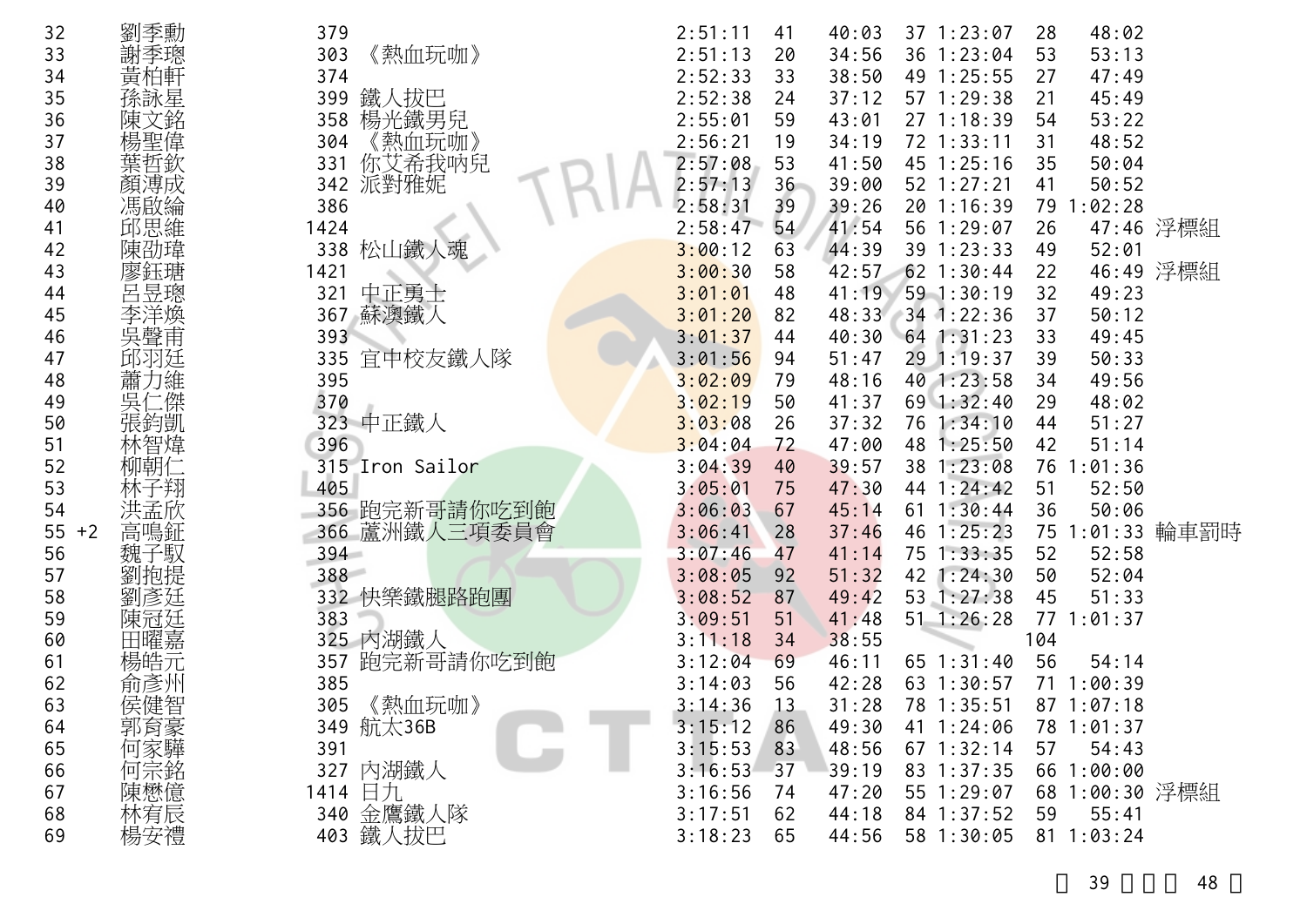| 70  | 張原通        | 371     |                            | 3:20:10               | 76  | 47:37                            | 66 1:32:02             |     | 69 1:00:32             |           |
|-----|------------|---------|----------------------------|-----------------------|-----|----------------------------------|------------------------|-----|------------------------|-----------|
| 71  | 陳衍安        |         | 339 狀況不穩定                  | 3:20:13               | 98  | 53:44                            | 71 1:32:46             | 55  | 53:43                  |           |
| 72  |            | 1422    |                            | 3:20:27               | 61  | 43:50                            | 50 1:26:17             |     | 93 1:10:21 浮標組         |           |
| 73  | 王智駿        | 384     |                            | 3:20:36               | 77  | 47:40                            | 77 1:34:37             | 63  | 58:20                  |           |
| 74  | 蔡明修        | 354     | 跑完新哥請你吃到飽                  | 3:22:45               | 66  | 44:57                            | 82 1:37:25             |     | 671:00:24              |           |
| 75  | 黃世豪        | 381     |                            | 3:23:26               | 95  | 52:14                            | $80$ 1:36:12           | 58  | 55:01                  |           |
| 76  | 施呈諭        |         | 333 我是來試水溫的                | 3:23:52               | 96  | 53:18                            | 32 1:21:19             |     | 901:09:16              |           |
| 77  | 劉立偉        |         | 319 Iron Sailor            | 3:24:00               | 32  | 38:35                            | 47 1:25:41             |     | 99 1:19:45             |           |
| 78  | 張莛弘        |         | 316 Iron Sailor            | 3:24:21               | 23  | 36:47                            | 901:46:31              |     | 73 1:01:04             |           |
| 79  | 蕭信康        |         | 344 風城米拉機                  | 3:25:30               | 91  | 51:24                            | $54$ 1:28:16           |     | 85 1:05:52             |           |
| 80  | 王源結        |         | 360 義泳                     | 3:25:45               | 90  | 50:32                            | 68 1:32:16             |     | 80 1:02:58             |           |
| 81  | 張仕頡        |         | 330 你艾希我呐兒                 | 3:27:23               | 38  | 39:21                            | 601:30:20              |     | $97 \t1:17:43$         |           |
| 82  | 賴建順        |         | 308 Bear J.J.              | 3:28:22               | 71  |                                  | 46:50 86 1:42:27       | 64  | 59:06                  |           |
| 83  | 王冠凱        |         | 317 Iron Sailor            |                       |     | $3:29:17$ 102 1:01:08 81 1:36:23 |                        | 46  | 51:48                  |           |
| 84  | 陳柏勳        | 373     |                            | 3:31:13               | 93  | 51:44                            | 85 1:40:17             | 65  | 59:12                  |           |
| 85  | 莊畯崴        |         | 320 srt                    | 3:32:13               | 52  | 41:49                            | $91 \t1:46:51$         |     | 82 1:03:34             |           |
| 86  | 黃柏曄        | 351     | 剩下兩人的離開你是 <mark>我不隊</mark> | 3:32:33               | 68  | 45:21                            | 79 1:35:55             |     | $94$ 1:11:18           |           |
| 87  | 廖威傑        |         | 309 FC隊                    | 3:33:41               | 55  | 42:16                            |                        | 105 |                        |           |
| 88  | 王尹奇        |         | 324 內湖鐵人                   | 3:36:18               | 70  | 46:29                            | 89 1:45:49             |     | 84 1:04:01             |           |
| 89  | 陳克軒        |         | 1415 男人的浪漫                 | 3:37:34               | 89  | 50:26                            | $87 \; 1:43:15$        |     | 83 1:03:53 浮標組         |           |
| 90  | 王柏翔        |         | 341 金鷹鐵人隊                  | $3:41:13$ 101         |     | 58:52                            | 74 1:33:29             |     | 89 1:08:52             |           |
| 91  | 鄧偉勛        | 389     |                            |                       |     | $3:43:16$ 104 1:03:34            | 70 1:32:46             |     | 86 1:06:57             |           |
| 92  | 李璟辰        |         | 352 就是要完賽                  | $3:46:23$ 107 1:11:38 |     |                                  | 73 1:33:29             |     | 74 1:01:17             |           |
| 93  | 黃昱綸        |         | 1420 來自世界各地的于晏             | $3:53:04$ 100         |     | 55:27                            | $92 \t1:47:20$         |     | 92 1:10:18 浮標組         |           |
| 94  | 曾元志        | $390 -$ |                            | 3:53:56               | 84  | 49:02                            | 96 1:48:38             |     | 96 1:16:17             |           |
| 95  | 李威宏        |         | 310 FC隊                    | 3:54:14               | 45  | 40:40                            |                        |     | 98 1:49:43 101 1:23:53 |           |
| 96  |            |         | 312 G&Z                    | 3:55:15               | 106 | :08:49                           | 88 1:45:48             |     | 72 1:00:39 改浮標         |           |
| 97  | 高朱毅        |         | 1418 來自世界各地的于晏             | 3:57:15               | 88  | 50:20                            | 99 1:57:06             |     | 91 1:09:51 浮標組         |           |
| 98  | 黃仁譽        |         | 345 風城米拉機                  | 3:59:28               | 80  | 48:22                            | 93 1:47:35 100 1:23:32 |     |                        |           |
| 99  |            | 1417    |                            | 3:59:39               | 99  |                                  | 53:44 101 2:08:29      | 61  |                        | 57:27 浮標組 |
| 100 | 吳政彥        | 1416    | 來自世界各地的于晏<br>來自世界各地的于晏     | 4:01:58 103 1:02:35   |     |                                  |                        | 108 |                        | 浮標組       |
| 101 | 林培新        |         | 355 跑完新哥請你吃到飽              | $4:04:33$ 97          |     |                                  | 53:25 100 2:03:28      |     | 88 1:07:41             |           |
| 102 | 黃俊榮        |         | 361 瘋三鐵                    | 4:06:09               | 85  | 49:10                            | 95 1:47:48 102 1:29:12 |     |                        |           |
| 103 |            | 375     |                            |                       |     | 4:10:45 105 1:05:16              | $94 \; 1:47:37$        |     | 98 1:17:54             |           |
| 104 | 三志豪<br>楊子毅 |         | 318 Iron Sailor            |                       |     | $4:10:55$ 108 1:20:50            | $97 \t1:49:33$         |     | 70 1:00:33             |           |
|     | $105 + 56$ | 387     |                            | 4:50:23               | 8   | 30:28                            |                        | 107 |                        | 提早出發罰?    |
|     | DSQ 蔡孟峰    |         | 326 內湖鐵人                   |                       | 29  | 37:54                            |                        | 103 |                        | 少信物       |
|     | DNF 黃王銓    |         | 1419 來自世界各地的于晏             |                       |     |                                  |                        | 106 |                        | 浮標組 BIKE  |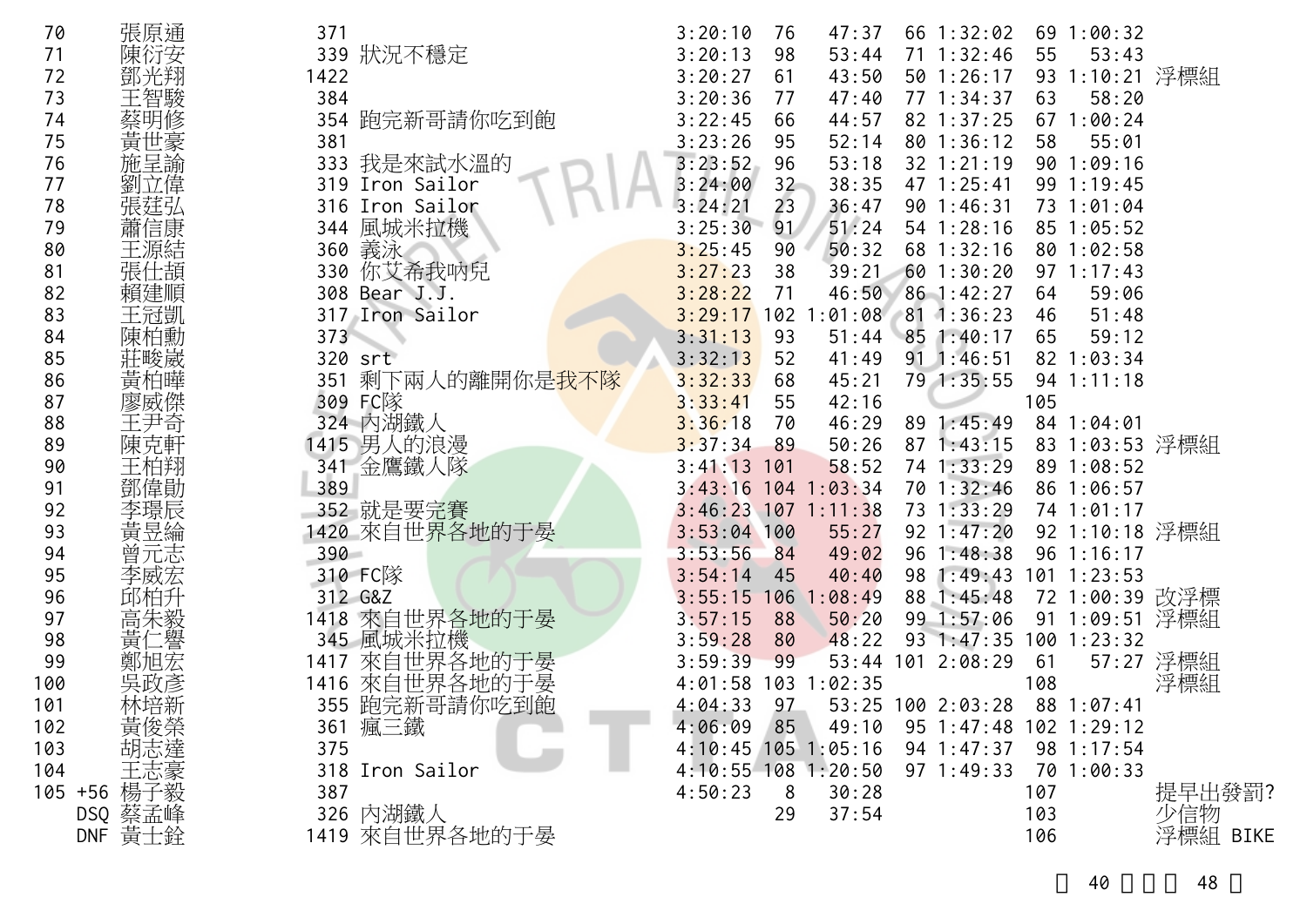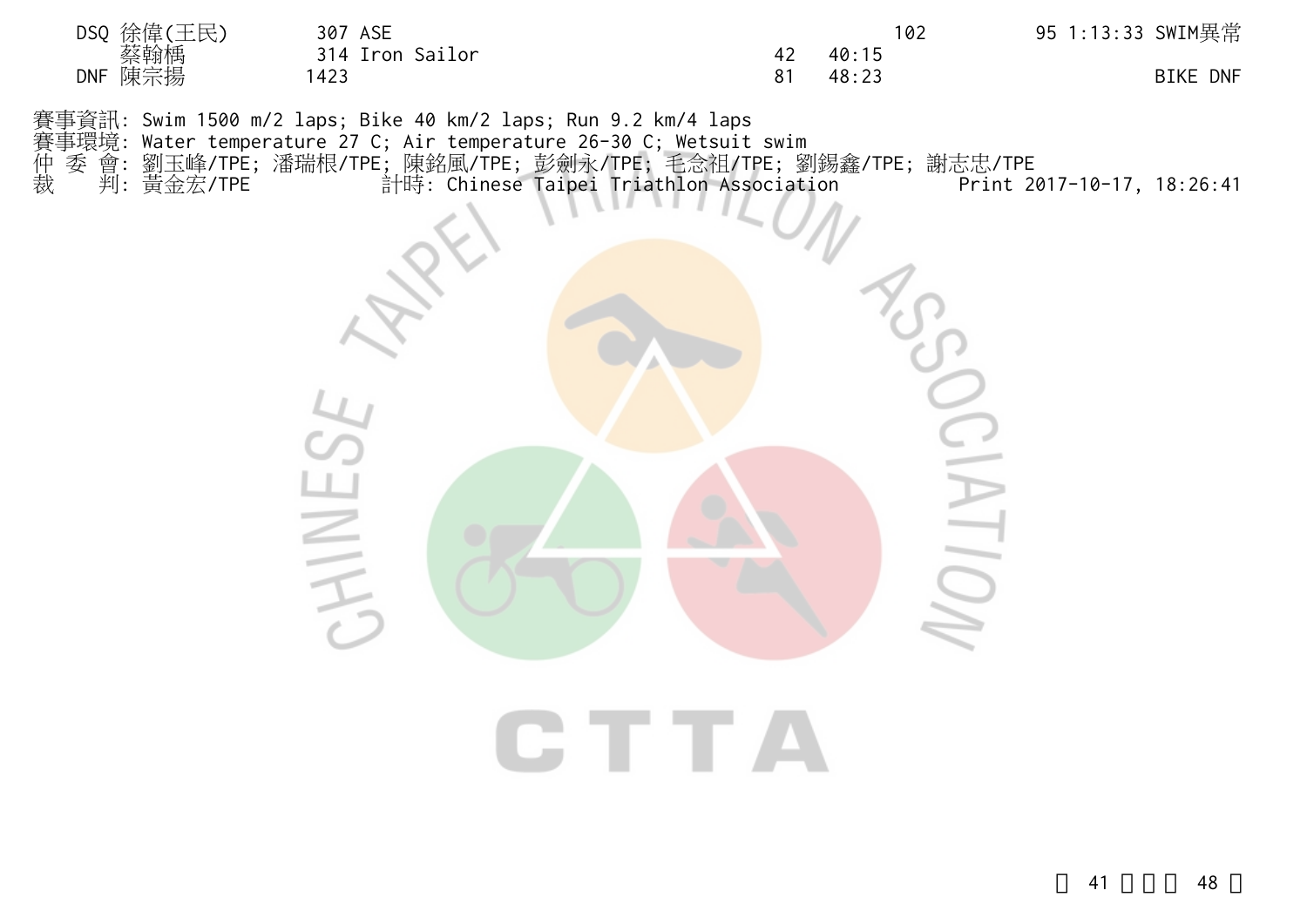| 天利盃2017宜蘭梅花湖全國鐵人三項錦標賽 |  |
|-----------------------|--|
| 標準賽成績                 |  |

18-24 AG Men / 51.5K Standard Distance Triathlon

| Pos | Name   | No. | Team             | Time    | Rnk            | Swim  | Rnk | Bike           | Rnk | Run        | Remarks |
|-----|--------|-----|------------------|---------|----------------|-------|-----|----------------|-----|------------|---------|
|     | 張宇辰    | 272 |                  | 2:00:06 | J-             | 21:50 |     | 31:05:27       | 2   | 32:50      |         |
| 2   | 楊博智    |     | 252 東華大學鐵人隊      | 2:07:07 | 6              | 27:44 |     | 41:06:49       |     | 32:35      |         |
| 3   | 部澤夫    | 227 | 277高雄鐵人三項訓練中心-陳建 | 2:14:26 | $\mathcal{I}$  | 27:51 |     | 61:07:58       | 4   | 38:38      |         |
| 4   | 毛偉丞    | 253 | 林家軍              | 2:16:01 | 4              | 27:35 |     | 21:04:56       | 10  | 43:31      |         |
| 5   |        | 282 |                  | 2:17:23 | 16             | 36:43 |     | 1:04:00        |     | 36:40      |         |
| 6   | 陸世寬    | 258 | 狠角色              | 2:18:31 | 5              | 27:43 |     | 51:06:57       | 11  | 43:52      |         |
|     | 林韋勳    | 248 | 宜蘭四季鐵人           | 2:20:35 | 3              | 27:03 |     | 71:10:24       | 9   | 43:09      |         |
| 8   | 章舒桓    | 287 |                  | 2:22:07 | $\overline{2}$ | 23:38 |     | 111:15:25      | 8   | 43:05      |         |
| 9   | 陳立宏    | 226 | 湧升流鐵人隊           | 2:31:35 | 14             | 35:20 |     | 81:10:35       | 12  | 45:41      |         |
| 10  | 劉<br>允 | 269 |                  | 2:31:57 | 18             | 36:52 |     | 91:13:30       | 7   | 41:37      |         |
| 11  | 張軼峰    |     | 238 U+B          | 2:40:14 | 20             | 37:23 |     | $14$ 1:16:18   | 14  | 46:33      |         |
| 12  | 張宇宏    | 251 | 東華大學鐵人隊          | 2:41:14 | 23             | 38:50 |     | $12 \t1:15:26$ | 16  | 46:59      |         |
| 13  | 曹砡銘    |     | 229 CPU跑魂        | 2:43:25 | 28             | 40:24 |     | $16$ 1:17:16   | 13  | 45:46      |         |
| 14  | 徐璟旻    |     | 260 湧升流鐵人隊       | 2:46:02 | 30             | 41:31 |     | 101:13:47      | 22  | 50:46      |         |
| 15  | 陳昱翔    |     | 257 金鷹鐵人隊        | 2:46:51 | 39             | 45:04 |     | 201:21:18      | 6   | 40:30      |         |
| 16  | 劉弘毅    | 289 |                  | 2:48:32 | 17             | 36:47 |     | $13 \t1:15:41$ | 32  | 56:05      |         |
| 17  | 楊東岳    | 261 | 湧升流鐵人隊           | 2:49:18 | $\sqrt{11}$    | 34:51 |     | 28 1:25:17     | 19  | 49:12      |         |
| 18  | 廖寬展    |     | 249 宜蘭四季鐵人       | 2:51:05 | 8              | 31:00 |     | 36 1:28:16     | 23  | 51:50      |         |
| 19  | 劉鎮愷    |     | 267 蘇澳鐵人         | 2:51:36 | 35             | 43:39 |     | 171:19:20      | 18  | 48:37      |         |
| 20  | 楊采澄    | 292 |                  | 2:52:23 | 13             | 35:14 |     | 26 1:25:07     | 24  | 52:03      |         |
| 21  | 蔡侑庭    | 281 |                  | 2:54:31 | 21             | 37:59 |     | 38 1:28:44     | 17  | 47:49      |         |
| 22  | 楊黠毓    |     | 250 東風鐵人         | 2:56:42 | 19             | 37:19 |     | $15$ 1:16:54   |     | 46 1:02:30 |         |
| 23  | 劉承翰    |     | 262 跑完新哥請你吃到飽    | 2:58:41 | 32             | 41:52 |     | 33 1:27:10     | 21  | 49:41      |         |
| 24  | 蔡昇達    |     | 246 宜大單車         | 3:01:28 | 36             | 43:58 |     | 23 1:24:20     | 28  | 53:12      |         |
| 25  | 黃彥璋    |     | 242 宜大單車         | 3:02:55 | 22             | 38:48 |     | 24 1:24:43     | 37  | 59:25      |         |
| 26  | 陳奕名    | 280 |                  | 3:05:19 | 15             | 35:34 |     | 39 1:29:34     | 39  | 1:00:11    |         |
| 27  | 王玠升    |     | 245 宜大單車         | 3:05:28 | 48             | 48:42 |     | 18 1:19:35     | 33  | 57:12      |         |
| 28  | 謝旻穎    |     | 232 Iron Sailor  | 3:06:03 | 10             | 34:42 |     | $51 \t1:37:32$ | 29  | 53:50      |         |
| 29  | 魏允亮    |     | 239 允波堅固防衛鐵人隊    | 3:07:37 | 24             | 39:24 |     | 25 1:24:44     |     | 49 1:03:29 |         |
| 30  | 陳品翔    |     | 231 FC隊          | 3:08:02 | 12             | 35:08 |     | 41 1:32:06     |     | 42 1:00:49 |         |
| 31  | 李浩綸    | 288 |                  | 3:08:39 | 9              | 33:53 |     | 40 1:29:47     |     | 51 1:05:01 |         |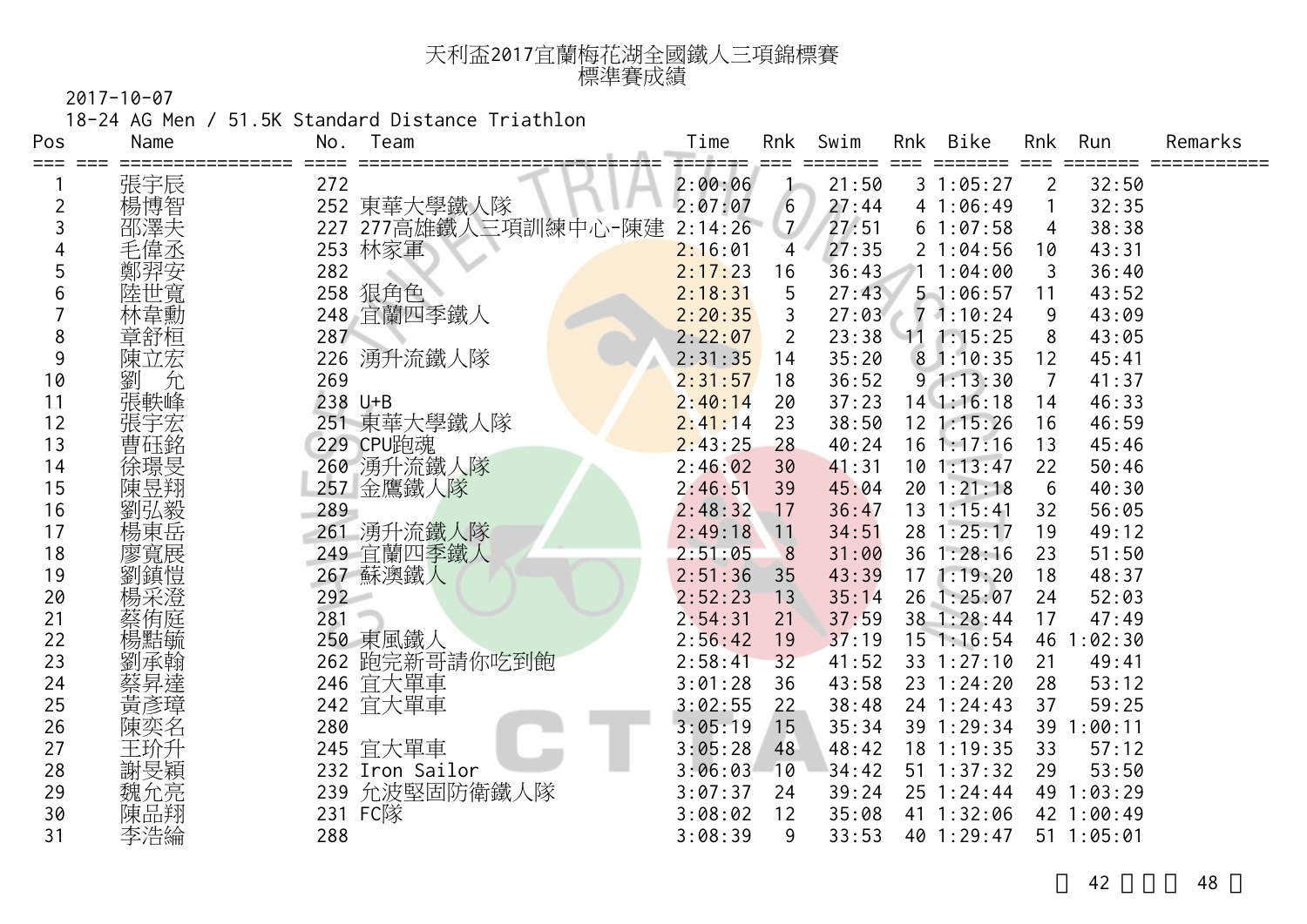|    | 32               | 林奇良       |          | 234 MIRAGE-2000                                                                                 | 3:09:40 | 59 | 56:27        | $19$ 1:20:58     | 26 | 52:16          |                     |
|----|------------------|-----------|----------|-------------------------------------------------------------------------------------------------|---------|----|--------------|------------------|----|----------------|---------------------|
|    | 33               | 林培文       |          | 235 MIRAGE-2000                                                                                 | 3:12:02 | 51 | 49:56        | $22$ 1:23:18     | 36 | 58:50          |                     |
|    | 34               | 鄭太一       |          | 240 我們鄭一家                                                                                       | 3:12:39 | 31 | 41:32        | 42 1:32:28       | 35 | 58:39          |                     |
|    | 35               | 陳汶聖       |          | 265 羅東偉展出張嘴車隊                                                                                   | 3:13:14 | 34 | 43:33        | 37 1:28:17       |    | 43 1:01:24     |                     |
|    | 36               | 王志杰       | 278      |                                                                                                 | 3:14:10 | 56 | 52:54        | 271:25:16        | 31 | 56:01          |                     |
| 37 |                  | 高子竣       |          | 244 宜大單車                                                                                        | 3:14:59 | 46 | 47:06        | 29 1:25:17       |    | 48 1:02:36     |                     |
| 38 |                  | 陳泓學       |          | 256 金鷹鐵人隊                                                                                       | 3:17:24 | 41 | 45:23        | $21 \t1:23:13$   | 56 | 1:08:49        |                     |
| 39 |                  | 徐得育       |          | 255 金鷹鐵人隊                                                                                       | 3:18:53 | 57 | 53:14        | 48 1:36:11       | 20 | 49:28          |                     |
|    | 40               | 林治宏       |          | 230 FC隊                                                                                         | 3:19:46 | 44 | 46:30        | 43 1:33:03       | 40 | 1:00:14        |                     |
| 41 |                  | 陳子翔       | 285      |                                                                                                 | 3:20:08 | 47 | 48:18        | 44 1:34:11       | 34 | 57:40          |                     |
|    | 42               | 曹尚緯       | 241      | 呼嘎夏嘎                                                                                            | 3:21:42 | 58 | 54:09        | $30$ 1:25:41     |    | 44 1:01:54     |                     |
|    | 43               | 鄭敬衡       | 279      |                                                                                                 | 3:22:45 | 25 |              | 39:48 55 1:40:28 |    | 47 1:02:30     |                     |
|    | 44               | 王任宏       | 286      |                                                                                                 | 3:25:27 | 43 | 46:22        | $50$ 1:36:49     |    | 45 1:02:17     |                     |
|    | 45               |           | 274      |                                                                                                 | 3:26:50 | 29 | 41:18        | $45$ 1:35:21     |    | 58 1:10:12     |                     |
| 46 |                  | 李昀霖       | 270      |                                                                                                 | 3:28:37 | 38 | 44:12        | 58 1:48:58       | 30 | 55:28          |                     |
|    | 47               | 林峰旭       |          | 293 東風鐵人                                                                                        | 3:29:18 | 40 | 45:13        | 32 1:26:38       |    | $61$ 1:17:28   |                     |
| 48 |                  | 陳岳祈       |          | 264 轉運站家族隊                                                                                      | 3:30:34 | 54 | 51:46        | 52 1:39:00       | 38 | 59:49          |                     |
| 49 |                  | 蔡孟杰       |          | 228 CPU跑魂                                                                                       | 3:31:12 | 52 | 50:02        | 59 1:49:06       | 25 | 52:05          |                     |
|    | 50               | 劉鎮葳       | $277 -$  |                                                                                                 | 3:31:18 | 26 | 39:53        | 57 1:42:31       |    | 57 1:08:55     |                     |
| 51 |                  | 蕭善允       | 283      |                                                                                                 | 3:31:27 |    | $62$ 1:02:47 | 34 1:28:05       |    | 41 1:00:36     |                     |
|    | 52               | 許家嚴       |          | 247 宜大單車                                                                                        | 3:32:57 | 60 | 59:45        | 56 1:40:32       | 27 | 52:41          |                     |
|    | 53<br><b>WAN</b> | 高鼎宜       | 291      |                                                                                                 | 3:33:27 | 45 | 46:44        | 47 1:36:09       |    |                | 59 1:10:34 未依浮標梯?   |
|    | 54               | 王上瑋       | 268      |                                                                                                 | 3:34:01 | 53 | 50:24        | 49 1:36:26       |    | 54 1:07:11     |                     |
|    | 55               | 劉晉維       | 271      |                                                                                                 | 3:36:32 | 50 | 49:48        | 54 1:39:21       |    | 55 1:07:24     |                     |
|    | 56               | 張駿維       |          | 243 宜大單車                                                                                        | 3:36:58 | 55 | 51:47        | 53 1:39:03       |    | 53 1:06:10     |                     |
| 57 |                  |           |          | 236 PORSCHE                                                                                     | 3:44:44 | 37 | 44:01        | 46 1:35:34       |    | $62$ 1:25:10   |                     |
| 58 |                  |           |          | 266 蘇澳鐵人                                                                                        | 3:45:23 | 27 | 39:55        | 62 1:59:47       |    | 52 1:05:42     |                     |
| 59 |                  | 黃劭宇       |          | 254 迎風輕鬆跑                                                                                       | 3:48:28 | 49 | 49:30        | 63 2:19:32       | 5  | 39:27          |                     |
|    | 60               | 鄭倫沅       | 1411 FSP |                                                                                                 | 3:49:10 | 42 | 45:30        | $35 \t1:28:15$   |    | 63 1:35:27 浮標組 |                     |
| 61 |                  | 洪翊翔       | 276      |                                                                                                 | 3:54:59 | 33 | 42:16        | $61$ 1:55:32     |    | 60 1:17:13     |                     |
|    |                  | DSQ 鄭(吉吉) |          | 263 憲光鐵人                                                                                        |         |    | 61 1:00:09   | 31 1:26:33       | 15 | 46:51          | 無折返紀錄               |
|    | <b>DNF</b>       | 林志遠       |          | 259 就是要完賽                                                                                       |         |    | 63 1:03:52   | $60$ 1:49:56     |    |                | 50 1:04:32 BIKE DNF |
|    | <b>DNF</b>       | 黃奕凡       |          | 237 srt                                                                                         |         |    |              |                  |    |                | SWIM DNF            |
|    |                  |           |          |                                                                                                 |         |    |              |                  |    |                |                     |
|    |                  |           |          | 賽事資訊: Swim 1500 m/2 laps; Bike 40 km/2 laps; Run 9.2 km/4 laps                                  |         |    |              |                  |    |                |                     |
|    | ₩₩₩₩₩            |           |          | $M_{\odot}$ to the second control $27.6$ details and second $26.20$ $\alpha$ $M_{\odot}$ to the |         |    |              |                  |    |                |                     |

賽事環境: Water temperature 27 C; Air temperature 26-30 C; Wetsuit swim 仲 委 會: 劉玉峰/TPE; 潘瑞根/TPE; 陳銘風/TPE; 彭劍永/TPE; 毛念祖/TPE; 劉錫鑫/TPE; 謝志忠/TPE 裁 判: 黃金宏/TPE 計時: Chinese Taipei Triathlon Association Print 2017-10-17, 18:26:41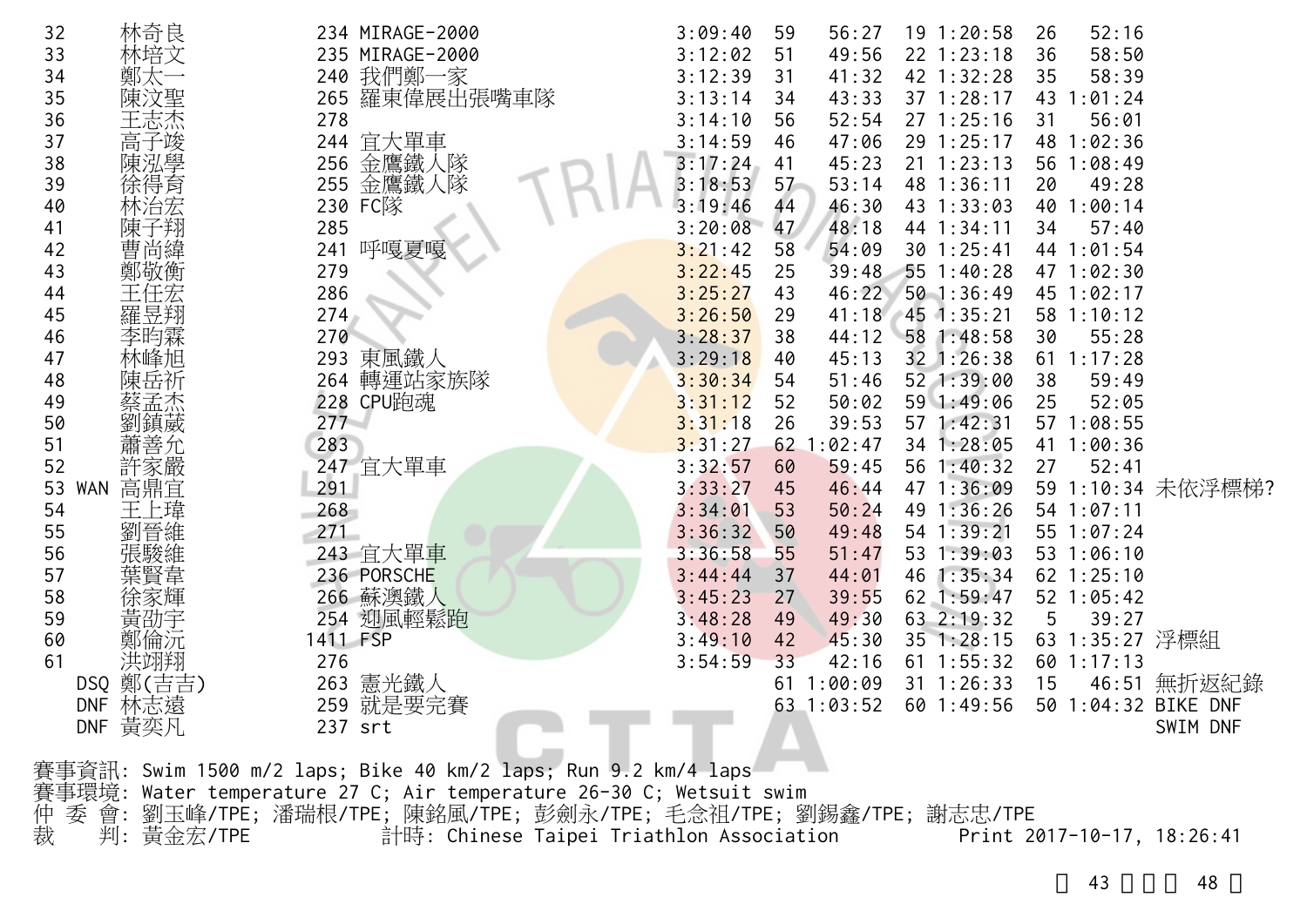## 天利盃2017宜蘭梅花湖全國鐵人三項錦標賽 標準賽成績

2017-10-07

WWW 組成績 / Women Team Relay Results

| Pos | No.         | Name                           | Team         | Time    | Swim              | Bike              | Run     | Remarks    |
|-----|-------------|--------------------------------|--------------|---------|-------------------|-------------------|---------|------------|
|     | $+2$        | 1506 易芝安.吳美靜.邱麗卿               | 瑞士釘/四季隊      | 2:11:22 |                   | 26:59 1:05:59     |         | 36:25 輪車罰時 |
|     |             | 1504 沈囿瑄.汪旖文.黃少敏               | 展昭國際<br>松山家商 | 2:14:55 |                   | $27:22$ 1:07:29   | 40:05   |            |
|     | 1514        | 留尉婷.林玉芳.潘佩宜                    |              | 2:27:36 |                   | $37:23$ 1:08:41   | 41:33   |            |
|     |             | 1505 韓靜雯.陳怡朱.劉夢蕾               | 愛翻寶          | 2:28:48 |                   | 31:06 1:15:57     | 41:46   |            |
|     |             | 1518 洪于婷. 周佩霓. 倪嘉瑜             |              | 2:33:49 |                   | $33:19$ 1:17:14   | 43:17   |            |
|     |             | 1519 江姵綺.鍾紫薰.倪辰萍               |              | 2:46:41 |                   | $40:39$ 1:22:45   | 43:18   |            |
|     |             | 1503 趙雅姿.蕭思圓.翁雅玲               | 好鐵的馬         | 2:54:10 |                   | 39:59 1:17:11     | 57:02   |            |
| 8   |             | 1517 廖梅雅.蔡孟芳.蔡佳均               |              | 2:55:06 |                   | 44:37 1:19:02     | 51:27   |            |
| 9   |             | 1510 楊宛平. 曾惠明. 黃彥甄             | 戀單車          | 3:03:25 |                   | 44:35 1:25:50     | 53:02   |            |
| 10  |             | 1512 黃祥晏.黃文宣.范碧珊               |              | 3:04:09 |                   | $30:09$ 1:31:42   | 1:02:19 |            |
| 11  |             | 1509 吳佳祺.郭素伶.吳怡嫺               | 鐵了心          | 3:07:38 |                   | 48:28 1:25:32     | 53:39   |            |
| 12  |             | 1515 吳怡萱. 蘇珮君. 黃雅筠             |              | 3:12:26 |                   | 46:39 1:37:04     | 48:44   |            |
| 13  |             | 1516 湯佳玲.廖佳華.林美菁               |              | 3:12:35 |                   | $52:36$ $1:32:18$ | 47:42   |            |
| 14  |             | 1502 A Nightingale.呂宜玲.Huang I | H24 健康活躍     | 3:15:37 |                   | $36:53$ 1:40:58   | 57:46   |            |
| 15  |             | 1507 周妝蓮.黃珮莉.周晏仰               | 鐵了心          | 3:44:35 |                   | $55:45$ 1:50:15   | 58:36   |            |
| 16  |             | 1508 林芷芃.李春美.洋小珍               | 鐵了心          | 3:46:41 | $1:00:15$ 1:46:31 |                   |         | 59:56 改浮標  |
|     | 1501<br>DSQ | 潘小元.許婷榕.林庭瑄                    | LDS超鐵團       |         |                   | $25:56$ 1:10:08   |         | 40:35 年齡不符 |
|     | 1511<br>DNF | 劉翌璇.鄭宜真.王君蕊                    |              |         | 1:03:41           |                   |         | 0TL        |
|     |             |                                |              |         |                   |                   |         |            |

賽事資訊: Swim 1500 m/2 laps; Bike 40 km/2 laps; Run 9.2 km/4 laps 賽事環境: Water temperature 27 C; Air temperature 26-30 C; Wetsuit swim 仲 委 會: 劉玉峰/TPE; 潘瑞根/TPE; 陳銘風/TPE; 彭劍永/TPE; 毛念祖/TPE; 劉錫鑫/TPE; 謝志忠/TPE 計 時: Chinese Taipei Triathlon Association Print 2017-10-17, 18:26:41

CTTA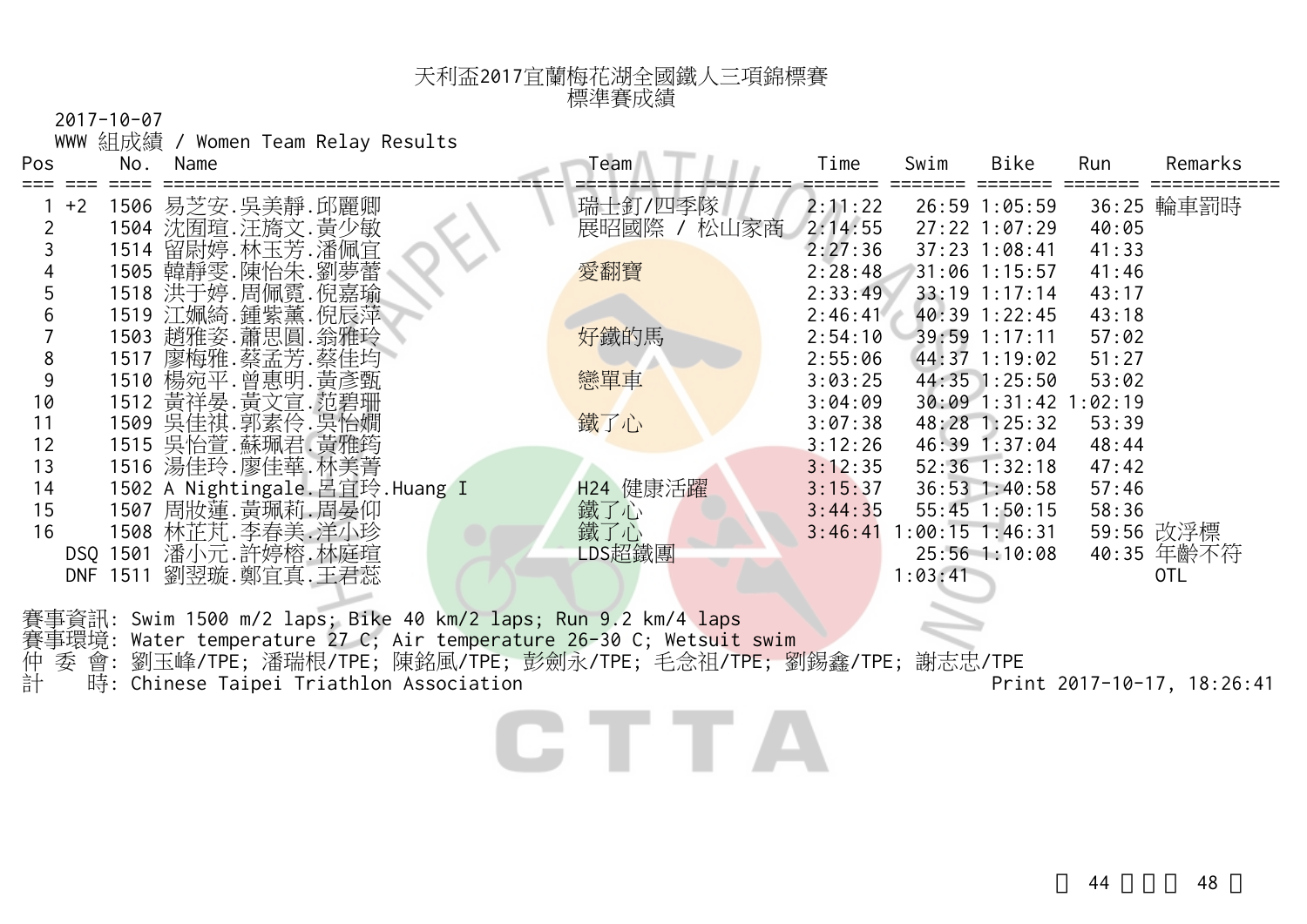## 天利盃2017宜蘭梅花湖全國鐵人三項錦標賽 標準賽成績

2017-10-07

M+W 組成績 / M+W Mix Team Relay Results

| Pos                       | No.          | Name |                                                          | Team         | Time               | Swim | Bike                           | Run            | Remarks      |
|---------------------------|--------------|------|----------------------------------------------------------|--------------|--------------------|------|--------------------------------|----------------|--------------|
| ⋍⋍⋍<br>≔==                |              |      |                                                          |              |                    |      |                                |                |              |
|                           | 1613         |      | 黃郁婷.陳瑞宏.劉育富<br>陳巧穎.簡昌榆.游申元                               | 展昭國際<br>松山家商 | 1:59:33            |      | 25:34 1:02:53                  | 31:07          |              |
| $\overline{2}$<br>$\star$ | 1623         |      |                                                          | 熠誠自由行        | 2:00:02            |      | 23:54 1:03:30                  |                | 32:39 晶片異常還原 |
| 3                         | 1620         |      | 黃筱珊.陳立忠.姚君翰                                              | 愛翻寶          | 2:09:50            |      | 27:17 1:09:54                  | 32:39          |              |
|                           | 1607         |      | 黃云仙.李英碩.柯帝廷                                              | NCO勇士鐵人接力隊   | 2:16:33            |      | 32:50 1:10:39                  | 33:04          |              |
| 5                         | 1625         |      | 莊 懿.林建隆.鄒定凡<br>黃鈺翔.張鈞傑.吳其臻                               | 羅東偉展出張嘴車隊    | 2:20:27            |      | 32:29 1:10:07                  | 37:51          |              |
| 6<br>$\overline{7}$       | 1630<br>1626 |      |                                                          |              | 2:22:42            |      | 27:12 1:06:12<br>29:16 1:07:52 | 49:19          |              |
| 8                         | 1614         |      | 謝世偉. 林哲宇. 蕭柔柔                                            | 蘇澳鐵人         | 2:25:43<br>2:30:31 |      | 33:32 1:10:34                  | 48:37<br>46:26 |              |
| 9                         | 1660         |      | 張時議.張林行.張慧真                                              | 悍將鐵人         | 2:31:55            |      | 33:16 1:20:08                  | 38:33          |              |
| 10                        | 1650         |      | 林浻揚 王馨唯 陳盟祺                                              |              | 2:32:18            |      | 44:28 1:08:26                  | 39:24          |              |
| 11                        | 1602         |      | 利克<br>菲·黃昭桂·賴是陽<br>宋美霖·林旻增·簡志琦                           | 2017米其林      | 2:40:44            |      | $30:24$ 1:25:30                | 44:50          |              |
| 12                        | 1627         |      | 謝懷緯.林柏青.李思瑩                                              |              | 2:40:53            |      | 34:55 1:14:06                  | 51:53          |              |
| 13                        | 1618         |      |                                                          | 陽光鐵人隊        | 2:45:14            |      | $41:59$ $1:14:24$              | 48:52          |              |
| 14                        | 1643         |      | "陳威宏·廖仁祥·曹宗君揚班揚·張智超·廖君揚進·<br>蔡瑞玉·張譽耀·黃雄黃雄玉·張譽耀·黃雄·黃語     |              | 2:45:45            |      | 38:16 1:12:25                  | 55:06          |              |
| 15                        | 1615         |      |                                                          | 悍將鐵人         | 2:47:24            |      | $51:17$ $1:10:52$              | 45:16          |              |
| 16                        | 1634         |      |                                                          |              | 2:50:11            |      | 36:36 1:37:08                  | 36:29          |              |
| 17                        | 1644         |      | 陳孟巧.彭廣文.彭麗文                                              |              | 2:50:23            |      | $52:37$ $1:11:37$              | 46:10          |              |
| 18                        | 1631         |      | 黃靖原. 周寬也. 呂理琪                                            |              | 2:54:23            |      | 42:22 1:15:11                  | 56:51          |              |
| 19                        | 1640         |      | 王嘉傑.李佳維.楊馥瑄                                              |              | 2:54:53            |      | 42:56 1:19:20                  | 52:39          |              |
| 20                        | 1621         |      | 陳冠融.林冠辰.陳怡芬                                              | 標準接力<br>混合組  | 2:56:01            |      | 34:13 1:24:30                  | 57:19          |              |
| 21                        | 1657         |      | 吳健志.曾濬森.王苡嫺                                              |              | 2:57:05            |      | $33:48$ 1:21:13                | :02:04         |              |
| 22                        | 1661         |      | 張家.黃富義.陳伶如<br>李弘灝.陳俊平.黃美雯.                               |              | 2:57:43            |      | 44:44 1:25:30                  |                | 47:29 浮標組    |
| 23                        | 1611         |      |                                                          | 完賽就對         | 2:57:55            |      | 41:42 1:18:39                  | 57:35          |              |
| 24                        | 1636         |      | 許雅婷.劉凱軒.劉乃文                                              |              | 3:00:20            |      | 52:44 1:15:47                  | 51:50          |              |
| 25                        | 1629         |      | 王紹(人予).陳威霖.吳瑞卿                                           |              | 3:02:17            |      | $53:24$ 1:15:26                | 53:28          |              |
| $26 + 2$                  | 1608         |      | 李明憶.陳建廷.陳玉雯<br>陳元鴻.陳詩妮.林誼豪                               | 內湖鐵人         | 3:02:38            |      | 44:30 1:23:04                  |                | 53:04 輪車罰時   |
| 27                        | 1645         |      |                                                          |              | 3:02:47            |      | $27:27$ 1:40:47                | 54:34          |              |
| 28                        |              |      |                                                          |              | 3:03:04            |      | 50:19 1:26:43                  | 46:03          |              |
| 29                        |              |      | 1655 徐柏嘉.吴聲伯.呂心菱<br>1656 李品寬.蕭宇辰.洪瑞襄<br>1652 徐裕淵.陳筱筑.藍文吟 |              | 3:04:17            |      | 38:56 1:33:09                  | 52:13          |              |
| 30                        |              |      |                                                          |              | 3:04:47            |      | 29:41 1:38:26                  | 56:41          |              |
| 31                        |              |      | 1635 余炳輝. 吳佳蒨. 王敬皓                                       | 鐵人拔巴         | 3:04:49            |      | 39:53 1:33:31                  | 51:26          |              |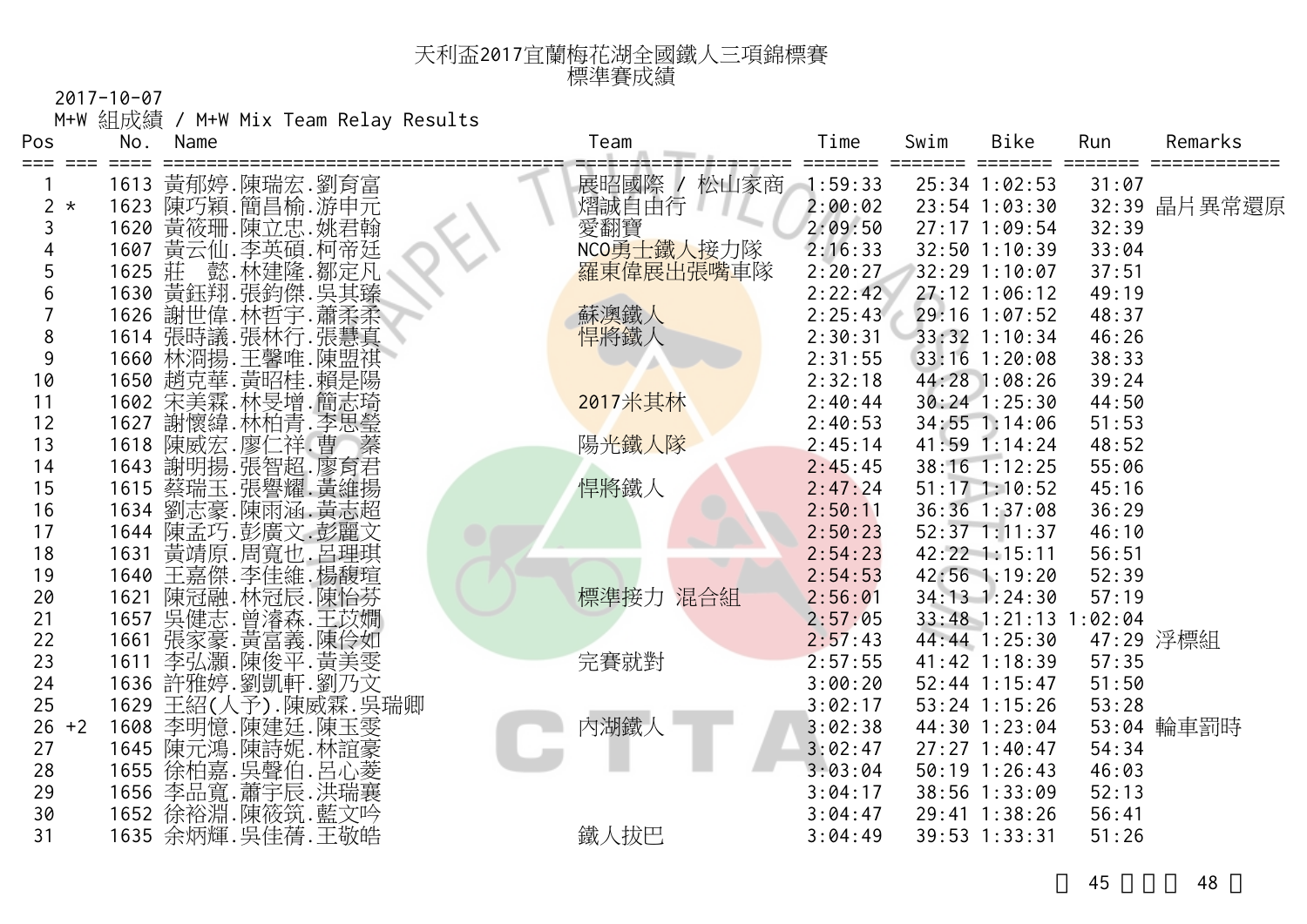| 32<br>33       |          |                    | 1606 陳佳均.許佳宸.江韋緯<br>1659 李瑛真.李健銘.李健豪         |  | ACTG Cycling        | 3:07:57<br>3:08:32 |                           | 52:36 1:12:27 1:02:55<br>44:24 1:32:08 | 52:00 |                  |
|----------------|----------|--------------------|----------------------------------------------|--|---------------------|--------------------|---------------------------|----------------------------------------|-------|------------------|
| $34 + 48$      |          |                    | 1651 何政勳.陳春華.陳姵希                             |  |                     | 3:09:00            |                           | 18:56 1:09:23                          |       | 52:42 提早出發罰時     |
| 35             |          |                    | 1648 林從遠.朱平淑.林宸浩                             |  |                     | 3:10:10            |                           | $41:34$ $1:31:36$                      | 57:01 |                  |
| 36             |          |                    | 1658 梁韶珊.張元瑜.王孟淳                             |  |                     | 3:10:30            |                           | 45:49 1:32:14                          | 52:29 |                  |
| 37             | 1641     |                    | 林郁翔.李怡靜.林淳霈                                  |  |                     | 3:10:51            |                           | $37:13$ $1:34:32$                      | 59:07 |                  |
| 38             | 1617     |                    | 蔡宥榛.簡秀妃.賴長基                                  |  | 斯巴達鐵人隊              | 3:11:08            |                           | 39:15 1:28:53 1:03:00                  |       |                  |
| 39             |          |                    | 1638 沈克倫.劉又菁.蕭麗香                             |  |                     | 3:11:50            |                           | $51:51$ $1:24:34$                      | 55:26 |                  |
| 40             | 1603     |                    | 李昆霖. 羅佳杰. 鍾欣茹                                |  | ACTG Cycling        | 3:15:26            |                           | 46:48 1:28:41                          | 59:58 |                  |
| 41             |          |                    | 1622 孫敏修.李君茹.李崇業                             |  | 標準接力 混合組            | 3:17:20            |                           | 48:36 1:33:56                          | 54:48 |                  |
| 42<br>43       |          |                    | 1633 黃俊晢. 黃俊諺. 林曉含<br>1632 詹雲傑. 黃幸儒. 劉美芳     |  |                     | 3:18:40<br>3:18:45 |                           | 36:51 1:26:00 1:15:51<br>46:27 1:42:44 | 49:35 |                  |
| 44             |          |                    | 1637 彭維宏. 施竹玲. 陳秀琴                           |  |                     | 3:20:18            |                           | 46:18 1:35:11                          | 58:50 |                  |
| 45             |          |                    | 1646 吳明憲. 吳百翊. 李庭瑋                           |  |                     | 3:22:02            |                           | 41:08 1:32:11 1:08:45                  |       |                  |
| 46<br>$\leq$ 3 |          |                    | 1654 韓孟維.韓孟維.吳怡萱                             |  |                     | 3:23:31            |                           | 46:34 1:42:15                          |       | 54:44 未滿3人       |
| 47             |          |                    | 1612 許文揚.簡容眉.簡珮宇                             |  | 東東姊妹揚揚隊             | 3:25:55            |                           | 55:39 1:33:33                          | 56:44 |                  |
| 48             |          |                    | 1624 張國仁.吳建泰.鄒名晅                             |  | 輸丁<br>^就畫臉逛大街       | 3:27:53            |                           | 39:23 1:45:41 1:02:51                  |       |                  |
| 49             |          |                    | 1628 李明俐.王祥邦.施秀蓉                             |  |                     | 3:32:07            |                           | 54:59 1:35:54 1:01:16                  |       |                  |
| 50             |          |                    | 1639 林志榮. 林志榮. 周敏兒                           |  |                     | 3:33:54            |                           | 58:53 1:28:34 1:06:27                  |       |                  |
| 51             |          |                    | 1642 傅金成. 張幸琦. 黃蘭雅                           |  |                     | 3:34:32            |                           | $:07:32$ 1:37:09                       | 49:52 |                  |
| 52             | 1649     |                    | 何季芳.謝翔宇.蔡薇茹                                  |  |                     |                    | $3:36:42$ 1:03:41 1:35:23 |                                        | 57:39 |                  |
| 53             |          |                    | 1647 林諭聰.黃郁珊.劉政麟                             |  |                     | 4:02:48            |                           | 43:16 2:02:50 1:16:43                  |       |                  |
|                |          |                    | DSQ 1605 楊思怡.丁淯淞.張傳約                         |  | <b>ACTG Cycling</b> |                    |                           |                                        |       | 53:17 SWIM少圈     |
|                | DSQ 1619 |                    | 俞裕軒.蔡鵑穗.廖珮伶                                  |  | 陽光鐵人隊               |                    |                           |                                        |       | 48:49 SWIM少圈     |
|                |          | DNF 1604 吳克文.郭慧君.徐 |                                              |  | <b>ACTG Cycling</b> |                    |                           |                                        |       | 1:15:01 SWIM DNF |
| <b>DNF</b>     |          |                    | 1601 陳在芙.郭雅淳.彭國翔                             |  | 《熱血玩咖》              |                    |                           |                                        |       | 45:38 SWIM少圈     |
|                |          |                    |                                              |  |                     |                    |                           |                                        |       | 1:12:25 SWIM少圈   |
|                |          |                    | DSQ 1581 高培桓.高培桓.官曉薇<br>DNF 1609 歐陽廣.王志成.林涔芯 |  | 打什麼壁球玩鐵人才隊          |                    |                           |                                        |       | SWIM DNF         |
|                | 1610     |                    | 吳迪益.許筱曼.郭羿孜                                  |  | 打什麼壁球玩鐵人才隊          |                    | 40:41                     |                                        |       |                  |
|                |          |                    |                                              |  |                     |                    |                           |                                        |       |                  |

賽事資訊: Swim 1500 m/2 laps; Bike 40 km/2 laps; Run 9.2 km/4 laps 賽事環境: Water temperature 27 C; Air temperature 26-30 C; Wetsuit swim 仲 委 會: 劉玉峰/TPE; 潘瑞根/TPE; 陳銘風/TPE; 彭劍永/TPE; 毛念祖/TPE; 劉錫鑫/TPE; 謝志忠/TPE 計 時: Chinese Taipei Triathlon Association Print 2017-10-17, 18:26:41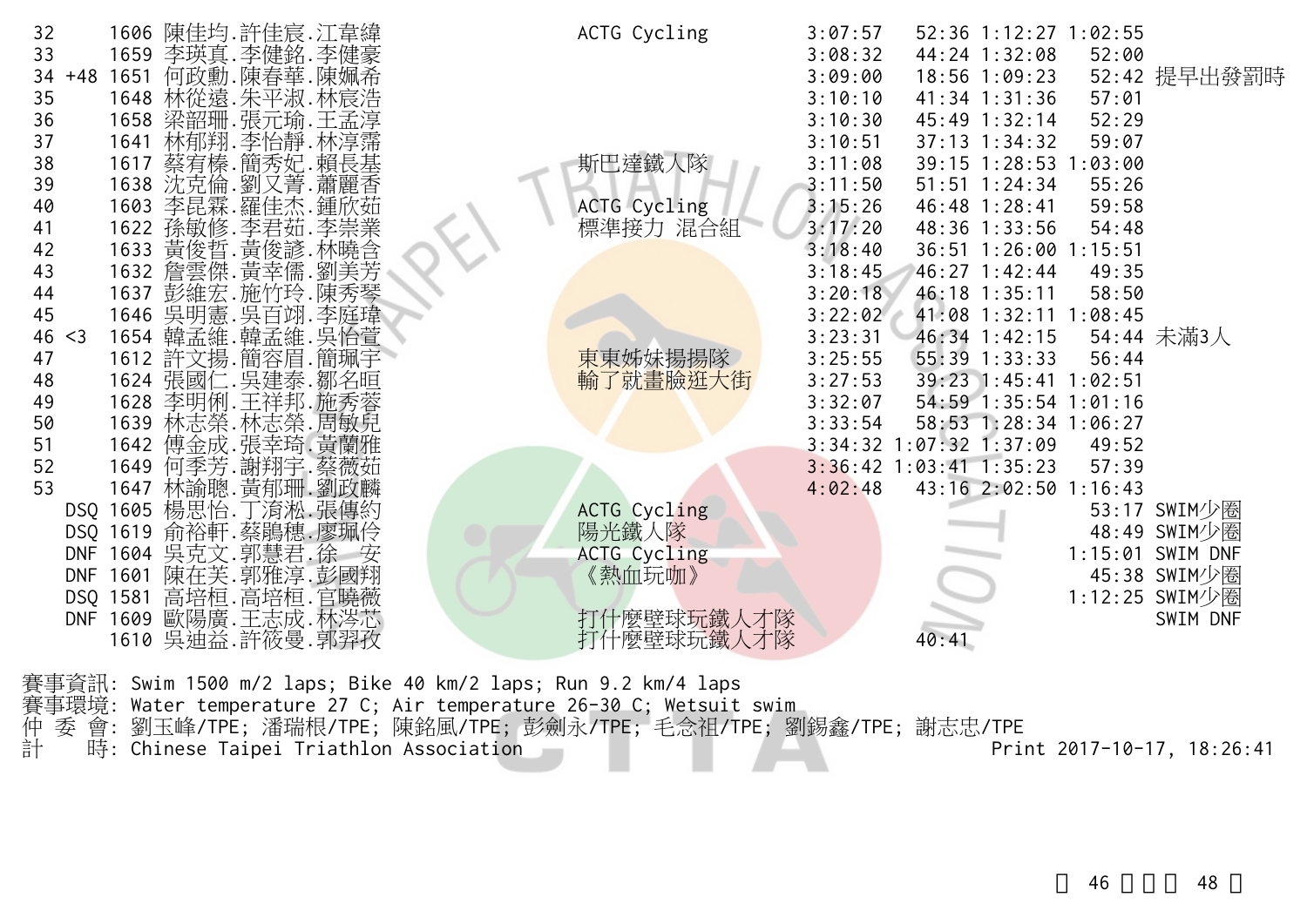## 天利盃2017宜蘭梅花湖全國鐵人三項錦標賽 標準賽成績

2017-10-07

MMM 組成績 / Men Team Relay Results

| Pos            | No.  | Name |                                                          | Team        | Time    | Swim  | Bike              | Run    | Remarks    |
|----------------|------|------|----------------------------------------------------------|-------------|---------|-------|-------------------|--------|------------|
|                |      |      |                                                          | 安平俱樂部       | 1:50:48 | 21:48 | 59:12             | 29:49  |            |
| $\overline{2}$ |      |      | 1532 郭秉銘.鄭博文.曾九瑾<br>1545 黃煜珽.吳沂璋.蔡智遠<br>1533 何宇揚.陳永防.汪聖亞 | 瑞士釘/四季隊     | : 54:59 | 24:16 | 59:38             | 31:06  |            |
| 3              |      |      |                                                          | 安平俱樂部       | 1:57:25 |       | 22:28 1:05:27     | 29:31  |            |
|                |      |      | 1544 李世傑.劉育欽.林鼎洋                                         | 愛翻寶         | 1:57:56 |       | 21:59 1:04:07     | 31:50  |            |
| 5              |      |      | 1551 周睿軒.陳勇成.黃(方方土)儒                                     | 憲光鐵人        | 1:59:59 |       | 25:21 1:03:41     | 30:58  |            |
| 6<br>$+2$      |      |      |                                                          | 熠誠自由行       | 2:05:12 |       | 22:57 1:07:55     |        | 32:21 輪車罰時 |
|                |      |      | 1547 包錦恩.童偉鵬.謝明達<br>1528 林紀宏.梁紘賓.曾子豪                     | NCO勇士鐵人接力隊  | 2:05:20 |       | 28:13 1:05:14     | 31:54  |            |
| 8              | 1537 |      | 黃紹鈞.莊朝詠.洪子隆                                              | 展昭國際 / 松山家商 | 2:05:54 |       | 22:13 1:10:29     | 33:13  |            |
| 9              |      |      | 1550 吳顒佑. 周易慶. 吳政育                                       | 憲光鐵人        | 2:10:34 |       | 25:33 1:09:59     | 35:03  |            |
| 10             |      |      | 1563 邱繼廷. 邱繼凡. 朱韋龍                                       |             | 2:19:24 |       | 29:08 1:13:51     | 36:25  |            |
| 11             | 1549 |      | 林志軒.何坤誠.陳鄭雄                                              | 憲光鐵人        | 2:21:57 |       | 28:13 1:10:52     | 42:53  |            |
| 12             |      |      | 1536 戴文祥.羅煥生.張瑋文                                         | 狠角色         | 2:22:43 |       | 33:35 1:10:34     | 38:35  |            |
| 13             |      |      | 1577 盧慶吉.羅天豪.曹聖瀚<br>1578 張藝懷.簡圳宏.許進益                     |             | 2:26:11 |       | $32:42$ 1:17:27   | 36:04  |            |
| 14             |      |      |                                                          |             | 2:26:21 |       | 43:01 1:06:08     | 37:14  |            |
| 15             | 1586 |      | 陳韋豪.劉厚昇.楊子化                                              |             | 2:27:03 |       | $33:55$ $1:10:19$ | 42:50  |            |
| 16             |      |      | 1548 游育承. 林廷祐. 曹藍天                                       | 噶瑪蘭鐵人       | 2:27:16 |       | 35:18 1:09:08     | 42:51  |            |
| 17             |      |      | 1580 陳雙俠.陳志瑋.陳宸瑋                                         |             | 2:32:46 |       | 38:18 1:09:38     | 44:51  |            |
| 18             |      |      | 1590 何光彥. 林宗民. 林永銘                                       |             | 2:33:35 |       | $40:35$ 1:12:53   | 40:09  |            |
| 19 < 3         |      |      | 1554 馮卲真.王南雷.馮卲真                                         | 懶骨頭         | 2:34:08 |       | 32:56 1:16:48     |        | 44:24 未滿3人 |
| 20             |      |      | 1526 Danny Chen.J Sullivan.馮啟維                           | H24 健康活躍    | 2:34:31 |       | $25:31$ $1:07:08$ | :01:53 |            |
| 21             |      |      | 1543 陳紀安.康銘宸.林宜信                                         | 萌面戰隊        | 2:35:27 |       | 38:19 1:12:23     | 44:47  |            |
| 22             |      |      | 1572 程仲銘.蔡明宏.蔡宏璋                                         |             | 2:37:31 |       | 40:21 1:15:27     | 41:44  |            |
| 23             |      |      | 1574 左子平.左昭信.李家宣                                         |             | 2:39:22 |       | 33:20 1:19:55     | 46:08  |            |
| 24             | 1588 |      | 鄒志堅.楊俊勇.陳育誼                                              |             | 2:39:37 |       | 40:50 1:12:31     | 46:18  |            |
| 25             |      |      | 1559 游富強.游權義.侯登元<br>1555 程迪廷.郭立賢.王聖濃                     |             | 2:41:19 |       | 44:04 1:17:45     | 39:31  |            |
| 26             |      |      |                                                          | 羅東偉展出張嘴車隊   | 2:43:08 |       | 42:57 1:11:57     | 48:16  |            |
| 27             |      |      | 1570 林志明. 張璟中. 鄭士源                                       |             | 2:44:02 |       | 44:43 1:18:16     | 41:04  |            |
| 28 < 3         |      |      | 1553 馮卲哲. 周勝鄰. 馮卲哲                                       | 懶骨頭         | 2:46:06 |       | 35:31 1:22:25     |        | 48:11 未滿3人 |
| 29             |      |      | 1575 張宗凱.魏敏哲.陳威仲<br>1568 趙子儀.詹松健.徐徵芳                     |             | 2:46:28 |       | 46:01 1:24:14     | 36:14  |            |
| 30             |      |      |                                                          |             | 2:47:09 |       | 40:29 1:17:18     | 49:23  |            |
| 31             |      |      | 1571 林宗健.王添德.陳志誠                                         |             | 2:47:40 |       | 36:04 1:28:36     | 43:01  |            |